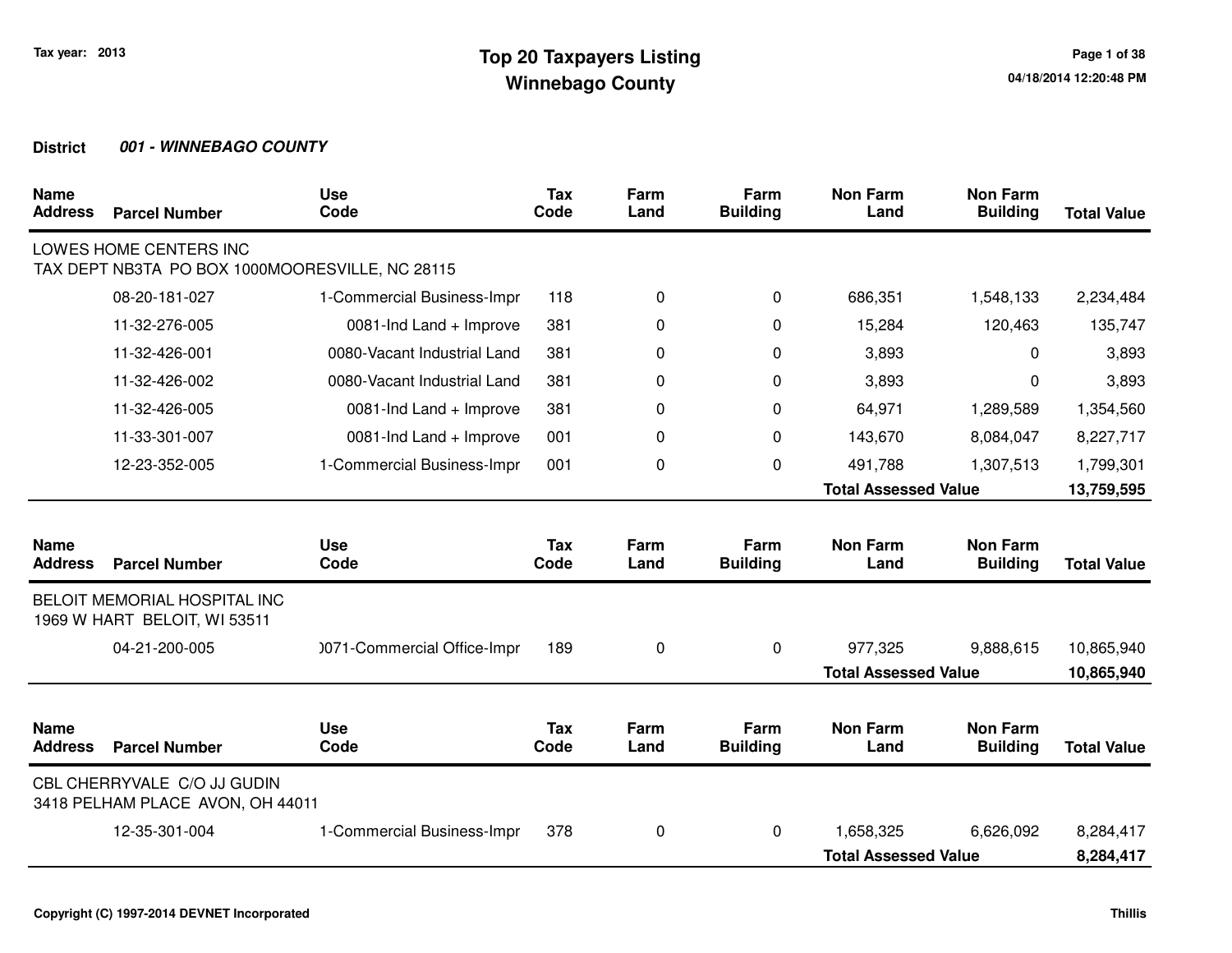| <b>Name</b><br><b>Address</b> | <b>Parcel Number</b>                                                                      | <b>Use</b><br>Code                                        | <b>Tax</b><br>Code | Farm<br>Land | Farm<br><b>Building</b> | <b>Non Farm</b><br>Land     | <b>Non Farm</b><br><b>Building</b> | <b>Total Value</b> |
|-------------------------------|-------------------------------------------------------------------------------------------|-----------------------------------------------------------|--------------------|--------------|-------------------------|-----------------------------|------------------------------------|--------------------|
|                               | <b>FOREST PLAZA LLC</b>                                                                   | C/O SIMON PROPERTY GROUP PO BOX 6120INDIANAPOLIS, IN 4620 |                    |              |                         |                             |                                    |                    |
|                               | 12-27-103-007                                                                             | 1-Commercial Business-Impr                                | 001                | 0            | 0                       | 124,028                     | 86,228                             | 210,256            |
|                               | 12-27-103-010                                                                             | 1-Commercial Business-Impr                                | 001                | 0            | 0                       | 485,290                     | 1,547,506                          | 2,032,796          |
|                               | 12-27-103-018                                                                             | 1-Commercial Business-Impr                                | 001                | 0            | 0                       | 685,775                     | 3,225,366                          | 3,911,141          |
|                               | 12-27-106-001                                                                             | 1-Commercial Business-Impr                                | 001                | 0            | 0                       | 6,871                       | 42,117                             | 48,988             |
|                               | 12-27-127-003                                                                             | 1-Commercial Business-Impr                                | 001                | 0            | 0                       | 117,444                     | 205,333                            | 322,777            |
|                               | 12-27-176-002                                                                             | 0050-Vac Commercial Land                                  | 001                | 0            | 0                       | 6,849                       | $\Omega$                           | 6,849              |
|                               | 12-27-176-004                                                                             | 0050-Vac Commercial Land                                  | 001                | 0            | 0                       | 4,154                       | 0                                  | 4,154              |
|                               |                                                                                           |                                                           |                    |              |                         | <b>Total Assessed Value</b> |                                    | 6,536,961          |
| <b>Name</b><br><b>Address</b> | <b>Parcel Number</b>                                                                      | <b>Use</b><br>Code                                        | <b>Tax</b><br>Code | Farm<br>Land | Farm<br><b>Building</b> | <b>Non Farm</b><br>Land     | <b>Non Farm</b><br><b>Building</b> | <b>Total Value</b> |
|                               | <b>GREATER ROCKFORD AIRPORT AUTHORITY</b><br>ATTN FINANCE 60 AIRPORT DRROCKFORD, IL 61109 |                                                           |                    |              |                         |                             |                                    |                    |
|                               | 15-11-301-003                                                                             | 0081-Ind Land + Improve                                   | 421                | 0            | 0                       | 23,877                      | 41,869                             | 65,746             |
|                               | 15-11-301-004                                                                             |                                                           |                    |              |                         |                             |                                    |                    |
|                               |                                                                                           | 0081-Ind Land + Improve                                   | 421                | 0            | 0                       | 23,877                      | 144,606                            | 168,483            |
|                               | 15-11-301-005                                                                             | 0081-Ind Land + Improve                                   | 421                | 0            | 0                       | 23,450                      | 262,170                            | 285,620            |
|                               | 15-11-326-007                                                                             | 0081-Ind Land + Improve                                   | 421                | 0            | 0                       | 34,684                      | 139,184                            | 173,868            |
|                               | 15-11-326-011                                                                             | 0081-Ind Land + Improve                                   | 421                | 0            | 0                       | 57,867                      | 644,938                            | 702,805            |
|                               | 15-11-376-001                                                                             | 0071-Commercial Office-Impr                               | 392                | 0            | 0                       | 7,887                       | 35,777                             | 43,664             |
|                               | 15-11-376-002                                                                             | 0081-Ind Land + Improve                                   | 392                | 0            | 0                       | 31,033                      | 329,281                            | 360,314            |
|                               | 15-11-376-003                                                                             | 0081-Ind Land + Improve                                   | 392                | 0            | 0                       | 12,581                      | 43,991                             | 56,572             |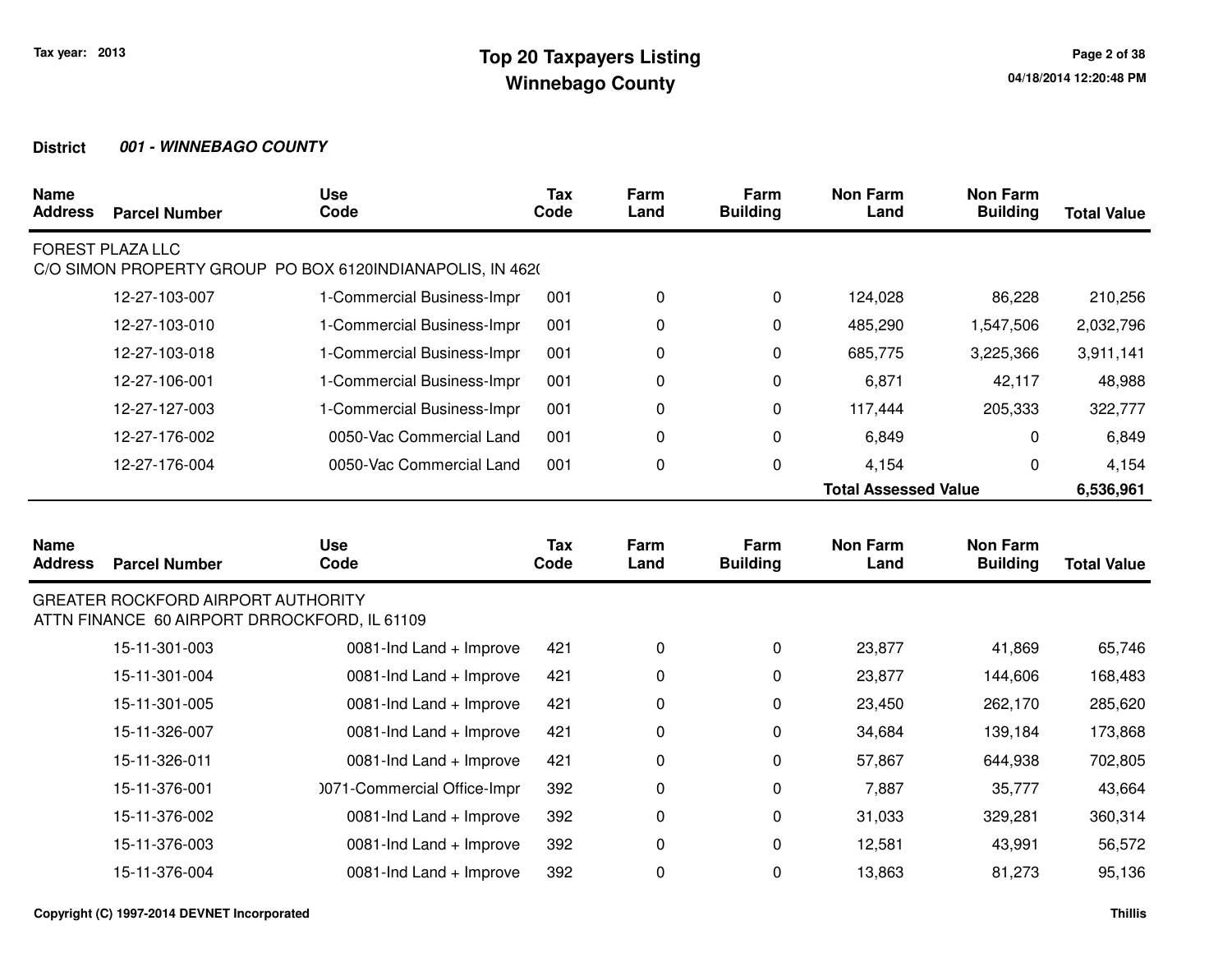| <b>Name</b><br><b>Address</b> | <b>Parcel Number</b>                      | <b>Use</b><br>Code                           | <b>Tax</b><br>Code | Farm<br>Land | Farm<br><b>Building</b> | <b>Non Farm</b><br>Land | <b>Non Farm</b><br><b>Building</b> | <b>Total Value</b> |
|-------------------------------|-------------------------------------------|----------------------------------------------|--------------------|--------------|-------------------------|-------------------------|------------------------------------|--------------------|
|                               | <b>GREATER ROCKFORD AIRPORT AUTHORITY</b> | ATTN FINANCE 60 AIRPORT DRROCKFORD, IL 61109 |                    |              |                         |                         |                                    |                    |
|                               | 15-11-376-005                             | 0081-Ind Land + Improve                      | 392                | 0            | 0                       | 24,361                  | 139,926                            | 164,287            |
|                               | 15-11-451-005                             | 0081-Ind Land + Improve                      | 392                | 0            | 0                       | 0                       | 125,637                            | 125,637            |
|                               | 15-14-151-002                             | 0071-Commercial Office-Impr                  | 392                | 0            | 0                       | 7,887                   | 57,622                             | 65,509             |
|                               | 15-14-151-004                             | 1-Commercial Business-Impr                   | 392                | 0            | 0                       | 7,887                   | 72,113                             | 80,000             |
|                               | 15-14-151-005                             | 0071-Commercial Office-Impr                  | 392                | 0            | 0                       | 4,050                   | 35,004                             | 39,054             |
|                               | 15-14-152-001                             | 0081-Ind Land + Improve                      | 392                | 0            | 0                       | 0                       | 141                                | 141                |
|                               | 15-14-152-002                             | 0081-Ind Land + Improve                      | 392                | 0            | 0                       | 0                       | 35,292                             | 35,292             |
|                               | 15-14-152-003                             | 0081-Ind Land + Improve                      | 392                | 0            | 0                       | 0                       | 29,087                             | 29,087             |
|                               | 15-14-152-004                             | 0081-Ind Land + Improve                      | 392                | 0            | 0                       | 0                       | 217,668                            | 217,668            |
|                               | 15-14-152-006                             | 0081-Ind Land + Improve                      | 392                | 0            | 0                       | 0                       | 227,680                            | 227,680            |
|                               | 15-14-152-008                             | 1-Commercial Business-Impr                   | 392                | 0            | 0                       | 0                       | 961                                | 961                |
|                               | 15-14-152-009                             | 1-Commercial Business-Impr                   | 392                | 0            | 0                       | 0                       | 107                                | 107                |
|                               | 15-14-152-010                             | 1-Commercial Business-Impr                   | 392                | 0            | 0                       | 0                       | 961                                | 961                |
|                               | 15-14-201-002                             | 0081-Ind Land + Improve                      | 392                | 0            | 0                       | 0                       | 141                                | 141                |
|                               | 15-14-201-003                             | 0081-Ind Land + Improve                      | 392                | 0            | 0                       | 0                       | 45,532                             | 45,532             |
|                               | 15-14-201-006                             | 0081-Ind Land + Improve                      | 392                | 0            | 0                       | 0                       | 24,431                             | 24,431             |
|                               | 15-14-201-007                             | 0081-Ind Land + Improve                      | 392                | 0            | 0                       | 0                       | 19,263                             | 19,263             |
|                               | 15-14-201-008                             | 0081-Ind Land + Improve                      | 392                | 0            | 0                       | 0                       | 45,989                             | 45,989             |
|                               | 15-14-201-009                             | 0081-Ind Land + Improve                      | 392                | 0            | 0                       | 0                       | 33,210                             | 33,210             |
|                               | 15-14-201-010                             | 0081-Ind Land + Improve                      | 392                | 0            | 0                       | 0                       | 29,091                             | 29,091             |
|                               | 15-14-201-012                             | 0081-Ind Land + Improve                      | 392                | 0            | 0                       | 0                       | 62,499                             | 62,499             |
|                               | 15-14-202-002                             | 0081-Ind Land + Improve                      | 392                | 0            | 0                       | 3,671                   | 11,733                             | 15,404             |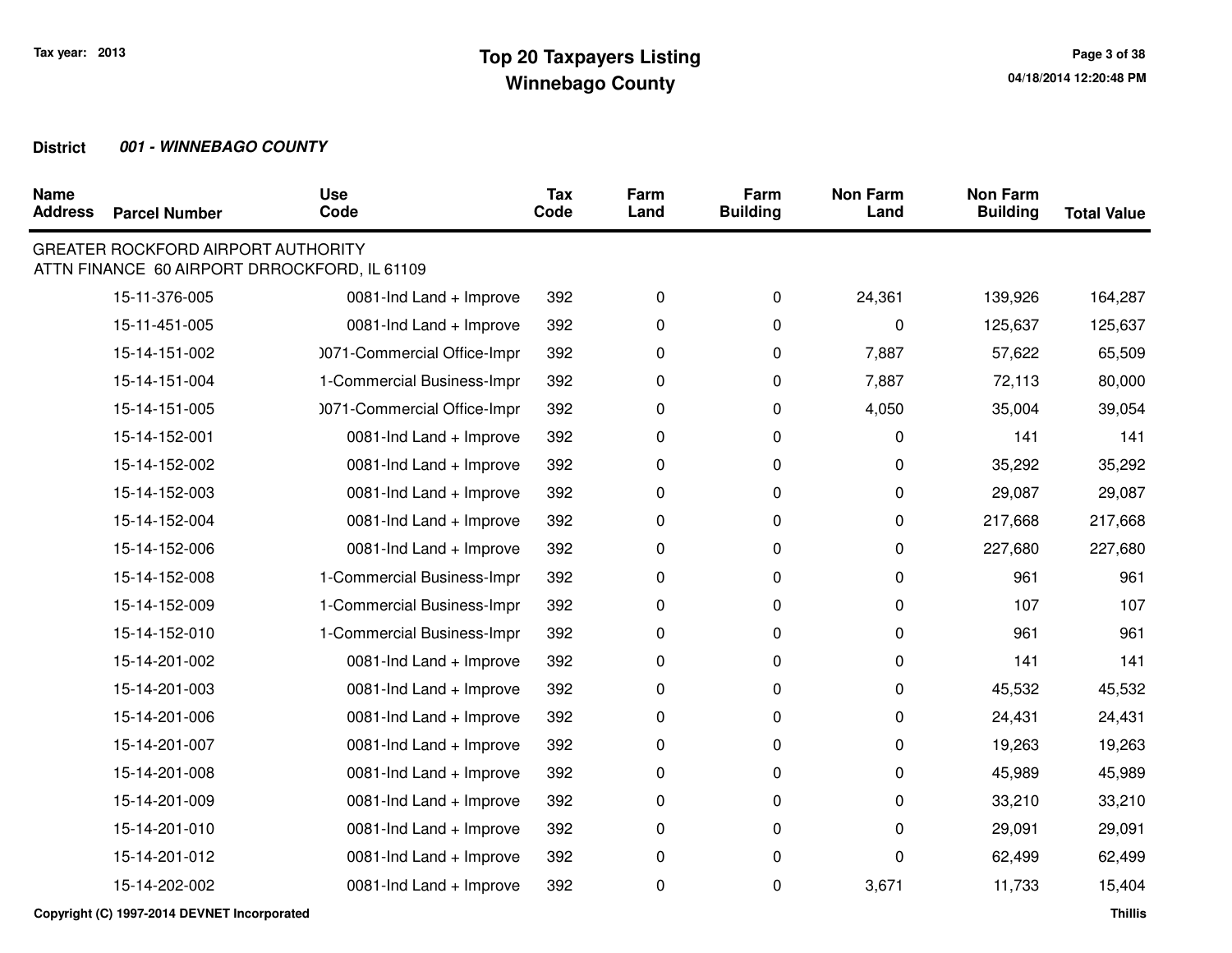| <b>Name</b><br><b>Address</b> | <b>Parcel Number</b>                      | <b>Use</b><br>Code                           | <b>Tax</b><br>Code | Farm<br>Land | Farm<br><b>Building</b> | <b>Non Farm</b><br>Land | <b>Non Farm</b><br><b>Building</b> | <b>Total Value</b> |
|-------------------------------|-------------------------------------------|----------------------------------------------|--------------------|--------------|-------------------------|-------------------------|------------------------------------|--------------------|
|                               | <b>GREATER ROCKFORD AIRPORT AUTHORITY</b> | ATTN FINANCE 60 AIRPORT DRROCKFORD, IL 61109 |                    |              |                         |                         |                                    |                    |
|                               | 15-14-202-004                             | 0081-Ind Land + Improve                      | 392                | 0            | 0                       | 27,746                  | 235,975                            | 263,721            |
|                               | 15-14-202-005                             | 0081-Ind Land + Improve                      | 392                | 0            | 0                       | 13,620                  | 31,684                             | 45,304             |
|                               | 15-14-351-001                             | 0081-Ind Land + Improve                      | 392                | 0            | 0                       | 0                       | 11,493                             | 11,493             |
|                               | 15-14-402-002                             | 0081-Ind Land + Improve                      | 392                | 0            | 0                       | 17,590                  | 42,639                             | 60,229             |
|                               | 15-14-402-004                             | 0081-Ind Land + Improve                      | 392                | 0            | 0                       | 36,793                  | 235,353                            | 272,146            |
|                               | 15-14-402-006                             | 0081-Ind Land + Improve                      | 392                | 0            | 0                       | 36,892                  | 601,932                            | 638,824            |
|                               | 15-14-402-007                             | 0081-Ind Land + Improve                      | 392                | 0            | 0                       | 57,358                  | 857,056                            | 914,414            |
|                               | 15-15-176-007                             | Farm+Improve+Non Farm AV                     | 392                | 683          | 0                       |                         | 0                                  | 684                |
|                               | 15-15-301-003                             | 0020-Vacant Farmland - assd                  | 392                | 202          | 0                       | 0                       | 0                                  | 202                |
|                               | 15-15-301-004                             | Farm+Improve+Non Farm AV                     | 392                | 3,269        | 0                       |                         | 0                                  | 3,270              |
|                               | 15-16-400-006                             | Farm+Improve+Non Farm AV                     | 392                | 574          | 0                       |                         | 0                                  | 575                |
|                               | 15-21-100-004                             | Farm+Improve+Non Farm AV                     | 392                | 605          | 0                       |                         | 0                                  | 606                |
|                               | 15-21-400-004                             | 0081-Ind Land + Improve                      | 392                | 0            | 0                       | 0                       | 127,782                            | 127,782            |
|                               | 15-22-100-020                             | Farm+Improve+Non Farm AV                     | 392                | 50           | 0                       |                         | 0                                  | 51                 |
|                               | 15-22-100-025                             | 0020-Vacant Farmland - assd                  | 392                | 147          | 0                       | 0                       | 0                                  | 147                |
|                               | 15-22-203-001                             | 0020-Vacant Farmland - assd                  | 392                | 3,592        | 0                       | 0                       | 0                                  | 3,592              |
|                               | 15-22-226-004                             | 0081-Ind Land + Improve                      | 392                | 0            | 0                       | 0                       | 22,205                             | 22,205             |
|                               | 15-22-300-004                             | 0080-Vacant Industrial Land                  | 392                | 0            | 0                       | 260                     | 0                                  | 260                |
|                               | 15-22-300-005                             | Farm+Improve+Non Farm AV                     | 392                | 2,581        | 0                       | 1                       | 0                                  | 2,582              |
|                               | 15-22-300-006                             | Farm+Improve+Non Farm AV                     | 392                | 4,433        | 0                       | 1                       | 0                                  | 4,434              |
|                               | 15-22-401-003                             | -Farm+Improve-assd/w/H&S                     | 392                | 5,861        | 7,342                   | 0                       | 0                                  | 13,203             |
|                               | 15-22-402-001                             | 0080-Vacant Industrial Land                  | 392                | 0            | 0                       | 535                     | 0                                  | 535                |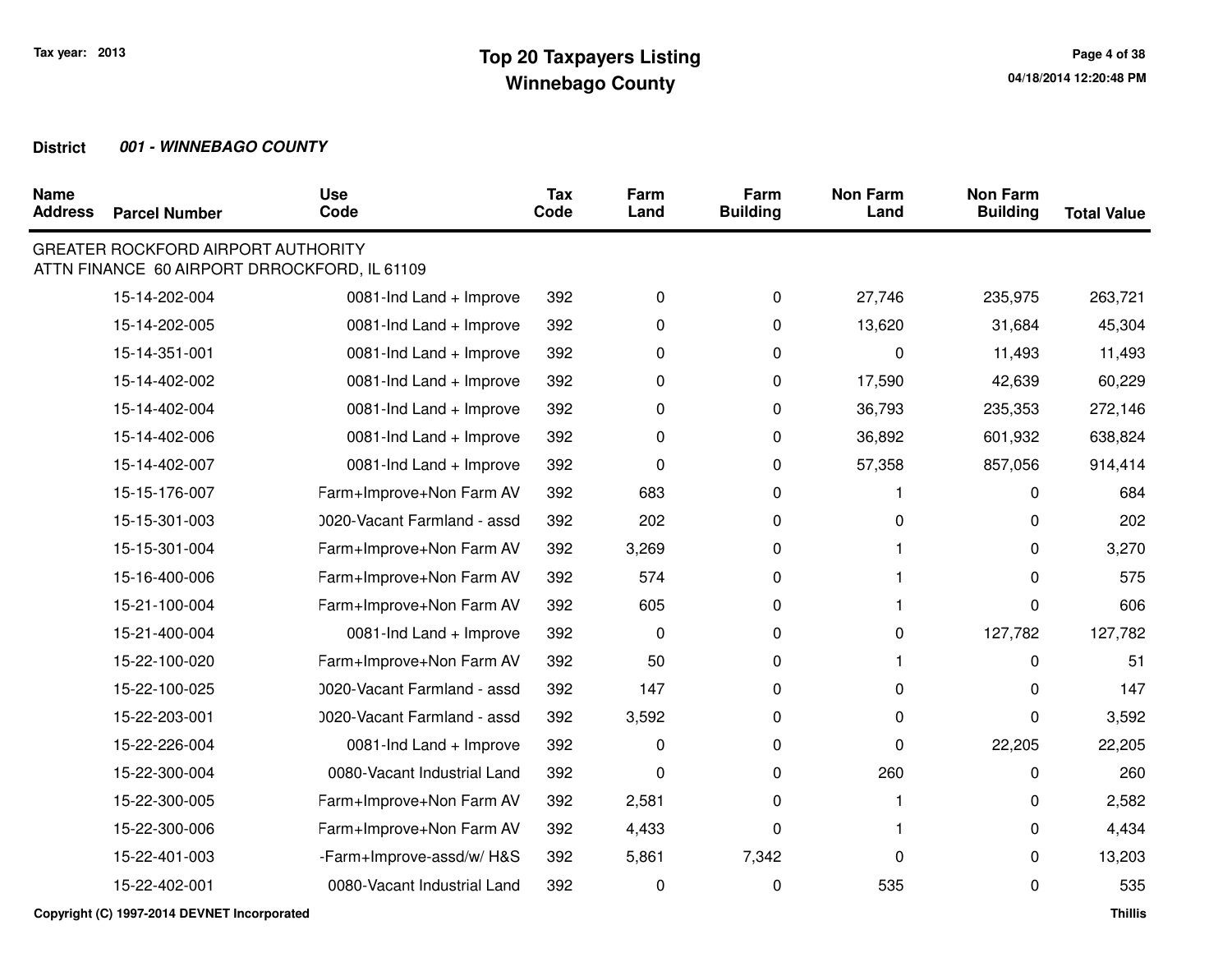| <b>Name</b><br><b>Address</b> | <b>Parcel Number</b>                      | <b>Use</b><br>Code                           | <b>Tax</b><br>Code | Farm<br>Land | Farm<br><b>Building</b> | <b>Non Farm</b><br>Land     | <b>Non Farm</b><br><b>Building</b> | <b>Total Value</b> |
|-------------------------------|-------------------------------------------|----------------------------------------------|--------------------|--------------|-------------------------|-----------------------------|------------------------------------|--------------------|
|                               | <b>GREATER ROCKFORD AIRPORT AUTHORITY</b> | ATTN FINANCE 60 AIRPORT DRROCKFORD, IL 61109 |                    |              |                         |                             |                                    |                    |
|                               | 15-22-426-003                             | 0020-Vacant Farmland - assd                  | 392                | 809          | 0                       | 0                           | $\Omega$                           | 809                |
|                               | 15-23-101-003                             | 0081-Ind Land + Improve                      | 392                | 0            | 0                       | 0                           | 8,869                              | 8,869              |
|                               | 15-23-201-002                             | 1-Commercial Business-Impr                   | 400                | 0            | 0                       | 14,008                      | 27,159                             | 41,167             |
|                               | 15-23-326-001                             | 0081-Ind Land + Improve                      | 392                | 0            | 0                       | 50,145                      | 21,124                             | 71,269             |
|                               | 15-23-351-001                             | 0020-Vacant Farmland - assd                  | 392                | 453          | $\Omega$                | 0                           | 0                                  | 453                |
|                               | 15-23-351-002                             | 0020-Vacant Farmland - assd                  | 392                | 33           | 0                       | 0                           | 0                                  | 33                 |
|                               | 15-23-376-002                             | 0081-Ind Land + Improve                      | 392                | 0            | 0                       | 13,620                      | 25,218                             | 38,838             |
|                               | 15-26-101-001                             | 0020-Vacant Farmland - assd                  | 392                | 120          | 0                       | 0                           | 0                                  | 120                |
|                               | 15-26-101-002                             | 0020-Vacant Farmland - assd                  | 392                | 5            | 0                       | 0                           | 0                                  | 5                  |
|                               | 15-26-151-005                             | Farm+Improve+Non Farm AV                     | 001                | 1,610        | 0                       | 195,039                     | 194,750                            | 391,399            |
|                               | 15-26-176-003                             | 0020-Vacant Farmland - assd                  | 036                | 769          | $\Omega$                | 0                           | 0                                  | 769                |
|                               | 15-26-300-009                             | Farm+Improve+Non Farm AV                     | 001                | 222          | 0                       |                             | 0                                  | 223                |
|                               | 15-27-100-004                             | 0020-Vacant Farmland - assd                  | 392                | 1,494        | 0                       | 0                           | 0                                  | 1,494              |
|                               | 15-27-201-002                             | 0020-Vacant Farmland - assd                  | 392                | 1,065        | 0                       | 0                           | 0                                  | 1,065              |
|                               | 15-27-226-001                             | 0020-Vacant Farmland - assd                  | 392                | 584          | 0                       | 0                           | 0                                  | 584                |
|                               | 15-27-251-002                             | 0020-Vacant Farmland - assd                  | 036                | 52           | 0                       | 0                           | 0                                  | 52                 |
|                               | 15-27-277-002                             | Farm+Improve+Non Farm AV                     | 001                | 265          | 0                       |                             | 0                                  | 266                |
|                               |                                           |                                              |                    |              |                         | <b>Total Assessed Value</b> |                                    | 6,157,826          |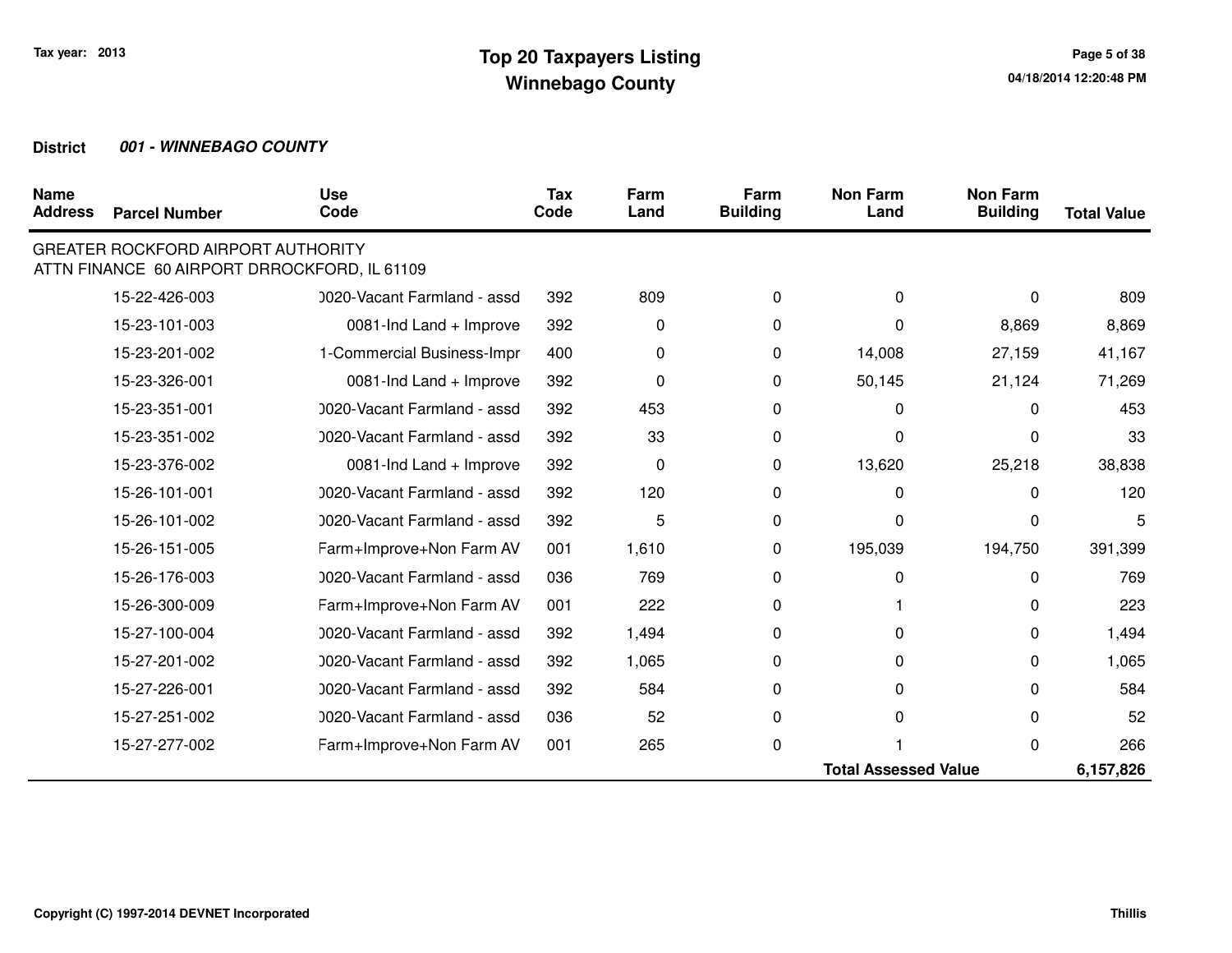| <b>Name</b><br><b>Address</b> | <b>Parcel Number</b>                                                                                                                                                                                                                       | <b>Use</b><br>Code                                                                                                                                                                                                                                                                                                                                                                                                                      | <b>Tax</b><br>Code                                                                             | Farm<br>Land                                                                    | Farm<br><b>Building</b>                                                       | <b>Non Farm</b><br>Land                                                                                            | <b>Non Farm</b><br><b>Building</b>                                                                               | <b>Total Value</b> |
|-------------------------------|--------------------------------------------------------------------------------------------------------------------------------------------------------------------------------------------------------------------------------------------|-----------------------------------------------------------------------------------------------------------------------------------------------------------------------------------------------------------------------------------------------------------------------------------------------------------------------------------------------------------------------------------------------------------------------------------------|------------------------------------------------------------------------------------------------|---------------------------------------------------------------------------------|-------------------------------------------------------------------------------|--------------------------------------------------------------------------------------------------------------------|------------------------------------------------------------------------------------------------------------------|--------------------|
| PETRY JEFFREY                 | PO BOX 16017 LOVES PARK, IL 61132-6017                                                                                                                                                                                                     |                                                                                                                                                                                                                                                                                                                                                                                                                                         |                                                                                                |                                                                                 |                                                                               |                                                                                                                    |                                                                                                                  |                    |
|                               | 04-04-404-003                                                                                                                                                                                                                              | 031-Single Family Residence                                                                                                                                                                                                                                                                                                                                                                                                             | 175                                                                                            | 0                                                                               | 0                                                                             | 9,081                                                                                                              | 31,929                                                                                                           | 41,010             |
|                               | 04-04-426-012                                                                                                                                                                                                                              | 031-Single Family Residence                                                                                                                                                                                                                                                                                                                                                                                                             | 175                                                                                            | 0                                                                               | 0                                                                             | 9,081                                                                                                              | 33,251                                                                                                           | 42,332             |
|                               | 04-04-426-014                                                                                                                                                                                                                              | 031-Single Family Residence                                                                                                                                                                                                                                                                                                                                                                                                             | 175                                                                                            | 0                                                                               | 0                                                                             | 9,081                                                                                                              | 31,929                                                                                                           | 41,010             |
|                               | 04-04-451-019                                                                                                                                                                                                                              | 031-Single Family Residence                                                                                                                                                                                                                                                                                                                                                                                                             | 175                                                                                            | 0                                                                               | 0                                                                             | 9,081                                                                                                              | 32,826                                                                                                           | 41,907             |
|                               | 04-04-452-013                                                                                                                                                                                                                              | 031-Single Family Residence                                                                                                                                                                                                                                                                                                                                                                                                             | 175                                                                                            | 0                                                                               | 0                                                                             | 9,081                                                                                                              | 31,929                                                                                                           | 41,010             |
|                               | 04-04-452-019                                                                                                                                                                                                                              | 031-Single Family Residence                                                                                                                                                                                                                                                                                                                                                                                                             | 175                                                                                            | 0                                                                               | 0                                                                             | 9,081                                                                                                              | 31,929                                                                                                           | 41,010             |
|                               | 04-04-453-025                                                                                                                                                                                                                              | 031-Single Family Residence                                                                                                                                                                                                                                                                                                                                                                                                             | 175                                                                                            | 0                                                                               | 0                                                                             | 9,081                                                                                                              | 34,853                                                                                                           | 43,934             |
|                               | 04-18-176-016                                                                                                                                                                                                                              | 031-Single Family Residence                                                                                                                                                                                                                                                                                                                                                                                                             | 201                                                                                            | 0                                                                               | 0                                                                             | 7,717                                                                                                              | 25,450                                                                                                           | 33,167             |
|                               |                                                                                                                                                                                                                                            |                                                                                                                                                                                                                                                                                                                                                                                                                                         |                                                                                                |                                                                                 |                                                                               |                                                                                                                    |                                                                                                                  | 33,167             |
|                               |                                                                                                                                                                                                                                            |                                                                                                                                                                                                                                                                                                                                                                                                                                         |                                                                                                |                                                                                 |                                                                               |                                                                                                                    |                                                                                                                  | 33,167             |
|                               |                                                                                                                                                                                                                                            |                                                                                                                                                                                                                                                                                                                                                                                                                                         |                                                                                                |                                                                                 |                                                                               |                                                                                                                    |                                                                                                                  | 33,167             |
|                               |                                                                                                                                                                                                                                            |                                                                                                                                                                                                                                                                                                                                                                                                                                         |                                                                                                |                                                                                 |                                                                               |                                                                                                                    |                                                                                                                  | 2,262              |
|                               |                                                                                                                                                                                                                                            |                                                                                                                                                                                                                                                                                                                                                                                                                                         |                                                                                                |                                                                                 |                                                                               |                                                                                                                    |                                                                                                                  | 34,832             |
|                               |                                                                                                                                                                                                                                            |                                                                                                                                                                                                                                                                                                                                                                                                                                         |                                                                                                |                                                                                 |                                                                               |                                                                                                                    |                                                                                                                  | 5,309              |
|                               |                                                                                                                                                                                                                                            |                                                                                                                                                                                                                                                                                                                                                                                                                                         |                                                                                                |                                                                                 |                                                                               |                                                                                                                    |                                                                                                                  | 379,647            |
|                               |                                                                                                                                                                                                                                            |                                                                                                                                                                                                                                                                                                                                                                                                                                         |                                                                                                |                                                                                 |                                                                               |                                                                                                                    |                                                                                                                  | 53,999             |
|                               |                                                                                                                                                                                                                                            |                                                                                                                                                                                                                                                                                                                                                                                                                                         |                                                                                                |                                                                                 |                                                                               |                                                                                                                    |                                                                                                                  | 19,218             |
|                               |                                                                                                                                                                                                                                            |                                                                                                                                                                                                                                                                                                                                                                                                                                         |                                                                                                |                                                                                 |                                                                               |                                                                                                                    |                                                                                                                  | 49,712             |
|                               |                                                                                                                                                                                                                                            |                                                                                                                                                                                                                                                                                                                                                                                                                                         |                                                                                                |                                                                                 |                                                                               |                                                                                                                    |                                                                                                                  | 49,712             |
|                               |                                                                                                                                                                                                                                            |                                                                                                                                                                                                                                                                                                                                                                                                                                         |                                                                                                |                                                                                 |                                                                               |                                                                                                                    |                                                                                                                  | 47,672             |
|                               |                                                                                                                                                                                                                                            |                                                                                                                                                                                                                                                                                                                                                                                                                                         |                                                                                                |                                                                                 |                                                                               |                                                                                                                    |                                                                                                                  | 48,910             |
|                               |                                                                                                                                                                                                                                            |                                                                                                                                                                                                                                                                                                                                                                                                                                         |                                                                                                |                                                                                 |                                                                               |                                                                                                                    |                                                                                                                  | 41,467             |
|                               | 04-18-179-016<br>04-18-179-017<br>04-18-182-005<br>07-24-101-002<br>07-24-102-001<br>07-24-201-001<br>07-36-327-001<br>07-36-327-002<br>07-36-376-001<br>08-15-126-002<br>08-15-126-003<br>08-15-126-004<br>08-15-126-010<br>08-15-126-011 | 031-Single Family Residence<br>031-Single Family Residence<br>031-Single Family Residence<br>0020-Vacant Farmland - assd<br>-Farm+Improve-assd/w/H&S<br>0020-Vacant Farmland - assd<br>0081-Ind Land + Improve<br>0080-Vacant Industrial Land<br>0080-Vacant Industrial Land<br>031-Single Family Residence<br>031-Single Family Residence<br>031-Single Family Residence<br>031-Single Family Residence<br>031-Single Family Residence | 201<br>201<br>201<br>156<br>156<br>156<br>146<br>146<br>146<br>109<br>109<br>109<br>109<br>109 | 0<br>0<br>0<br>2,262<br>34,812<br>5,309<br>0<br>0<br>0<br>0<br>0<br>0<br>0<br>0 | 0<br>0<br>0<br>$\mathbf 0$<br>20<br>0<br>0<br>0<br>0<br>0<br>0<br>0<br>0<br>0 | 7,717<br>7,717<br>7,717<br>0<br>0<br>0<br>145,899<br>53,999<br>19,218<br>7,208<br>7,208<br>7,208<br>7,208<br>7,208 | 25,450<br>25,450<br>25,450<br>0<br>0<br>0<br>233,748<br>0<br>0<br>42,504<br>42,504<br>40,464<br>41,702<br>34,259 |                    |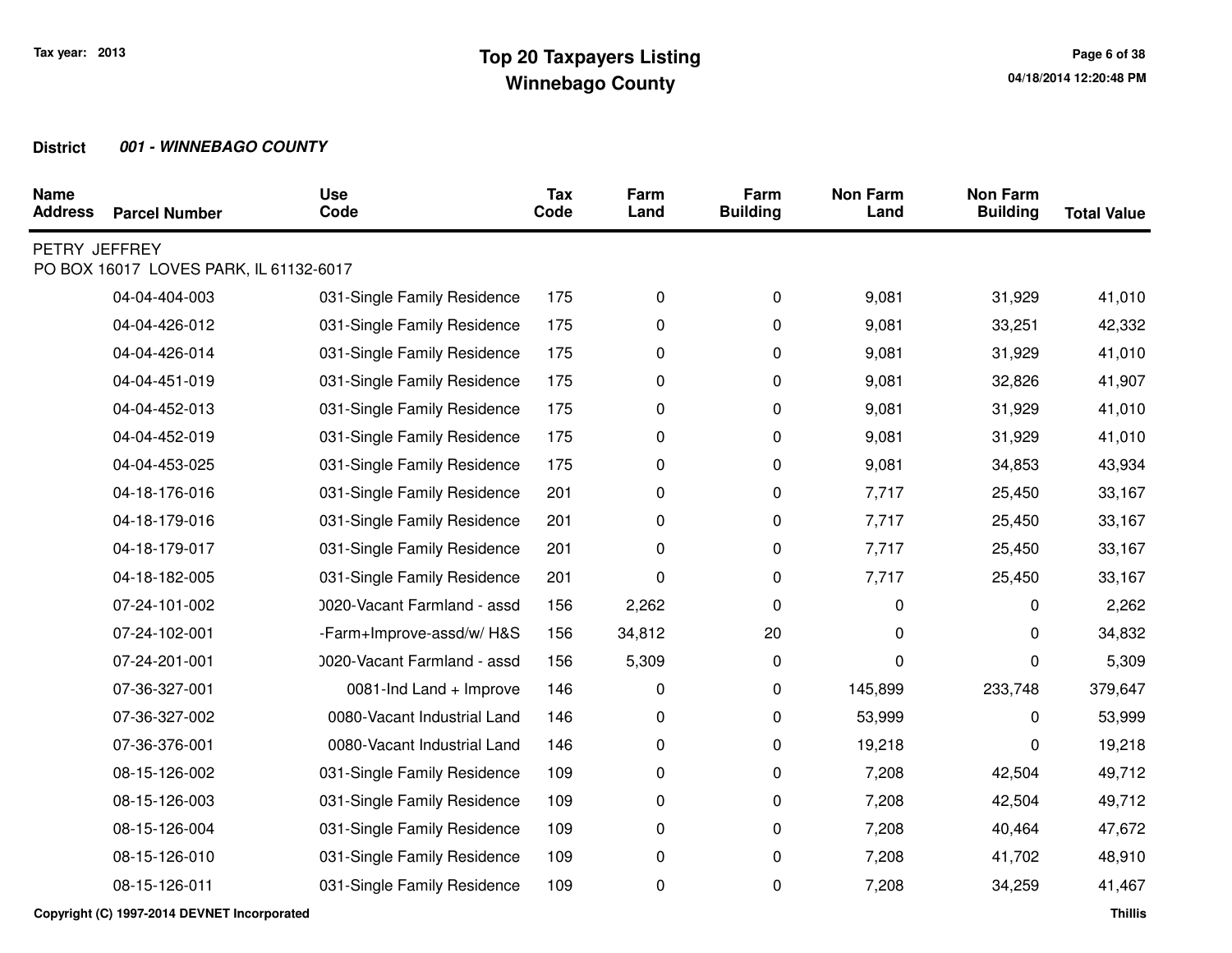| <b>Name</b><br><b>Address</b> | <b>Parcel Number</b>                   | <b>Use</b><br>Code           | <b>Tax</b><br>Code | Farm<br>Land | Farm<br><b>Building</b> | <b>Non Farm</b><br>Land | <b>Non Farm</b><br><b>Building</b> | <b>Total Value</b> |
|-------------------------------|----------------------------------------|------------------------------|--------------------|--------------|-------------------------|-------------------------|------------------------------------|--------------------|
| PETRY JEFFREY                 | PO BOX 16017 LOVES PARK, IL 61132-6017 |                              |                    |              |                         |                         |                                    |                    |
|                               | 08-15-175-003                          | 0030-Vacant Residential Land | 109                | 0            | 0                       | 3,167                   | 0                                  | 3,167              |
|                               | 08-15-175-004                          | 0030-Vacant Residential Land | 109                | 0            | 0                       | 3,167                   | 0                                  | 3,167              |
|                               | 08-15-175-009                          | 0030-Vacant Residential Land | 109                | 0            | 0                       | 3,167                   | 0                                  | 3,167              |
|                               | 08-15-175-012                          | 0030-Vacant Residential Land | 109                | 0            | 0                       | 3,167                   | 0                                  | 3,167              |
|                               | 08-15-175-013                          | 0030-Vacant Residential Land | 109                | 0            | 0                       | 3,167                   | 0                                  | 3,167              |
|                               | 08-15-175-014                          | 0030-Vacant Residential Land | 109                | 0            | 0                       | 3,167                   | 0                                  | 3,167              |
|                               | 08-15-175-015                          | 0030-Vacant Residential Land | 109                |              | 0                       | 3,167                   | 0                                  | 3,167              |
|                               |                                        |                              |                    | 0            |                         |                         |                                    |                    |
|                               | 08-15-178-002                          | 1030-Vacant Residential Land | 109                | 0            | 0                       | 3,167                   | 0                                  | 3,167              |
|                               | 08-15-178-005                          | 0032-Two Family Residence    | 109                | 0            | 0                       | 7,208                   | 38,094                             | 45,302             |
|                               | 08-15-178-006                          | 0032-Two Family Residence    | 109                | 0            | 0                       | 7,208                   | 36,684                             | 43,892             |
|                               | 08-15-201-005                          | 031-Single Family Residence  | 109                | 0            | 0                       | 7,208                   | 39,252                             | 46,460             |
|                               | 08-15-201-007                          | 031-Single Family Residence  | 109                | 0            | 0                       | 7,208                   | 40,018                             | 47,226             |
|                               | 08-15-201-008                          | 031-Single Family Residence  | 109                | 0            | 0                       | 7,208                   | 39,512                             | 46,720             |
|                               | 08-15-251-005                          | 031-Single Family Residence  | 109                | 0            | 0                       | 7,208                   | 37,757                             | 44,965             |
|                               | 08-15-251-012                          | 031-Single Family Residence  | 109                | 0            | 0                       | 7,208                   | 42,228                             | 49,436             |
|                               | 08-15-251-013                          | 031-Single Family Residence  | 109                | 0            | 0                       | 7,208                   | 40,647                             | 47,855             |
|                               | 08-15-251-018                          | 031-Single Family Residence  | 109                | 0            | 0                       | 7,208                   | 38,104                             | 45,312             |
|                               | 08-15-251-020                          | 031-Single Family Residence  | 109                | 0            | 0                       | 7,208                   | 39,198                             | 46,406             |
|                               | 08-15-251-023                          | 031-Single Family Residence  | 109                | 0            | 0                       | 7,208                   | 40,565                             | 47,773             |
|                               | 08-15-251-024                          | 031-Single Family Residence  | 109                | 0            | 0                       | 7,208                   | 40,289                             | 47,497             |
|                               | 08-15-251-026                          | 031-Single Family Residence  | 109                | 0            | 0                       | 7,208                   | 34,884                             | 42,092             |
|                               | 08-15-251-027                          | 031-Single Family Residence  | 109                | 0            | 0                       | 7,208                   | 40,316                             | 47,524             |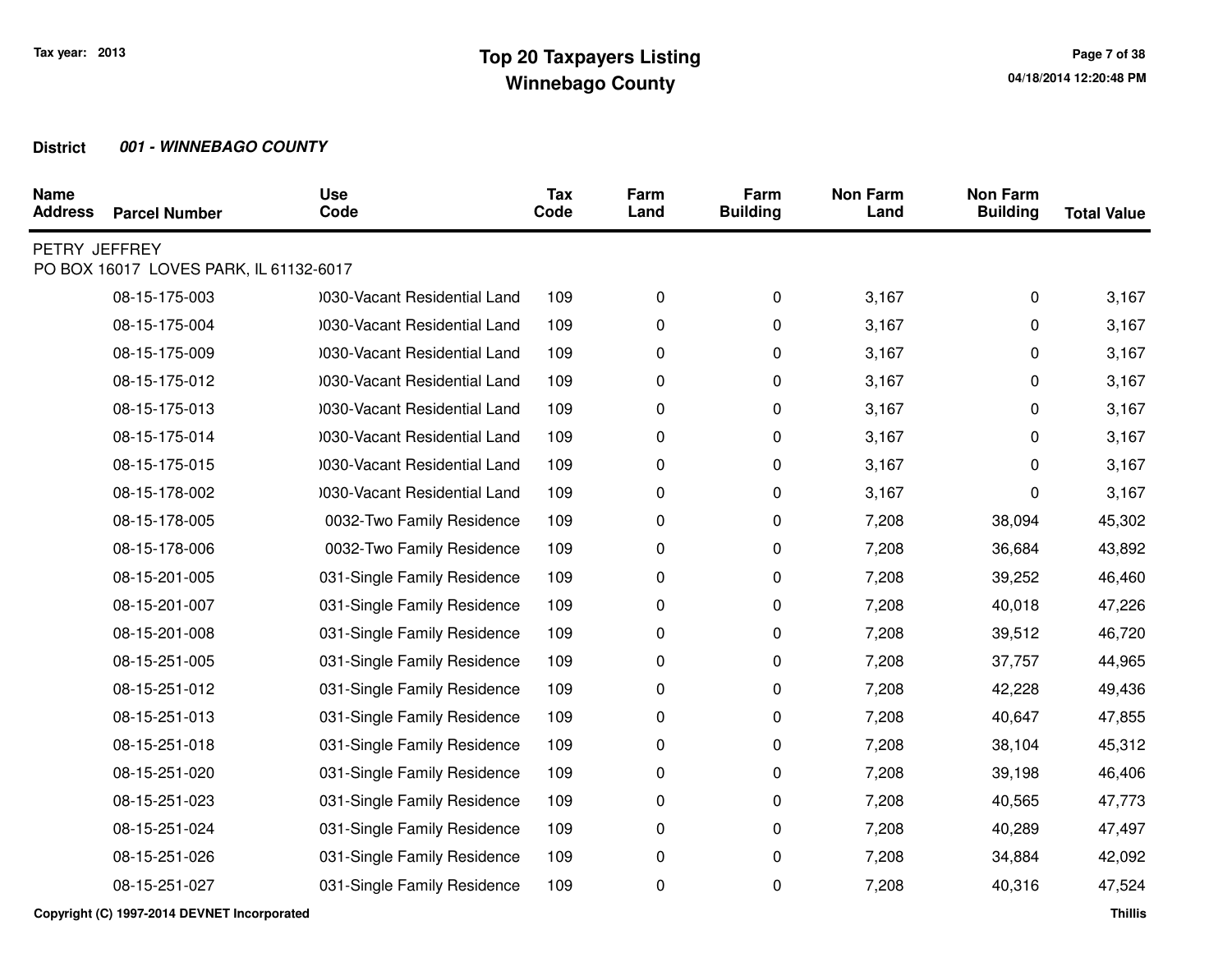| <b>Name</b><br><b>Address</b> | <b>Parcel Number</b>                   | <b>Use</b><br>Code           | <b>Tax</b><br>Code | Farm<br>Land | Farm<br><b>Building</b> | <b>Non Farm</b><br>Land | <b>Non Farm</b><br><b>Building</b> | <b>Total Value</b> |
|-------------------------------|----------------------------------------|------------------------------|--------------------|--------------|-------------------------|-------------------------|------------------------------------|--------------------|
| PETRY JEFFREY                 | PO BOX 16017 LOVES PARK, IL 61132-6017 |                              |                    |              |                         |                         |                                    |                    |
|                               | 08-15-251-028                          | 031-Single Family Residence  | 109                | 0            | 0                       | 7,208                   | 40,315                             | 47,523             |
|                               | 08-15-251-030                          | 031-Single Family Residence  | 109                | 0            | 0                       | 7,208                   | 43,080                             | 50,288             |
|                               | 08-15-251-031                          | 031-Single Family Residence  | 109                | 0            | 0                       | 7,208                   | 47,508                             | 54,716             |
|                               | 08-15-251-032                          | 031-Single Family Residence  | 109                | 0            | 0                       | 7,208                   | 40,413                             | 47,621             |
|                               | 08-15-251-033                          | 031-Single Family Residence  | 109                | 0            | 0                       | 7,208                   | 39,944                             | 47,152             |
|                               | 08-15-251-034                          | 031-Single Family Residence  | 109                | 0            | 0                       | 7,208                   | 40,164                             | 47,372             |
|                               | 08-15-251-035                          | 031-Single Family Residence  | 109                | 0            | 0                       | 7,208                   | 40,164                             | 47,372             |
|                               | 08-15-251-036                          | 031-Single Family Residence  | 109                | 0            | 0                       | 7,208                   | 40,413                             | 47,621             |
|                               | 08-15-251-037                          | 031-Single Family Residence  | 109                | 0            | 0                       | 7,208                   | 39,328                             | 46,536             |
|                               | 08-15-251-038                          | 031-Single Family Residence  | 109                | 0            | 0                       | 7,208                   | 40,412                             | 47,620             |
|                               | 08-15-251-039                          | 031-Single Family Residence  | 109                | 0            | 0                       | 7,208                   | 40,164                             | 47,372             |
|                               | 08-15-251-042                          | 0030-Vacant Residential Land | 109                | 0            | 0                       | 3,167                   | 0                                  | 3,167              |
|                               | 08-15-251-043                          | 0030-Vacant Residential Land | 109                | 0            | 0                       | 3,167                   | 0                                  | 3,167              |
|                               | 08-15-252-001                          | 031-Single Family Residence  | 109                | 0            | 0                       | 7,208                   | 25,517                             | 32,725             |
|                               | 08-15-252-002                          | 031-Single Family Residence  | 109                | 0            | 0                       | 7,208                   | 25,517                             | 32,725             |
|                               | 08-15-252-003                          | 031-Single Family Residence  | 109                | 0            | 0                       | 7,208                   | 25,517                             | 32,725             |
|                               | 08-15-252-004                          | 031-Single Family Residence  | 109                | 0            | 0                       | 7,208                   | 25,517                             | 32,725             |
|                               | 08-15-252-005                          | 031-Single Family Residence  | 109                | 0            | 0                       | 7,208                   | 25,517                             | 32,725             |
|                               | 08-15-252-006                          | 031-Single Family Residence  | 109                | 0            | 0                       | 7,208                   | 25,685                             | 32,893             |
|                               | 08-15-252-007                          | 031-Single Family Residence  | 109                | 0            | 0                       | 7,208                   | 25,517                             | 32,725             |
|                               | 08-15-252-008                          | 031-Single Family Residence  | 109                | 0            | 0                       | 7,208                   | 25,517                             | 32,725             |
|                               | 08-15-252-009                          | 031-Single Family Residence  | 109                | 0            | 0                       | 7,208                   | 25,517                             | 32,725             |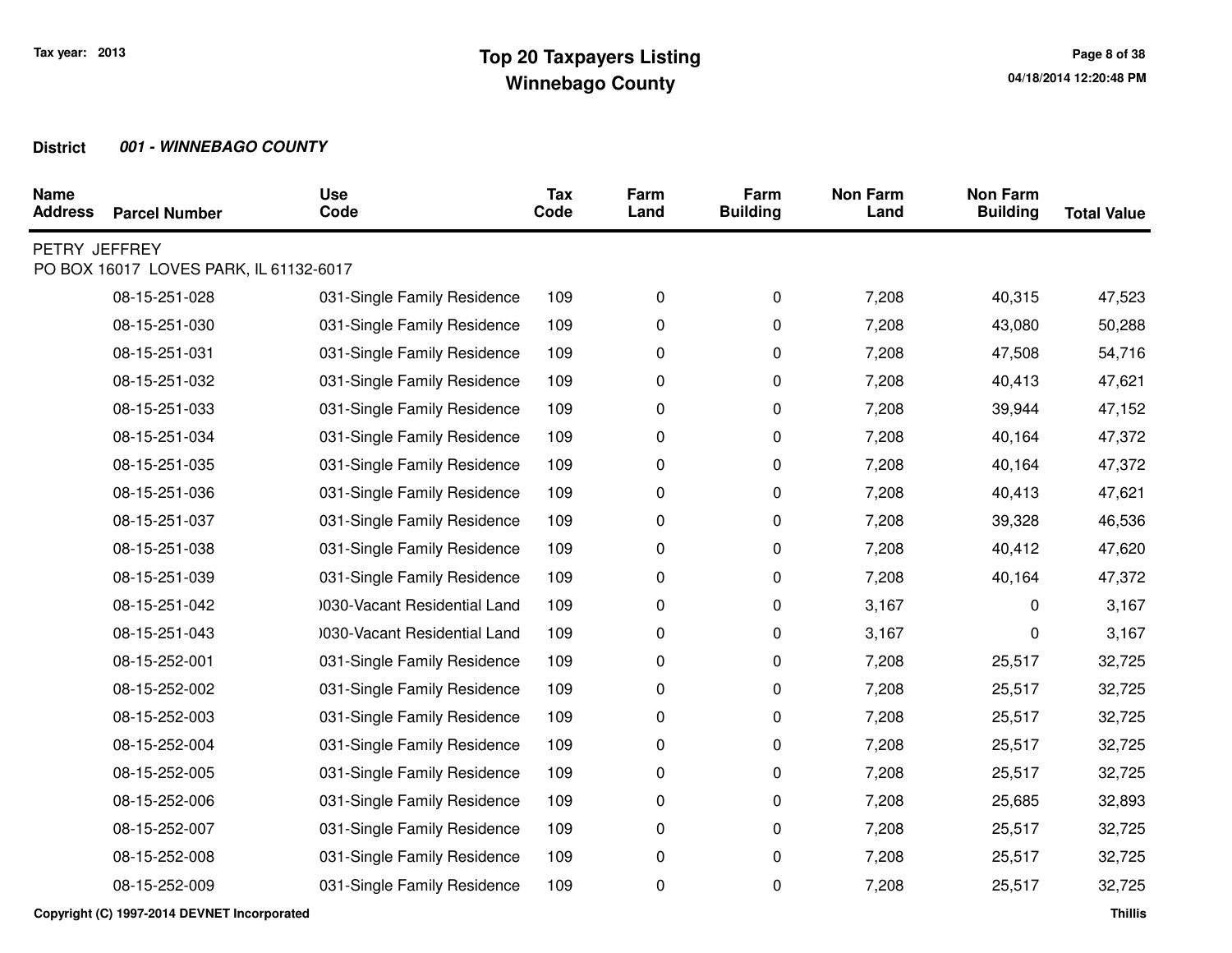| <b>Name</b><br><b>Address</b> | <b>Parcel Number</b>                   | <b>Use</b><br>Code           | <b>Tax</b><br>Code | Farm<br>Land | Farm<br><b>Building</b> | <b>Non Farm</b><br>Land | <b>Non Farm</b><br><b>Building</b> | <b>Total Value</b> |
|-------------------------------|----------------------------------------|------------------------------|--------------------|--------------|-------------------------|-------------------------|------------------------------------|--------------------|
| PETRY JEFFREY                 | PO BOX 16017 LOVES PARK, IL 61132-6017 |                              |                    |              |                         |                         |                                    |                    |
|                               |                                        |                              |                    |              |                         |                         |                                    |                    |
|                               | 08-15-252-010                          | 031-Single Family Residence  | 109                | 0            | 0                       | 7,208                   | 25,517                             | 32,725             |
|                               | 08-15-252-011                          | 031-Single Family Residence  | 109                | 0            | 0                       | 7,208                   | 25,517                             | 32,725             |
|                               | 08-15-252-014                          | 031-Single Family Residence  | 109                | 0            | 0                       | 7,208                   | 25,687                             | 32,895             |
|                               | 08-15-252-018                          | 0030-Vacant Residential Land | 109                | 0            | 0                       | 3,167                   | 0                                  | 3,167              |
|                               | 08-15-252-021                          | 0030-Vacant Residential Land | 109                | 0            | 0                       | 3,167                   | 0                                  | 3,167              |
|                               | 08-15-252-022                          | 0030-Vacant Residential Land | 109                | 0            | 0                       | 3,167                   | 0                                  | 3,167              |
|                               | 08-15-252-023                          | 0030-Vacant Residential Land | 109                | 0            | 0                       | 3,167                   | 0                                  | 3,167              |
|                               | 08-15-252-024                          | 0030-Vacant Residential Land | 109                | 0            | 0                       | 3,167                   | 0                                  | 3,167              |
|                               | 08-15-252-025                          | 0030-Vacant Residential Land | 109                | 0            | 0                       | 3,167                   | 0                                  | 3,167              |
|                               | 08-15-252-026                          | 0030-Vacant Residential Land | 109                | 0            | 0                       | 3,167                   | 0                                  | 3,167              |
|                               | 08-15-252-027                          | 0030-Vacant Residential Land | 109                | 0            | 0                       | 3,167                   | 0                                  | 3,167              |
|                               | 08-15-252-040                          | 0032-Two Family Residence    | 109                | 0            | 0                       | 7,208                   | 47,429                             | 54,637             |
|                               | 08-15-301-001                          | 0030-Vacant Residential Land | 109                | 0            | 0                       | 3,167                   | 0                                  | 3,167              |
|                               | 08-15-301-002                          | 0030-Vacant Residential Land | 109                | 0            | 0                       | 3,167                   | 0                                  | 3,167              |
|                               | 08-15-301-003                          | 0030-Vacant Residential Land | 109                | 0            | 0                       | 3,167                   | 0                                  | 3,167              |
|                               | 08-15-302-012                          | 0030-Vacant Residential Land | 109                | 0            | 0                       | 3,167                   | 0                                  | 3,167              |
|                               | 08-15-326-011                          | 031-Single Family Residence  | 109                | 0            | 0                       | 7,208                   | 35,977                             | 43,185             |
|                               | 08-15-326-012                          | 031-Single Family Residence  | 109                | 0            | 0                       | 7,208                   | 30,907                             | 38,115             |
|                               | 08-15-326-015                          | 031-Single Family Residence  | 109                | 0            | 0                       | 7,208                   | 35,977                             | 43,185             |
|                               | 08-15-326-022                          | 031-Single Family Residence  | 109                | 0            | 0                       | 7,208                   | 35,977                             | 43,185             |
|                               | 08-15-327-002                          | 031-Single Family Residence  | 109                | 0            | 0                       | 7,208                   | 35,977                             | 43,185             |
|                               | 08-15-327-008                          | 031-Single Family Residence  | 109                | 0            | 0                       | 7,208                   | 35,977                             | 43,185             |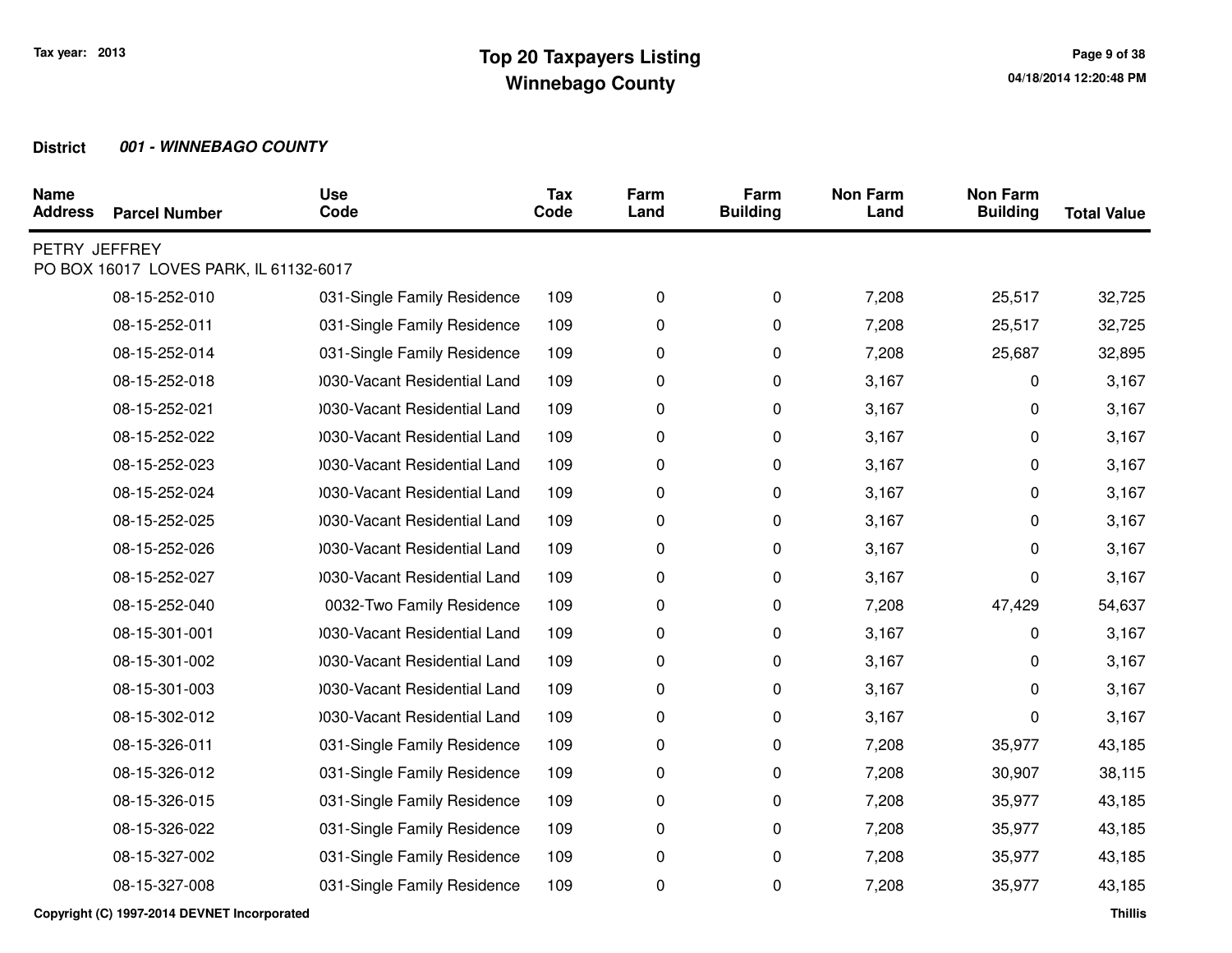| <b>Name</b><br><b>Address</b> | <b>Parcel Number</b>                   | <b>Use</b><br>Code           | <b>Tax</b><br>Code | Farm<br>Land | Farm<br><b>Building</b> | <b>Non Farm</b><br>Land | <b>Non Farm</b><br><b>Building</b> | <b>Total Value</b> |
|-------------------------------|----------------------------------------|------------------------------|--------------------|--------------|-------------------------|-------------------------|------------------------------------|--------------------|
| PETRY JEFFREY                 | PO BOX 16017 LOVES PARK, IL 61132-6017 |                              |                    |              |                         |                         |                                    |                    |
|                               | 08-15-329-013                          | 031-Single Family Residence  | 109                | 0            | 0                       | 7,208                   | 31,444                             | 38,652             |
|                               | 08-15-329-014                          | 031-Single Family Residence  | 109                | 0            | 0                       | 7,208                   | 31,444                             | 38,652             |
|                               | 08-15-329-015                          | 031-Single Family Residence  | 109                | 0            | 0                       | 7,208                   | 31,444                             | 38,652             |
|                               | 08-15-329-019                          | 031-Single Family Residence  | 109                | 0            | 0                       | 7,208                   | 31,444                             | 38,652             |
|                               | 08-15-331-001                          | 031-Single Family Residence  | 109                | 0            | 0                       | 7,208                   | 31,444                             | 38,652             |
|                               | 08-15-331-003                          | 031-Single Family Residence  | 109                | 0            | 0                       | 7,208                   | 31,444                             | 38,652             |
|                               | 08-15-351-002                          | 0030-Vacant Residential Land | 109                | 0            | 0                       | 3,167                   | 0                                  | 3,167              |
|                               | 08-15-351-003                          | 0030-Vacant Residential Land | 109                | 0            | 0                       | 3,167                   | 0                                  | 3,167              |
|                               | 08-15-356-001                          | 0030-Vacant Residential Land | 109                | 0            | 0                       | 3,167                   | 0                                  | 3,167              |
|                               | 08-15-356-018                          | 0030-Vacant Residential Land | 109                | 0            | 0                       | 3,167                   | 0                                  | 3,167              |
|                               | 08-15-356-019                          | 0030-Vacant Residential Land | 109                | 0            | 0                       | 3,167                   | 0                                  | 3,167              |
|                               | 08-15-356-020                          | 0030-Vacant Residential Land | 109                | 0            | 0                       | 3,167                   | 0                                  | 3,167              |
|                               | 08-15-356-021                          | 0030-Vacant Residential Land | 109                | 0            | 0                       | 3,167                   | 0                                  | 3,167              |
|                               | 08-15-356-022                          | 0030-Vacant Residential Land | 109                | 0            | 0                       | 3,167                   | 0                                  | 3,167              |
|                               | 08-15-356-023                          | 0030-Vacant Residential Land | 109                | 0            | 0                       | 3,167                   | 0                                  | 3,167              |
|                               | 08-15-356-024                          | 0030-Vacant Residential Land | 109                | 0            | 0                       | 3,167                   | 0                                  | 3,167              |
|                               | 08-15-356-025                          | 1030-Vacant Residential Land | 109                | 0            | 0                       | 3,167                   | 0                                  | 3,167              |
|                               | 08-15-356-026                          | 0030-Vacant Residential Land | 109                | 0            | 0                       | 3,167                   | 0                                  | 3,167              |
|                               | 08-15-356-027                          | 0030-Vacant Residential Land | 109                | 0            | 0                       | 3,167                   | 0                                  | 3,167              |
|                               | 08-15-356-029                          | 0030-Vacant Residential Land | 109                | 0            | 0                       | 3,167                   | 0                                  | 3,167              |
|                               | 08-15-356-030                          | 1030-Vacant Residential Land | 109                | 0            | 0                       | 3,167                   | 0                                  | 3,167              |
|                               | 08-15-356-031                          | 0030-Vacant Residential Land | 109                | 0            | 0                       | 3,167                   | 0                                  | 3,167              |
|                               |                                        |                              |                    |              |                         |                         |                                    |                    |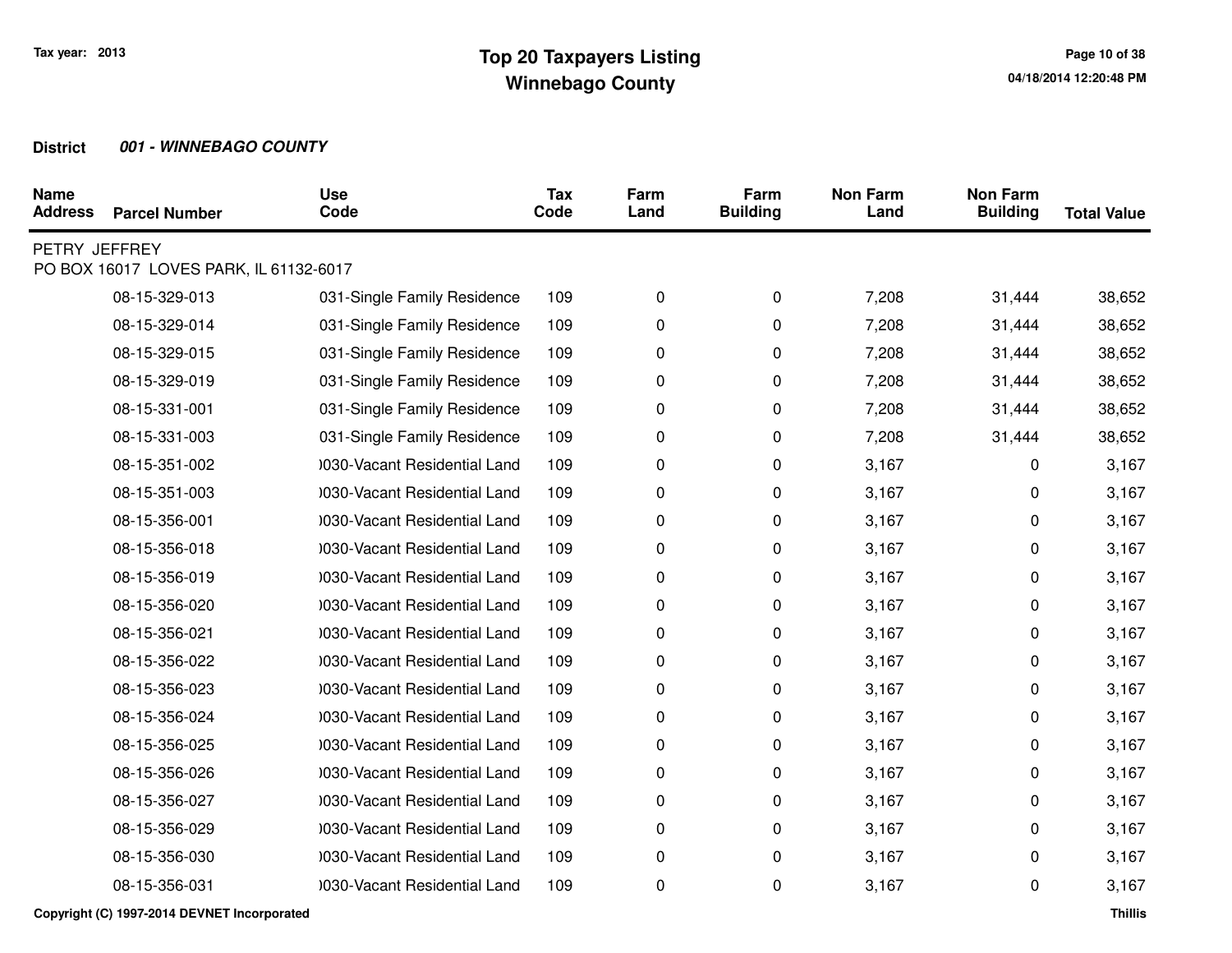| <b>Name</b><br><b>Address</b> | <b>Parcel Number</b>                   | <b>Use</b><br>Code           | <b>Tax</b><br>Code | Farm<br>Land | Farm<br><b>Building</b> | <b>Non Farm</b><br>Land | <b>Non Farm</b><br><b>Building</b> | <b>Total Value</b> |
|-------------------------------|----------------------------------------|------------------------------|--------------------|--------------|-------------------------|-------------------------|------------------------------------|--------------------|
| PETRY JEFFREY                 | PO BOX 16017 LOVES PARK, IL 61132-6017 |                              |                    |              |                         |                         |                                    |                    |
|                               |                                        |                              |                    |              |                         |                         |                                    |                    |
|                               | 08-15-356-032                          | 0030-Vacant Residential Land | 109                | 0            | 0                       | 3,167                   | 0                                  | 3,167              |
|                               | 08-15-356-033                          | 0030-Vacant Residential Land | 109                | 0            | 0                       | 3,167                   | 0                                  | 3,167              |
|                               | 08-15-356-034                          | 0030-Vacant Residential Land | 109                | 0            | 0                       | 3,167                   | 0                                  | 3,167              |
|                               | 08-15-356-035                          | 0030-Vacant Residential Land | 109                | 0            | 0                       | 3,167                   | 0                                  | 3,167              |
|                               | 08-15-376-005                          | 031-Single Family Residence  | 109                | 0            | 0                       | 7,208                   | 31,444                             | 38,652             |
|                               | 08-15-376-017                          | 031-Single Family Residence  | 109                | 0            | 0                       | 7,208                   | 31,444                             | 38,652             |
|                               | 08-15-376-018                          | 031-Single Family Residence  | 109                | 0            | 0                       | 7,208                   | 31,444                             | 38,652             |
|                               | 08-15-376-020                          | 031-Single Family Residence  | 109                | 0            | 0                       | 7,208                   | 31,444                             | 38,652             |
|                               | 08-15-376-021                          | 031-Single Family Residence  | 109                | 0            | 0                       | 7,208                   | 33,224                             | 40,432             |
|                               | 08-15-376-022                          | 031-Single Family Residence  | 109                | 0            | 0                       | 7,208                   | 31,444                             | 38,652             |
|                               | 08-15-376-023                          | 031-Single Family Residence  | 109                | 0            | 0                       | 7,208                   | 35,034                             | 42,242             |
|                               | 08-15-376-024                          | 031-Single Family Residence  | 109                | 0            | 0                       | 7,208                   | 31,444                             | 38,652             |
|                               | 08-15-376-025                          | 031-Single Family Residence  | 109                | 0            | 0                       | 7,208                   | 31,444                             | 38,652             |
|                               | 08-15-377-005                          | 0041-Model Home 10-25        | 109                | 0            | 0                       | 7,208                   | 26,282                             | 33,490             |
|                               | 08-15-377-006                          | 031-Single Family Residence  | 109                | 0            | 0                       | 7,208                   | 31,444                             | 38,652             |
|                               | 08-15-377-007                          | 031-Single Family Residence  | 109                | 0            | 0                       | 7,208                   | 31,444                             | 38,652             |
|                               | 08-15-377-008                          | 031-Single Family Residence  | 109                | 0            | 0                       | 7,208                   | 31,444                             | 38,652             |
|                               | 08-15-377-009                          | 031-Single Family Residence  | 109                | 0            | 0                       | 7,208                   | 31,444                             | 38,652             |
|                               | 08-15-377-010                          | 031-Single Family Residence  | 109                | 0            | 0                       | 7,208                   | 31,444                             | 38,652             |
|                               | 08-15-380-015                          | 031-Single Family Residence  | 109                | 0            | 0                       | 7,208                   | 32,016                             | 39,224             |
|                               | 08-15-380-017                          | 031-Single Family Residence  | 109                | 0            | 0                       | 7,208                   | 30,810                             | 38,018             |
|                               | 08-15-380-020                          | 031-Single Family Residence  | 109                | 0            | 0                       | 7,208                   | 32,016                             | 39,224             |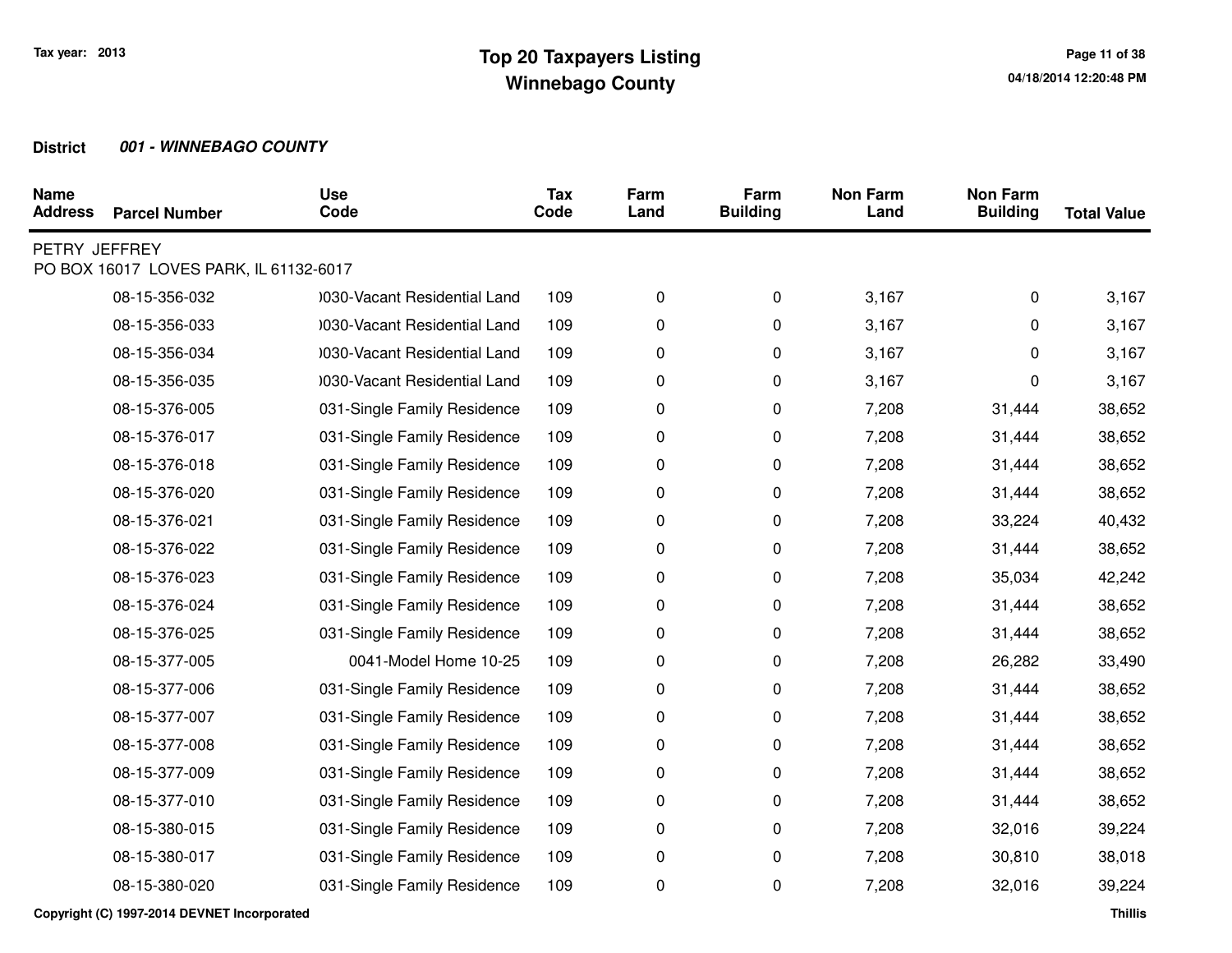| <b>Name</b><br><b>Address</b> | <b>Parcel Number</b>                   | <b>Use</b><br>Code           | <b>Tax</b><br>Code | Farm<br>Land | Farm<br><b>Building</b> | <b>Non Farm</b><br>Land | <b>Non Farm</b><br><b>Building</b> | <b>Total Value</b> |
|-------------------------------|----------------------------------------|------------------------------|--------------------|--------------|-------------------------|-------------------------|------------------------------------|--------------------|
| PETRY JEFFREY                 | PO BOX 16017 LOVES PARK, IL 61132-6017 |                              |                    |              |                         |                         |                                    |                    |
|                               | 08-15-381-003                          | 031-Single Family Residence  | 109                | 0            | 0                       | 7,208                   | 28,698                             | 35,906             |
|                               | 08-15-381-004                          | 031-Single Family Residence  | 109                | 0            | 0                       | 7,208                   | 29,423                             | 36,631             |
|                               | 08-15-381-006                          | 031-Single Family Residence  | 109                | 0            | 0                       | 7,208                   | 29,521                             | 36,729             |
|                               | 08-15-383-013                          | 031-Single Family Residence  | 109                | 0            | 0                       | 7,208                   | 33,224                             | 40,432             |
|                               | 08-15-383-015                          | 031-Single Family Residence  | 109                | 0            | 0                       | 7,208                   | 33,224                             | 40,432             |
|                               | 08-15-383-016                          | 031-Single Family Residence  | 109                | 0            | 0                       | 7,208                   | 31,444                             | 38,652             |
|                               | 08-16-476-030                          | 0030-Vacant Residential Land | 133                | 0            | 0                       | 3,167                   | 0                                  | 3,167              |
|                               | 08-16-476-031                          | 0030-Vacant Residential Land | 133                | 0            | 0                       | 3,167                   | 0                                  | 3,167              |
|                               | 08-21-226-002                          | 0030-Vacant Residential Land | 208                | 0            | 0                       | 2,341                   | 0                                  | 2,341              |
|                               | 08-22-101-001                          | 0034-Four Family Residence   | 109                | 0            | 0                       | 9,191                   | 68,979                             | 78,170             |
|                               | 08-22-101-002                          | 0034-Four Family Residence   | 109                | 0            | 0                       | 11,533                  | 68,979                             | 80,512             |
|                               | 08-22-101-003                          | 0034-Four Family Residence   | 109                | 0            | 0                       | 11,533                  | 68,979                             | 80,512             |
|                               | 08-22-103-006                          | 0034-Four Family Residence   | 109                | 0            | 0                       | 11,533                  | 73,207                             | 84,740             |
|                               | 08-22-126-001                          | 031-Single Family Residence  | 109                | 0            | 0                       | 7,208                   | 29,521                             | 36,729             |
|                               | 11-17-402-003                          | 39-Pref Asd Res(not1/3)10-30 | 048                | 0            | 0                       | 403                     | 0                                  | 403                |
|                               | 11-17-402-004                          | 39-Pref Asd Res(not1/3)10-30 | 048                | 0            | 0                       | 403                     | 0                                  | 403                |
|                               | 11-17-402-006                          | 39-Pref Asd Res(not1/3)10-30 | 048                | 0            | 0                       | 403                     | 0                                  | 403                |
|                               | 11-17-402-007                          | 39-Pref Asd Res(not1/3)10-30 | 048                | 0            | 0                       | 403                     | 0                                  | 403                |
|                               | 11-17-402-008                          | 39-Pref Asd Res(not1/3)10-30 | 048                | 0            | 0                       | 403                     | 0                                  | 403                |
|                               | 11-17-402-009                          | 39-Pref Asd Res(not1/3)10-30 | 048                | 0            | 0                       | 403                     | 0                                  | 403                |
|                               | 11-17-402-010                          | 39-Pref Asd Res(not1/3)10-30 | 048                | 0            | 0                       | 403                     | 0                                  | 403                |
|                               | 11-17-403-001                          | 39-Pref Asd Res(not1/3)10-30 | 048                | 0            | 0                       | 403                     | 0                                  | 403                |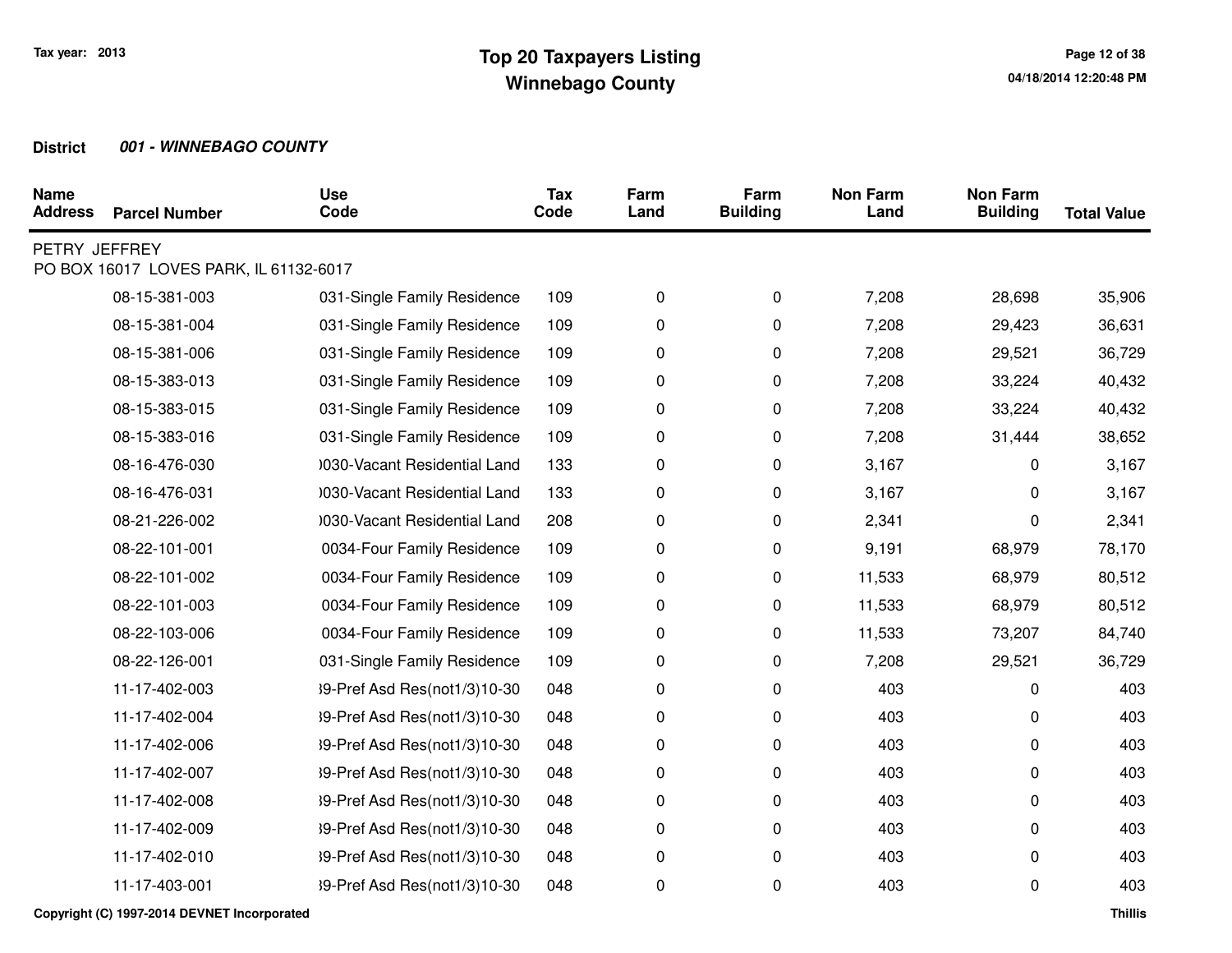| <b>Parcel Number</b> | <b>Use</b><br>Code           | <b>Tax</b><br>Code                     | Farm<br>Land | Farm<br><b>Building</b> | <b>Non Farm</b><br>Land | <b>Non Farm</b><br><b>Building</b> | <b>Total Value</b> |
|----------------------|------------------------------|----------------------------------------|--------------|-------------------------|-------------------------|------------------------------------|--------------------|
|                      |                              |                                        |              |                         |                         |                                    |                    |
| 11-17-403-002        | 39-Pref Asd Res(not1/3)10-30 | 048                                    | 0            | 0                       | 403                     | 0                                  | 403                |
| 11-17-403-003        | 39-Pref Asd Res(not1/3)10-30 | 048                                    | 0            | 0                       | 403                     | 0                                  | 403                |
| 11-17-403-004        | 39-Pref Asd Res(not1/3)10-30 | 048                                    | 0            | 0                       | 403                     | 0                                  | 403                |
| 11-17-403-005        | 39-Pref Asd Res(not1/3)10-30 | 048                                    | 0            | 0                       | 403                     | 0                                  | 403                |
| 11-17-403-006        | 39-Pref Asd Res(not1/3)10-30 | 048                                    | 0            | 0                       | 403                     | 0                                  | 403                |
| 11-17-403-007        | 39-Pref Asd Res(not1/3)10-30 | 048                                    | 0            | 0                       | 403                     | 0                                  | 403                |
| 11-17-403-008        | 39-Pref Asd Res(not1/3)10-30 | 048                                    | 0            | 0                       | 403                     | 0                                  | 403                |
| 11-17-404-001        | 031-Single Family Residence  | 048                                    | 0            | 0                       | 2,452                   | 24,372                             | 26,824             |
| 11-17-404-002        | 39-Pref Asd Res(not1/3)10-30 | 048                                    | 0            | 0                       | 403                     | 0                                  | 403                |
| 11-17-404-003        | 39-Pref Asd Res(not1/3)10-30 | 048                                    | 0            | 0                       | 403                     | 0                                  | 403                |
| 11-17-404-004        | 031-Single Family Residence  | 048                                    | 0            | 0                       | 1,555                   | 24,417                             | 25,972             |
| 11-17-404-005        | 39-Pref Asd Res(not1/3)10-30 | 048                                    | 0            | 0                       | 403                     | 0                                  | 403                |
| 11-17-404-008        | 39-Pref Asd Res(not1/3)10-30 | 048                                    | 0            | 0                       | 403                     | 0                                  | 403                |
| 11-17-404-010        | 39-Pref Asd Res(not1/3)10-30 | 048                                    | 0            | 0                       | 403                     | 0                                  | 403                |
| 11-17-404-011        | 39-Pref Asd Res(not1/3)10-30 | 048                                    | 0            | 0                       | 403                     | 0                                  | 403                |
| 11-17-404-012        | 39-Pref Asd Res(not1/3)10-30 | 048                                    | 0            | 0                       | 403                     | 0                                  | 403                |
| 11-17-404-015        | 39-Pref Asd Res(not1/3)10-30 | 048                                    | 0            | 0                       | 403                     | 0                                  | 403                |
| 11-17-404-016        | 39-Pref Asd Res(not1/3)10-30 | 048                                    | 0            | 0                       | 403                     | 0                                  | 403                |
| 11-17-404-017        | 39-Pref Asd Res(not1/3)10-30 | 048                                    | 0            | 0                       | 403                     | 0                                  | 403                |
| 11-17-454-002        | 031-Single Family Residence  | 048                                    | 0            | 0                       | 1,899                   | 24,204                             | 26,103             |
| 11-17-454-003        | 031-Single Family Residence  | 048                                    | 0            | 0                       | 1,900                   | 24,204                             | 26,104             |
| 11-17-455-006        | 39-Pref Asd Res(not1/3)10-30 | 048                                    | 0            | 0                       | 403                     | 0                                  | 403                |
|                      | PETRY JEFFREY                | PO BOX 16017 LOVES PARK, IL 61132-6017 |              |                         |                         |                                    |                    |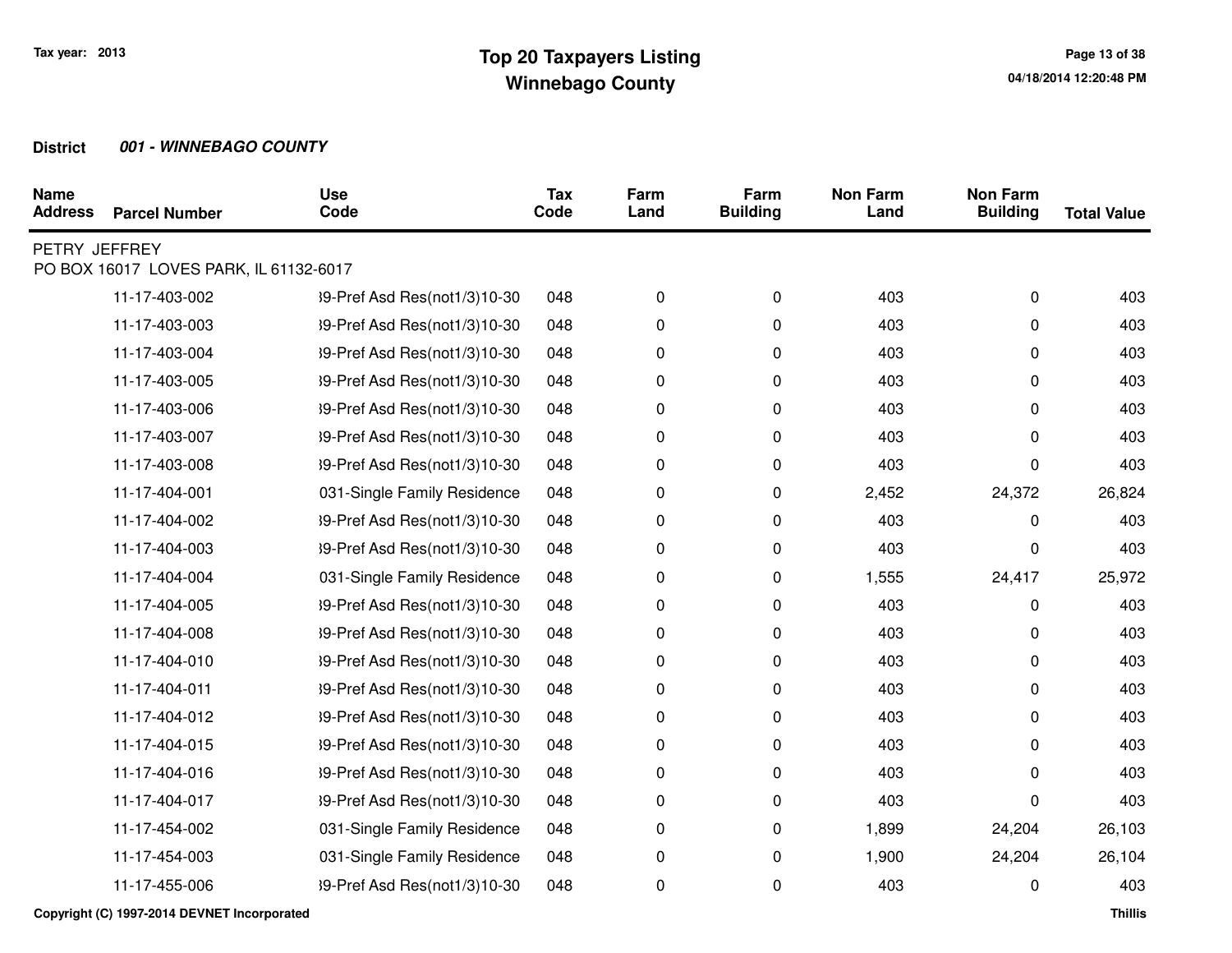| <b>Name</b><br><b>Address</b> | <b>Parcel Number</b>                                                      | <b>Use</b><br>Code                                        | <b>Tax</b><br>Code | Farm<br>Land | Farm<br><b>Building</b> | <b>Non Farm</b><br>Land     | <b>Non Farm</b><br><b>Building</b> | <b>Total Value</b> |
|-------------------------------|---------------------------------------------------------------------------|-----------------------------------------------------------|--------------------|--------------|-------------------------|-----------------------------|------------------------------------|--------------------|
| PETRY JEFFREY                 | PO BOX 16017 LOVES PARK, IL 61132-6017                                    |                                                           |                    |              |                         |                             |                                    |                    |
|                               | 11-17-455-007                                                             | 39-Pref Asd Res(not1/3)10-30                              | 048                | 0            | 0                       | 403                         | $\Omega$                           | 403                |
|                               | 11-17-455-008                                                             | 39-Pref Asd Res(not1/3)10-30                              | 048                | 0            | 0                       | 403                         | $\Omega$                           | 403                |
|                               | 11-17-455-009                                                             | 39-Pref Asd Res(not1/3)10-30                              | 048                | 0            | 0                       | 403                         | $\Omega$                           | 403                |
|                               | 11-17-455-010                                                             | 39-Pref Asd Res(not1/3)10-30                              | 048                | 0            | 0                       | 403                         | $\Omega$                           | 403                |
|                               | 11-17-455-011                                                             | 031-Single Family Residence                               | 048                | 0            | 0                       | 2,112                       | 24,194                             | 26,306             |
|                               | 11-29-376-001                                                             | 0020-Vacant Farmland - assd                               | 381                | 7,082        | 0                       | 0                           | 0                                  | 7,082              |
|                               |                                                                           |                                                           |                    |              |                         | <b>Total Assessed Value</b> |                                    | 4,848,970          |
|                               |                                                                           |                                                           |                    |              |                         |                             |                                    |                    |
| <b>Name</b><br><b>Address</b> | <b>Parcel Number</b>                                                      | <b>Use</b><br>Code                                        | <b>Tax</b><br>Code | Farm<br>Land | Farm<br><b>Building</b> | <b>Non Farm</b><br>Land     | <b>Non Farm</b><br><b>Building</b> | <b>Total Value</b> |
|                               | TWO STAR PROPERTY CO INC<br>1639 N ALPINE RD SUITE 201 ROCKFORD, IL 61107 |                                                           |                    |              |                         |                             |                                    |                    |
|                               | 08-29-378-003                                                             | 1-Commercial Business-Impr                                | 006                | 0            | 0                       | 234,372                     | 2,328,659                          | 2,563,031          |
|                               | 12-22-376-001                                                             | 1-Commercial Business-Impr                                | 001                | 0            | 0                       | 452,454                     | 1,625,606                          | 2,078,060          |
|                               |                                                                           |                                                           |                    |              |                         | <b>Total Assessed Value</b> |                                    | 4,641,091          |
| <b>Name</b><br><b>Address</b> | <b>Parcel Number</b>                                                      | <b>Use</b><br>Code                                        | <b>Tax</b><br>Code | Farm<br>Land | Farm<br><b>Building</b> | <b>Non Farm</b><br>Land     | <b>Non Farm</b><br><b>Building</b> | <b>Total Value</b> |
|                               | <b>CBL/CHERRYVALE I LLC</b>                                               | ATTN CL & HJW JR ONE PARK PL 6148 LEE HWY STE 300CHATTANC |                    |              |                         |                             |                                    |                    |
|                               | 12-35-301-001                                                             | 1-Commercial Business-Impr                                | 378                | 0            | 0                       | 147,344                     | 1,203,700                          | 1,351,044          |
|                               | 12-35-301-002                                                             | 1-Commercial Business-Impr                                | 378                | 0            | 0                       | 48,799                      | 1,659,684                          | 1,708,483          |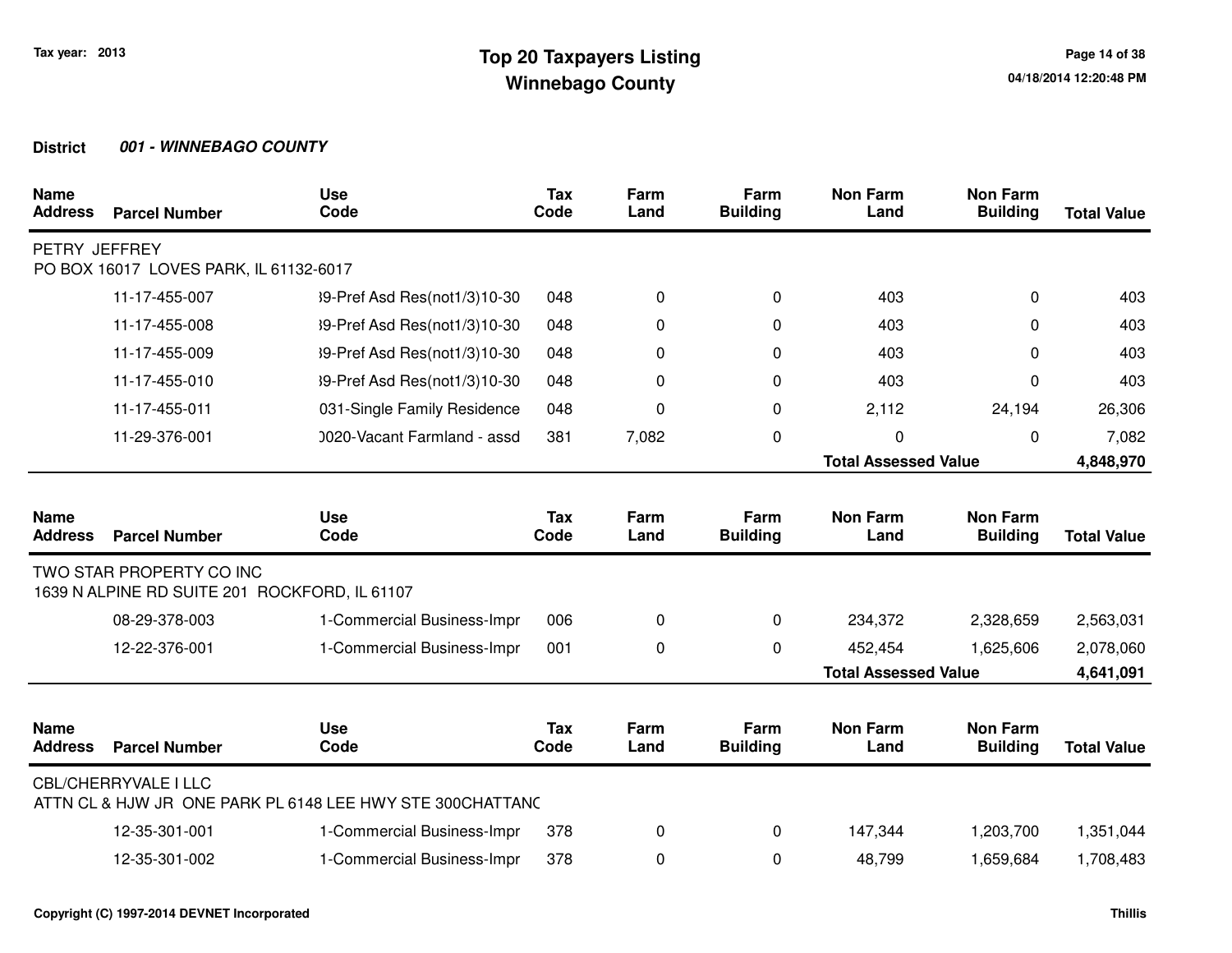| <b>Name</b><br><b>Address</b> | <b>Parcel Number</b>                                                  | <b>Use</b><br>Code                                        | <b>Tax</b><br>Code | Farm<br>Land | Farm<br><b>Building</b> | <b>Non Farm</b><br>Land     | <b>Non Farm</b><br><b>Building</b> | <b>Total Value</b> |
|-------------------------------|-----------------------------------------------------------------------|-----------------------------------------------------------|--------------------|--------------|-------------------------|-----------------------------|------------------------------------|--------------------|
|                               | <b>CBL/CHERRYVALE I LLC</b>                                           | ATTN CL & HJW JR ONE PARK PL 6148 LEE HWY STE 300CHATTANC |                    |              |                         |                             |                                    |                    |
|                               | 12-35-326-001                                                         | 1-Commercial Business-Impr                                | 378                | 0            | 0                       | 357,033                     | 1,200,113                          | 1,557,146          |
|                               |                                                                       |                                                           |                    |              |                         | <b>Total Assessed Value</b> |                                    | 4,616,673          |
| <b>Name</b><br><b>Address</b> | <b>Parcel Number</b>                                                  | <b>Use</b><br>Code                                        | <b>Tax</b><br>Code | Farm<br>Land | Farm<br><b>Building</b> | <b>Non Farm</b><br>Land     | <b>Non Farm</b><br><b>Building</b> | <b>Total Value</b> |
|                               | ANDERSON ROCKFORD PROPERTIES LLC<br>PO BOX 10289 LOVES PARK, IL 61131 |                                                           |                    |              |                         |                             |                                    |                    |
|                               | 12-03-276-005                                                         | 1-Commercial Business-Impr                                | 008                | 0            | 0                       | 253,809                     | 810,089                            | 1,063,898          |
|                               | 12-23-152-003                                                         | 1-Commercial Business-Impr                                | 001                | 0            | 0                       | 146,722                     | 408,031                            | 554,753            |
|                               | 12-23-301-013                                                         | 1-Commercial Business-Impr                                | 001                | 0            | 0                       | 228,992                     | 376,222                            | 605,214            |
|                               | 12-27-202-009                                                         | 1-Commercial Business-Impr                                | 001                | 0            | 0                       | 289,360                     | 354,269                            | 643,629            |
|                               | 12-27-202-010                                                         | 0050-Vac Commercial Land                                  | 001                | 0            | 0                       | 32,562                      | 0                                  | 32,562             |
|                               | 12-28-227-001                                                         | 1-Commercial Business-Impr                                | 451                | 0            | 0                       | 234,219                     | 327,787                            | 562,006            |
|                               | 12-29-128-004                                                         | 1-Commercial Business-Impr                                | 117                | 0            | 0                       | 52,499                      | 166,614                            | 219,113            |
|                               | 12-29-128-005                                                         | 1-Commercial Business-Impr                                | 117                | 0            | 0                       | 234,931                     | 514,260                            | 749,191            |
|                               | 12-29-128-006                                                         | 1-Commercial Business-Impr                                | 117                | 0            | 0                       | 24,422                      | 35,060                             | 59,482             |
|                               | 12-29-128-018                                                         | 1-Commercial Business-Impr                                | 117                | 0            | 0                       | 42,640                      | 56,935                             | 99,575             |
|                               |                                                                       |                                                           |                    |              |                         | <b>Total Assessed Value</b> |                                    | 4,589,423          |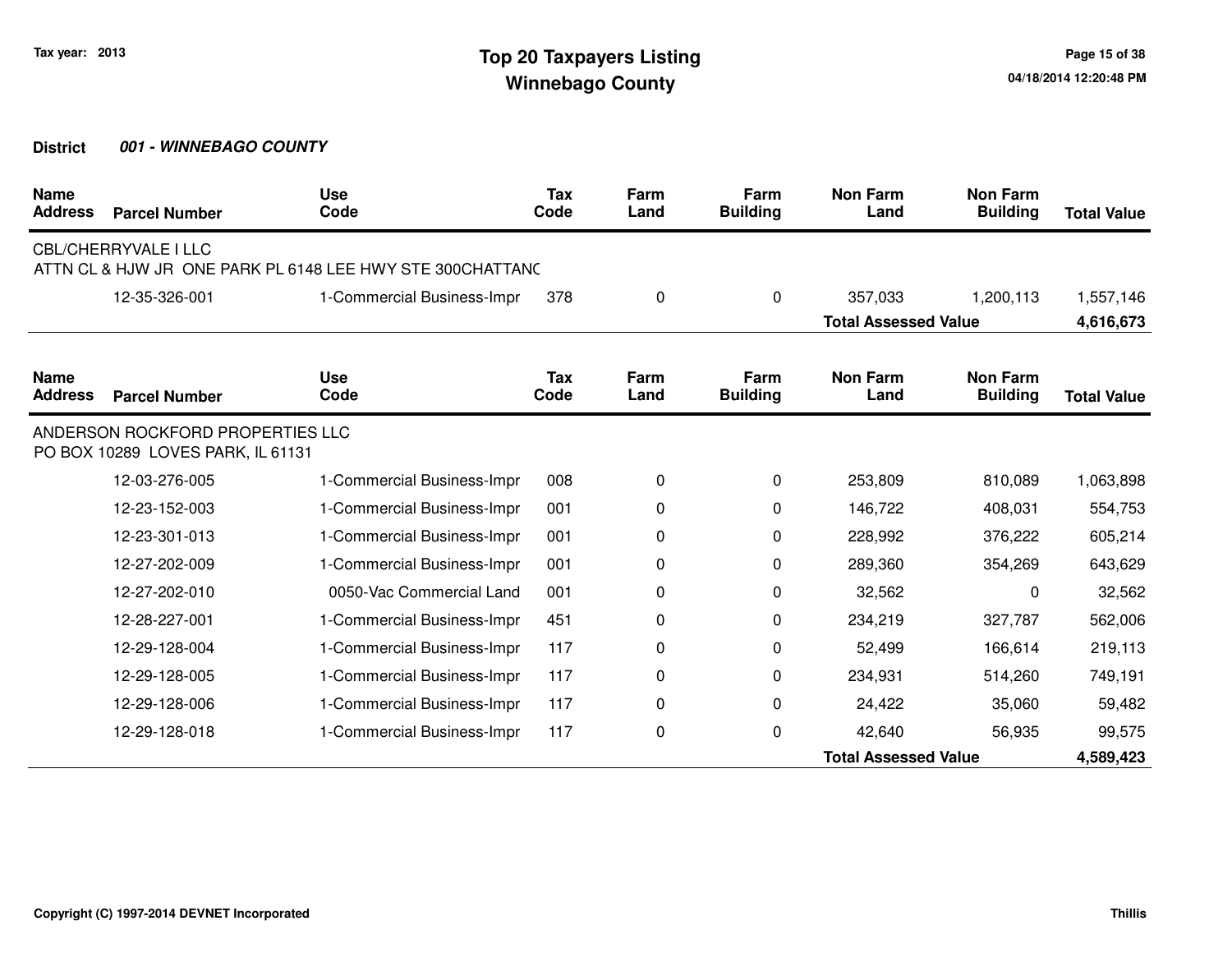| <b>Name</b><br><b>Address</b> | <b>Parcel Number</b>                                                      | <b>Use</b><br>Code          | <b>Tax</b><br>Code | Farm<br>Land | Farm<br><b>Building</b> | <b>Non Farm</b><br>Land     | <b>Non Farm</b><br><b>Building</b> | <b>Total Value</b> |
|-------------------------------|---------------------------------------------------------------------------|-----------------------------|--------------------|--------------|-------------------------|-----------------------------|------------------------------------|--------------------|
|                               | GREATER ROCKFORD AIRPORT ATTN FINANCE<br>60 AIRPORT DR ROCKFORD, IL 61109 |                             |                    |              |                         |                             |                                    |                    |
|                               | 15-11-451-007                                                             | 0081-Ind Land + Improve     | 392                | $\mathbf 0$  | 0                       | 0                           | 129,793                            | 129,793            |
|                               | 15-11-451-011                                                             | 0081-Ind Land + Improve     | 392                | 0            | 0                       | 0                           | 13,853                             | 13,853             |
|                               | 15-11-451-012                                                             | 0081-Ind Land + Improve     | 392                | 0            | 0                       | 0                           | 16,951                             | 16,951             |
|                               | 15-11-451-013                                                             | 0081-Ind Land + Improve     | 392                | 0            | $\Omega$                | $\Omega$                    | 19,839                             | 19,839             |
|                               | 15-14-152-014                                                             | 0081-Ind Land + Improve     | 392                | 0            | 0                       | 0                           | 23,911                             | 23,911             |
|                               | 15-14-152-015                                                             | 0071-Commercial Office-Impr | 392                | 0            | 0                       | 0                           | 107                                | 107                |
|                               | 15-14-402-008                                                             | 0080-Vacant Industrial Land | 392                | 0            | 0                       | 22,795                      | 0                                  | 22,795             |
|                               | 15-15-176-003                                                             | 0071-Commercial Office-Impr | 392                | 0            | 0                       | 0                           | 6,237                              | 6,237              |
|                               | 15-15-176-004                                                             | 0071-Commercial Office-Impr | 392                | 0            | 0                       | 0                           | 107                                | 107                |
|                               | 15-15-401-002                                                             | 0081-Ind Land + Improve     | 392                | 0            | 0                       | 0                           | 4,329,913                          | 4,329,913          |
|                               |                                                                           |                             |                    |              |                         | <b>Total Assessed Value</b> |                                    | 4,563,506          |
| <b>Name</b><br><b>Address</b> | <b>Parcel Number</b>                                                      | <b>Use</b><br>Code          | Tax<br>Code        | Farm<br>Land | Farm<br><b>Building</b> | <b>Non Farm</b><br>Land     | <b>Non Farm</b><br><b>Building</b> | <b>Total Value</b> |
|                               | EDWARD ROSE ASSOCIATES INC<br>PO BOX 2012 BLOOMFIELD HILLS, MI 48303-2012 |                             |                    |              |                         |                             |                                    |                    |
|                               | 16-09-301-002                                                             | )51-Comm Res (6+units)-Imp  | 110                | $\mathbf 0$  | 0                       | 90,221                      | 4,212,663                          | 4,302,884          |
|                               |                                                                           |                             |                    |              |                         | <b>Total Assessed Value</b> |                                    | 4,302,884          |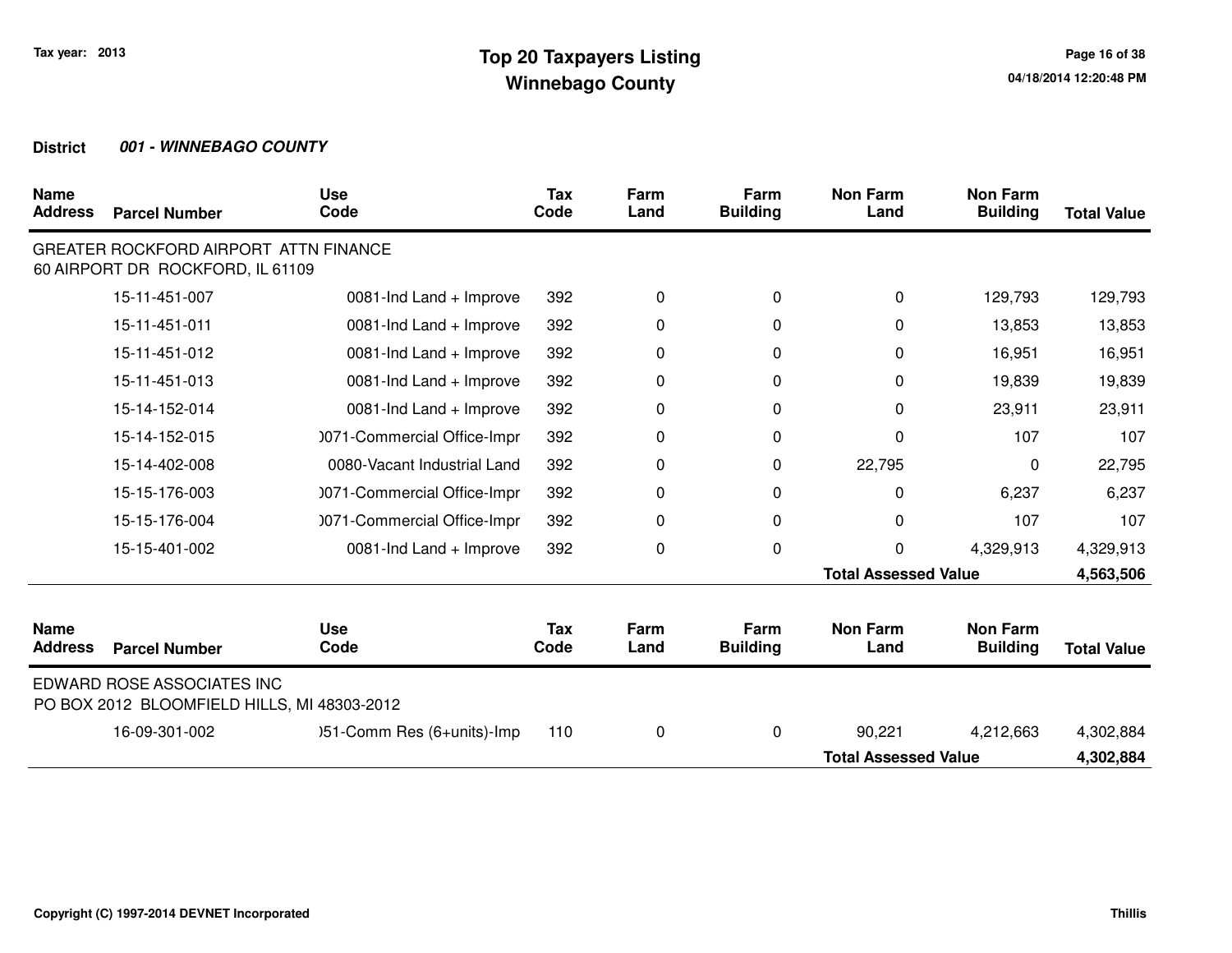| <b>Name</b><br><b>Address</b> | <b>Parcel Number</b>       | <b>Use</b><br>Code                                       | <b>Tax</b><br>Code | Farm<br>Land | Farm<br><b>Building</b> | <b>Non Farm</b><br>Land     | <b>Non Farm</b><br><b>Building</b> | <b>Total Value</b> |
|-------------------------------|----------------------------|----------------------------------------------------------|--------------------|--------------|-------------------------|-----------------------------|------------------------------------|--------------------|
| <b>MENARD INC</b>             |                            | CORPORATE ACCOUNTING 4777 MENARD DRIVEEAU CLAIRE, WI 5   |                    |              |                         |                             |                                    |                    |
|                               | 08-20-126-004              | 1-Commercial Business-Impr                               | 118                | 0            | 0                       | 448,344                     | 1,524,073                          | 1,972,417          |
|                               | 12-34-277-012              | 0050-Vac Commercial Land                                 | 018                | 0            | $\Omega$                | 6,436                       | $\Omega$                           | 6,436              |
|                               | 12-34-277-013              | 1-Commercial Business-Impr                               | 018                | 0            | 0                       | 103,776                     | 120,704                            | 224,480            |
|                               | 12-34-426-012              | 1-Commercial Business-Impr                               | 378                | 0            | 0                       | 367,032                     | 1,720,036                          | 2,087,068          |
|                               |                            |                                                          |                    |              |                         | <b>Total Assessed Value</b> |                                    | 4,290,401          |
|                               |                            |                                                          |                    |              |                         |                             |                                    |                    |
| <b>Name</b><br><b>Address</b> | <b>Parcel Number</b>       | <b>Use</b><br>Code                                       | <b>Tax</b><br>Code | Farm<br>Land | Farm<br><b>Building</b> | <b>Non Farm</b><br>Land     | <b>Non Farm</b><br><b>Building</b> | <b>Total Value</b> |
|                               | <b>COMMONWEALTH EDISON</b> | ATTN: REAL ESTATE 3 LINCOLN CENTEROAKBROOK TERRACE, IL 6 |                    |              |                         |                             |                                    |                    |
|                               | 03-18-300-011              | 0050-Vac Commercial Land                                 | 210                | 0            | 0                       | 8,140                       | $\Omega$                           | 8,140              |
|                               | 06-35-400-007              | 0020-Vacant Farmland - assd                              | 247                | 1,268        | 0                       | 0                           | 0                                  | 1,268              |
|                               | 07-19-301-002              | 0020-Vacant Farmland - assd                              | 167                | 1,416        | 0                       | 0                           | 0                                  | 1,416              |
|                               | 07-19-400-004              | 0020-Vacant Farmland - assd                              | 156                | 885          | 0                       | 0                           | 0                                  | 885                |
|                               | 07-20-300-002              | 0020-Vacant Farmland - assd                              | 360                | 1,077        | 0                       | 0                           | 0                                  | 1,077              |
|                               | 07-20-400-002              | 0020-Vacant Farmland - assd                              | 360                | 338          | 0                       | 0                           | 0                                  | 338                |
|                               | 07-20-400-005              | 0020-Vacant Farmland - assd                              | 360                | 559          | 0                       | 0                           | 0                                  | 559                |
|                               | 07-21-300-003              | 0020-Vacant Farmland - assd                              | 362                | 639          | 0                       | 0                           | 0                                  | 639                |
|                               | 07-21-300-004              | 0020-Vacant Farmland - assd                              | 362                | 6,354        | $\Omega$                | 0                           | 0                                  | 6,354              |
|                               | 07-22-100-003              | 0020-Vacant Farmland - assd                              | 161                | 1,051        | 0                       | 0                           | 0                                  | 1,051              |
|                               | 07-22-300-001              | 0020-Vacant Farmland - assd                              | 362                | 2,932        | 0                       | 0                           | 0                                  | 2,932              |
|                               | 07-22-400-001              | 0020-Vacant Farmland - assd                              | 360                | 256          | 0                       | 0                           | 0                                  | 256                |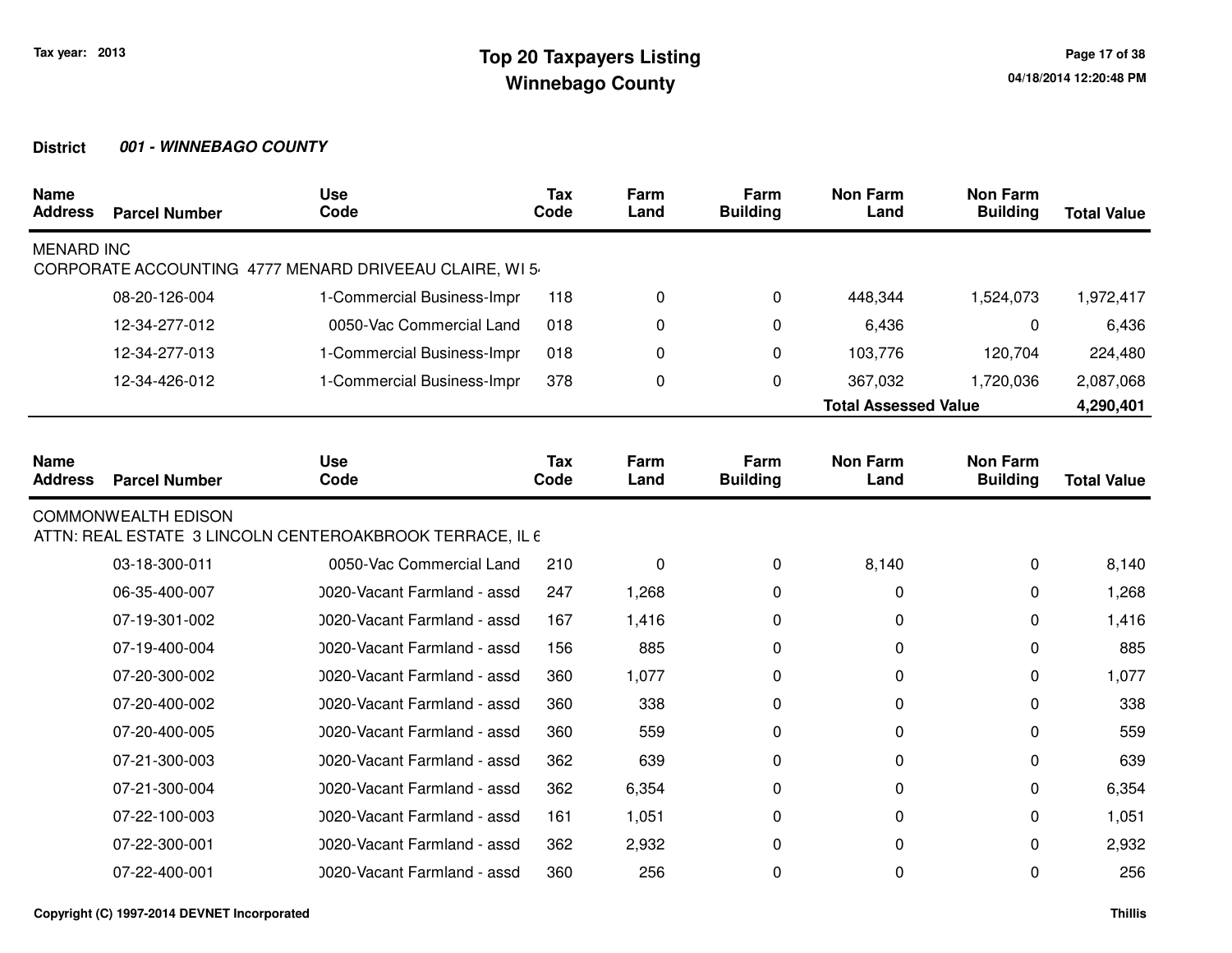| <b>Name</b><br><b>Address</b> | <b>Parcel Number</b>       | <b>Use</b><br>Code                                       | Tax<br>Code | Farm<br>Land            | Farm<br><b>Building</b> | <b>Non Farm</b><br>Land | <b>Non Farm</b><br><b>Building</b> | <b>Total Value</b> |
|-------------------------------|----------------------------|----------------------------------------------------------|-------------|-------------------------|-------------------------|-------------------------|------------------------------------|--------------------|
|                               | <b>COMMONWEALTH EDISON</b> | ATTN: REAL ESTATE 3 LINCOLN CENTEROAKBROOK TERRACE, IL 6 |             |                         |                         |                         |                                    |                    |
|                               | 07-22-400-002              | 0020-Vacant Farmland - assd                              | 360         | 287                     | 0                       | 0                       | 0                                  | 287                |
|                               | 07-23-300-001              | 0020-Vacant Farmland - assd                              | 360         | 1,550                   | 0                       | 0                       | 0                                  | 1,550              |
|                               | 07-23-300-003              | 0020-Vacant Farmland - assd                              | 360         |                         | 0                       | 0                       | 0                                  |                    |
|                               | 07-23-300-004              | 0020-Vacant Farmland - assd                              | 360         | 245                     | 0                       | 0                       | 0                                  | 245                |
|                               | 07-23-400-001              | 0020-Vacant Farmland - assd                              | 360         | 1,256                   | 0                       | 0                       | 0                                  | 1,256              |
|                               | 07-23-400-002              | 0020-Vacant Farmland - assd                              | 360         | $\overline{\mathbf{1}}$ | 0                       | 0                       | 0                                  | 1                  |
|                               | 07-24-151-002              | 0020-Vacant Farmland - assd                              | 156         | 1,623                   | 0                       | 0                       | 0                                  | 1,623              |
|                               | 07-24-177-003              | 0020-Vacant Farmland - assd                              | 156         | 33                      | 0                       | 0                       | 0                                  | 33                 |
|                               | 07-24-251-003              | 0020-Vacant Farmland - assd                              | 156         | 886                     | 0                       | 0                       | 0                                  | 886                |
|                               | 07-24-277-002              | 0020-Vacant Farmland - assd                              | 156         | 254                     | $\Omega$                | 0                       | 0                                  | 254                |
|                               | 07-24-302-001              | 0080-Vacant Industrial Land                              | 156         | 0                       | 0                       | 14,273                  | 0                                  | 14,273             |
|                               | 07-24-426-002              | 0080-Vacant Industrial Land                              | 169         | 0                       | 0                       | 3,116                   | 0                                  | 3,116              |
|                               | 07-26-100-002              | 0080-Vacant Industrial Land                              | 156         | 0                       | 0                       | 5,386                   | 0                                  | 5,386              |
|                               | 07-26-100-009              | 0080-Vacant Industrial Land                              | 156         | 0                       | 0                       | 3,855                   | 0                                  | 3,855              |
|                               | 07-26-100-010              | 0080-Vacant Industrial Land                              | 156         | 0                       | 0                       | 1,779                   | 0                                  | 1,779              |
|                               | 07-26-300-002              | 0080-Vacant Industrial Land                              | 360         | 0                       | 0                       | 2,694                   | 0                                  | 2,694              |
|                               | 07-26-300-008              | 0080-Vacant Industrial Land                              | 360         | 0                       | 0                       | 8,085                   | 0                                  | 8,085              |
|                               | 07-35-100-007              | 0020-Vacant Farmland - assd                              | 360         | 1,626                   | 0                       | 0                       | 0                                  | 1,626              |
|                               | 07-35-300-003              | 0020-Vacant Farmland - assd                              | 146         | 1,300                   | 0                       | 0                       | 0                                  | 1,300              |
|                               | 07-35-451-002              | 0020-Vacant Farmland - assd                              | 146         | 257                     | 0                       | 0                       | 0                                  | 257                |
|                               | 08-14-300-001              | 0010-Vacant Rural Prop                                   | 135         | $\pmb{0}$               | $\Omega$                | 8,661                   | 0                                  | 8,661              |
|                               | 08-14-300-002              | 0020-Vacant Farmland - assd                              | 432         | 721                     | 0                       | 0                       | $\Omega$                           | 721                |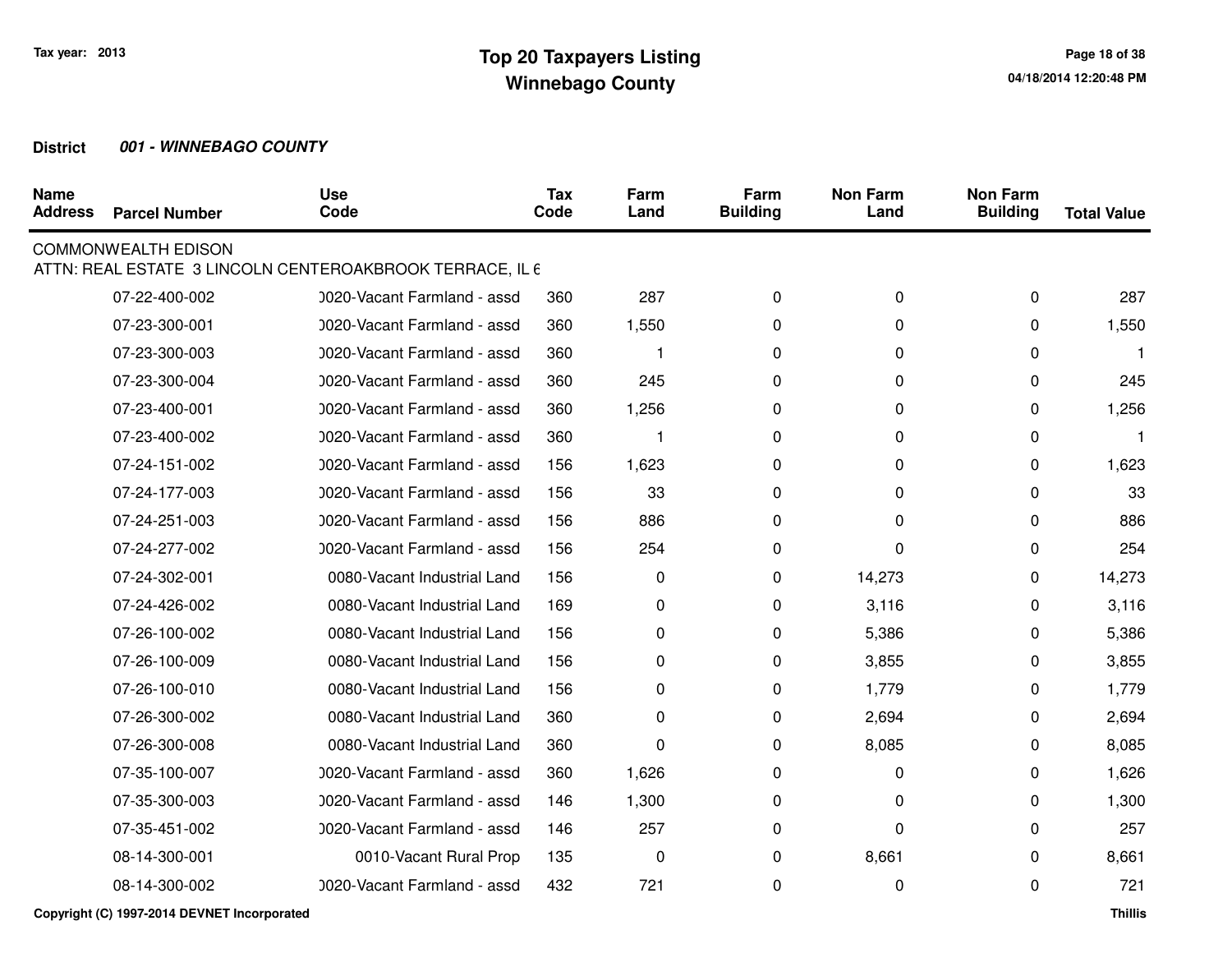| <b>Name</b><br><b>Address</b> | <b>Parcel Number</b>       | <b>Use</b><br>Code                                       | <b>Tax</b><br>Code | Farm<br>Land | Farm<br><b>Building</b> | <b>Non Farm</b><br>Land | <b>Non Farm</b><br><b>Building</b> | <b>Total Value</b> |
|-------------------------------|----------------------------|----------------------------------------------------------|--------------------|--------------|-------------------------|-------------------------|------------------------------------|--------------------|
|                               | <b>COMMONWEALTH EDISON</b> | ATTN: REAL ESTATE 3 LINCOLN CENTEROAKBROOK TERRACE, IL 6 |                    |              |                         |                         |                                    |                    |
|                               | 08-14-400-001              | 0020-Vacant Farmland - assd                              | 432                | 990          | 0                       | 0                       | 0                                  | 990                |
|                               | 08-15-300-001              | 0020-Vacant Farmland - assd                              | 135                | 135          | 0                       | 0                       | 0                                  | 135                |
|                               | 08-15-300-003              | 0020-Vacant Farmland - assd                              | 135                | 550          | 0                       | 0                       | 0                                  | 550                |
|                               | 08-15-400-001              | 0010-Vacant Rural Prop                                   | 135                | $\pmb{0}$    | 0                       | 17,438                  | 0                                  | 17,438             |
|                               | 08-16-377-005              | 0020-Vacant Farmland - assd                              | 133                | 339          | 0                       | 0                       | 0                                  | 339                |
|                               | 08-19-301-001              | 0020-Vacant Farmland - assd                              | 156                | 31           | 0                       | 0                       | 0                                  | 31                 |
|                               | 08-19-301-002              | 0010-Vacant Rural Prop                                   | 169                | 0            | 0                       | 3,144                   | 0                                  | 3,144              |
|                               | 08-19-326-001              | 0081-Ind Land + Improve                                  | 414                | 0            | 0                       | 19,775                  | 21,660                             | 41,435             |
|                               | 08-19-326-002              | 1030-Vacant Residential Land                             | 133                | 0            | 0                       | 4,894                   | 0                                  | 4,894              |
|                               | 08-19-401-001              | 0080-Vacant Industrial Land                              | 137                | 0            | 0                       | 10,284                  | 0                                  | 10,284             |
|                               | 08-19-426-001              | 0030-Vacant Residential Land                             | 414                | 0            | 0                       | 1,196                   | 0                                  | 1,196              |
|                               | 08-19-426-002              | 1030-Vacant Residential Land                             | 414                | 0            | 0                       | 1,196                   | 0                                  | 1,196              |
|                               | 08-19-427-001              | 0030-Vacant Residential Land                             | 413                | 0            | 0                       | 784                     | 0                                  | 784                |
|                               | 08-20-301-001              | 0030-Vacant Residential Land                             | 133                | 0            | 0                       | 9,283                   | 0                                  | 9,283              |
|                               | 08-20-401-001              | 0020-Vacant Farmland - assd                              | 152                | 100          | 0                       | 0                       | 0                                  | 100                |
|                               | 08-20-426-001              | 0010-Vacant Rural Prop                                   | 007                | 0            | 0                       | 7,043                   | 0                                  | 7,043              |
|                               | 08-21-126-002              | 0010-Vacant Rural Prop                                   | 153                | 0            | 0                       | 8,544                   | 0                                  | 8,544              |
|                               | 08-21-176-002              | 0010-Vacant Rural Prop                                   | 163                | 0            | 0                       | 304                     | 0                                  | 304                |
|                               | 08-21-326-001              | 0010-Vacant Rural Prop                                   | 007                | 0            | 0                       | 29,843                  | 0                                  | 29,843             |
|                               | 08-24-300-002              | Farm+Improve+Non Farm AV                                 | 135                | 3,190        | 0                       | 7,719                   | 0                                  | 10,909             |
|                               | 08-24-451-002              | 0010-Vacant Rural Prop                                   | 135                | 0            | 0                       | 9,380                   | 0                                  | 9,380              |
|                               | 08-25-204-001              | 0020-Vacant Farmland - assd                              | 145                | 322          | 0                       | 0                       | 0                                  | 322                |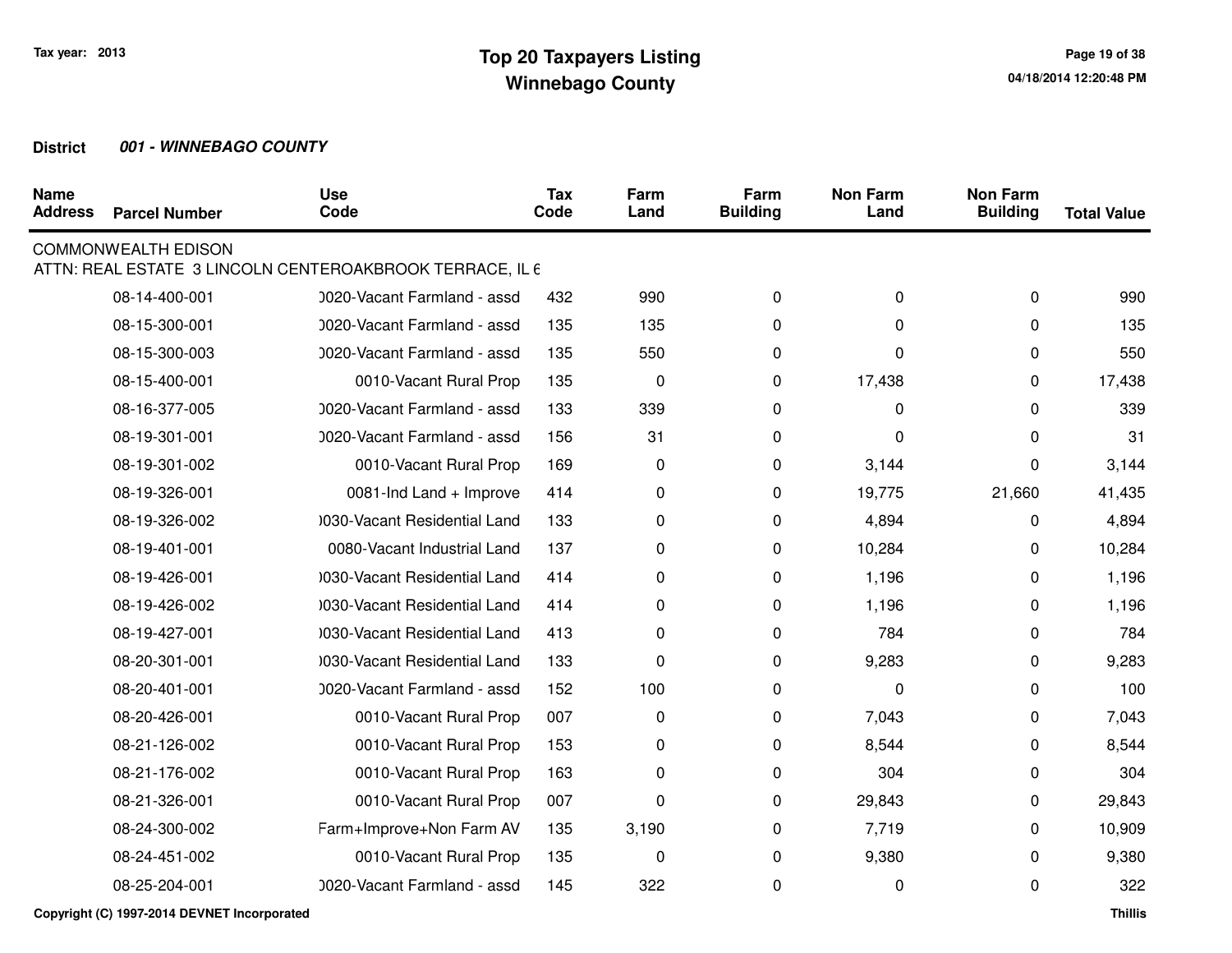| <b>Name</b><br><b>Address</b> | <b>Parcel Number</b>       | <b>Use</b><br>Code                                       | <b>Tax</b><br>Code | Farm<br>Land | Farm<br><b>Building</b> | <b>Non Farm</b><br>Land | <b>Non Farm</b><br><b>Building</b> | <b>Total Value</b> |
|-------------------------------|----------------------------|----------------------------------------------------------|--------------------|--------------|-------------------------|-------------------------|------------------------------------|--------------------|
|                               | <b>COMMONWEALTH EDISON</b> | ATTN: REAL ESTATE 3 LINCOLN CENTEROAKBROOK TERRACE, IL 6 |                    |              |                         |                         |                                    |                    |
|                               | 08-25-400-002              | 0010-Vacant Rural Prop                                   | 145                | 0            | 0                       | 17,300                  | 0                                  | 17,300             |
|                               | 08-32-426-001              | 0030-Vacant Residential Land                             | 006                | 0            | 0                       | 2,352                   | 0                                  | 2,352              |
|                               | 08-33-105-012              | 0030-Vacant Residential Land                             | 006                | $\pmb{0}$    | 0                       | 3,166                   | 0                                  | 3,166              |
|                               | 08-36-200-002              | 0020-Vacant Farmland - assd                              | 145                | 1,256        | 0                       | 0                       | 0                                  | 1,256              |
|                               | 08-36-200-005              | 0020-Vacant Farmland - assd                              | 145                | 1,865        | 0                       | 0                       | 0                                  | 1,865              |
|                               | 08-36-400-005              | 0010-Vacant Rural Prop                                   | 145                | 0            | 0                       | 22,611                  | 0                                  | 22,611             |
|                               | 09-16-300-001              | 0081-Ind Land + Improve                                  | 281                | 0            | 0                       | 4,365                   | 2,827                              | 7,192              |
|                               | 09-28-107-006              | 0080-Vacant Industrial Land                              | 286                | 0            | 0                       | 5,411                   | 0                                  | 5,411              |
|                               | 09-28-177-007              | 0080-Vacant Industrial Land                              | 286                | 0            | 0                       | 7,787                   | 0                                  | 7,787              |
|                               | 09-28-400-003              | 0080-Vacant Industrial Land                              | 281                | 0            | 0                       | 12,321                  | 0                                  | 12,321             |
|                               | 09-29-102-002              | 0080-Vacant Industrial Land                              | 281                | 0            | 0                       | 11,098                  | 0                                  | 11,098             |
|                               | 09-29-229-012              | 0080-Vacant Industrial Land                              | 286                | 0            | 0                       | 10,388                  | 0                                  | 10,388             |
|                               | 09-29-251-005              | 0080-Vacant Industrial Land                              | 286                | 0            | 0                       | 4,503                   | 0                                  | 4,503              |
|                               | 09-29-254-011              | 0080-Vacant Industrial Land                              | 286                | 0            | 0                       | 4,503                   | 0                                  | 4,503              |
|                               | 09-30-100-002              | 0080-Vacant Industrial Land                              | 281                | 0            | 0                       | 42,241                  | 0                                  | 42,241             |
|                               | 09-33-226-003              | 0080-Vacant Industrial Land                              | 281                | 0            | 0                       | 5,457                   | 0                                  | 5,457              |
|                               | 09-34-200-004              | 0080-Vacant Industrial Land                              | 281                | 0            | 0                       | 50,241                  | 0                                  | 50,241             |
|                               | 09-35-300-003              | 0080-Vacant Industrial Land                              | 281                | 0            | 0                       | 16,245                  | 0                                  | 16,245             |
|                               | 09-35-300-006              | 0081-Ind Land + Improve                                  | 281                | 0            | 0                       | 11,234                  | 11,953                             | 23,187             |
|                               | 10-02-200-004              | 0020-Vacant Farmland - assd                              | 260                | 1,326        | 0                       | 0                       | 0                                  | 1,326              |
|                               | 10-02-400-006              | 0020-Vacant Farmland - assd                              | 260                | 1,215        | 0                       | 0                       | 0                                  | 1,215              |
|                               | 10-11-200-003              | 0020-Vacant Farmland - assd                              | 260                | 753          | 0                       | 0                       | 0                                  | 753                |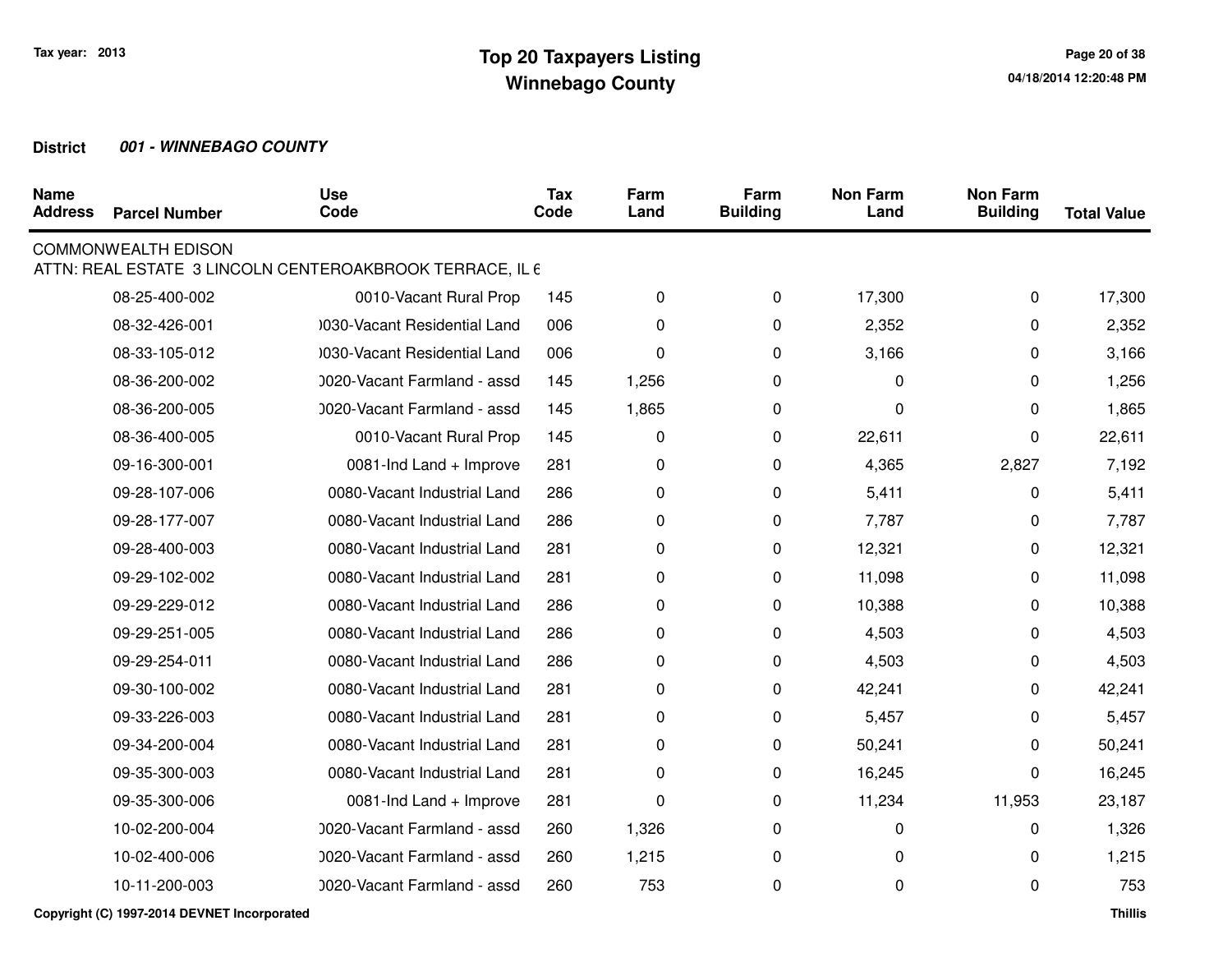| <b>Name</b><br><b>Address</b> | <b>Parcel Number</b>       | <b>Use</b><br>Code                                       | <b>Tax</b><br>Code | Farm<br>Land | Farm<br><b>Building</b> | <b>Non Farm</b><br>Land | <b>Non Farm</b><br><b>Building</b> | <b>Total Value</b> |
|-------------------------------|----------------------------|----------------------------------------------------------|--------------------|--------------|-------------------------|-------------------------|------------------------------------|--------------------|
|                               | <b>COMMONWEALTH EDISON</b> | ATTN: REAL ESTATE 3 LINCOLN CENTEROAKBROOK TERRACE, IL 6 |                    |              |                         |                         |                                    |                    |
|                               | 10-11-200-012              | 0020-Vacant Farmland - assd                              | 260                | 1,111        | 0                       | 0                       | $\mathbf 0$                        | 1,111              |
|                               | 10-11-200-014              | 0020-Vacant Farmland - assd                              | 260                | 918          | 0                       | 0                       | 0                                  | 918                |
|                               | 10-11-200-015              | 0020-Vacant Farmland - assd                              | 260                | 374          | 0                       | 0                       | 0                                  | 374                |
|                               | 10-11-400-003              | 0020-Vacant Farmland - assd                              | 260                | 1,951        | 0                       | 0                       | 0                                  | 1,951              |
|                               | 10-12-100-004              | 0020-Vacant Farmland - assd                              | 260                | 684          | 0                       | 0                       | 0                                  | 684                |
|                               | 10-12-100-005              | 0020-Vacant Farmland - assd                              | 260                | 877          | 0                       | 0                       | 0                                  | 877                |
|                               | 10-14-100-003              | 0020-Vacant Farmland - assd                              | 266                | 1,495        | 0                       | 0                       | 0                                  | 1,495              |
|                               | 10-14-200-003              | Farm+Improve+Non Farm AV                                 | 266                | 738          | 0                       | 43,650                  | 186,692                            | 231,080            |
|                               | 10-14-200-004              | 0020-Vacant Farmland - assd                              | 260                | 1,078        | 0                       | 0                       | 0                                  | 1,078              |
|                               | 10-23-400-007              | 0020-Vacant Farmland - assd                              | 260                | 845          | 0                       | 0                       | 0                                  | 845                |
|                               | 10-26-200-003              | 0020-Vacant Farmland - assd                              | 260                | 1,785        | 0                       | 0                       | 0                                  | 1,785              |
|                               | 10-35-400-006              | 0020-Vacant Farmland - assd                              | 266                | 1,278        | 0                       | 0                       | 0                                  | 1,278              |
|                               | 11-01-326-001              | 0050-Vac Commercial Land                                 | 002                | 0            | 0                       | 7,165                   | 0                                  | 7,165              |
|                               | 11-02-126-002              | 0080-Vacant Industrial Land                              | 050                | 0            | 0                       | 25,418                  | 0                                  | 25,418             |
|                               | 11-02-176-003              | 0080-Vacant Industrial Land                              | 050                | 0            | 0                       | 7,839                   | 0                                  | 7,839              |
|                               | 11-02-176-004              | 0080-Vacant Industrial Land                              | 050                | 0            | 0                       | 18,049                  | 0                                  | 18,049             |
|                               | 11-02-326-012              | 0081-Ind Land + Improve                                  | 001                | 0            | 0                       | 22,178                  | 23,929                             | 46,107             |
|                               | 11-10-328-017              | 0081-Ind Land + Improve                                  | 001                | 0            | 0                       | 7,195                   | 332                                | 7,527              |
|                               | 11-12-351-014              | 0081-Ind Land + Improve                                  | 001                | 0            | 0                       | 2,172                   | 4,517                              | 6,689              |
|                               | 11-15-280-003              | 0081-Ind Land + Improve                                  | 001                | 0            | 0                       | 2,567                   | 583                                | 3,150              |
|                               | 11-21-228-001              | 0081-Ind Land + Improve                                  | 085                | 0            | 0                       | 604                     | 830                                | 1,434              |
|                               | 11-21-408-001              | 0081-Ind Land + Improve                                  | 126                | 0            | 0                       | 2,759                   | 616                                | 3,375              |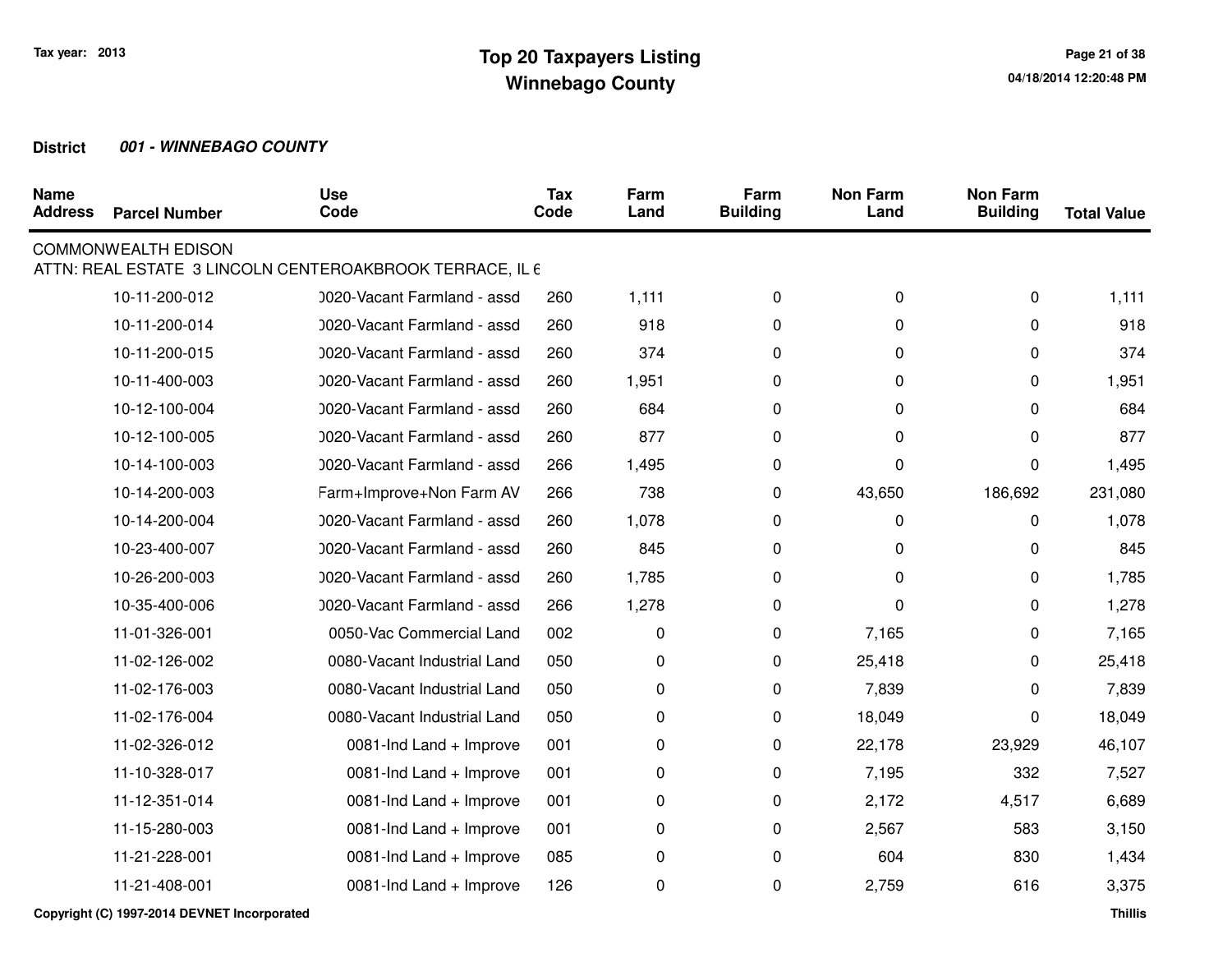| <b>Name</b><br><b>Address</b> | <b>Parcel Number</b>       | <b>Use</b><br>Code                                       | <b>Tax</b><br>Code | Farm<br>Land | Farm<br><b>Building</b> | <b>Non Farm</b><br>Land | <b>Non Farm</b><br><b>Building</b> | <b>Total Value</b> |
|-------------------------------|----------------------------|----------------------------------------------------------|--------------------|--------------|-------------------------|-------------------------|------------------------------------|--------------------|
|                               | <b>COMMONWEALTH EDISON</b> | ATTN: REAL ESTATE 3 LINCOLN CENTEROAKBROOK TERRACE, IL 6 |                    |              |                         |                         |                                    |                    |
|                               | 11-21-476-002              | 0080-Vacant Industrial Land                              | 126                | 0            | 0                       | 19,044                  | 0                                  | 19,044             |
|                               | 11-23-103-011              | 0081-Ind Land + Improve                                  | 001                | 0            | 0                       | 573                     | 168                                | 741                |
|                               | 11-23-331-002              | 0081-Ind Land + Improve                                  | 424                | 0            | 0                       | 907                     | 184                                | 1,091              |
|                               | 11-23-426-001              | 0081-Ind Land + Improve                                  | 001                | 0            | 0                       | 1,089                   | 299                                | 1,388              |
|                               | 11-25-410-006              | 0081-Ind Land + Improve                                  | 001                | 0            | 0                       | 1,399                   | 501                                | 1,900              |
|                               | 11-26-101-001              | 0081-Ind Land + Improve                                  | 424                | 0            | 0                       | 31                      | 51,299                             | 51,330             |
|                               | 11-26-104-001              | 0081-Ind Land + Improve                                  | 424                | 0            | 0                       | 25,246                  | 40,284                             | 65,530             |
|                               | 11-26-255-005              | 0081-Ind Land + Improve                                  | 034                | 0            | 0                       | 1,394                   | 572                                | 1,966              |
|                               | 11-27-229-001              | 0080-Vacant Industrial Land                              | 014                | 0            | 0                       | 151                     | 0                                  | 151                |
|                               | 11-27-230-010              | 0081-Ind Land + Improve                                  | 014                | 0            | 0                       | 19                      | 51,299                             | 51,318             |
|                               | 11-27-380-016              | 0081-Ind Land + Improve                                  | 001                | 0            | 0                       | 1,784                   | 331                                | 2,115              |
|                               | 11-28-101-004              | 0080-Vacant Industrial Land                              | 057                | 0            | 0                       | 15,498                  | 0                                  | 15,498             |
|                               | 11-28-127-005              | 0080-Vacant Industrial Land                              | 057                | 0            | 0                       | 10,410                  | 0                                  | 10,410             |
|                               | 11-28-201-001              | 0080-Vacant Industrial Land                              | 066                | 0            | 0                       | 1,709                   | 0                                  | 1,709              |
|                               | 11-29-151-004              | 0080-Vacant Industrial Land                              | 057                | 0            | 0                       | 12,598                  | 0                                  | 12,598             |
|                               | 11-29-151-005              | 0080-Vacant Industrial Land                              | 057                | 0            | 0                       | 895                     | 0                                  | 895                |
|                               | 11-29-204-004              | 0080-Vacant Industrial Land                              | 057                | 0            | 0                       | 4,163                   | 0                                  | 4,163              |
|                               | 11-29-204-005              | 0080-Vacant Industrial Land                              | 057                | 0            | 0                       | 5,028                   | 0                                  | 5,028              |
|                               | 11-29-204-006              | 0080-Vacant Industrial Land                              | 057                | 0            | 0                       | 11,242                  | 0                                  | 11,242             |
|                               | 11-29-276-004              | 0081-Ind Land + Improve                                  | 057                | 0            | 0                       | 11,573                  | 9,656                              | 21,229             |
|                               | 11-30-151-001              | 0080-Vacant Industrial Land                              | 058                | 0            | 0                       | 18,900                  | 0                                  | 18,900             |
|                               | 11-30-276-002              | 0080-Vacant Industrial Land                              | 058                | 0            | 0                       | 12,624                  | 0                                  | 12,624             |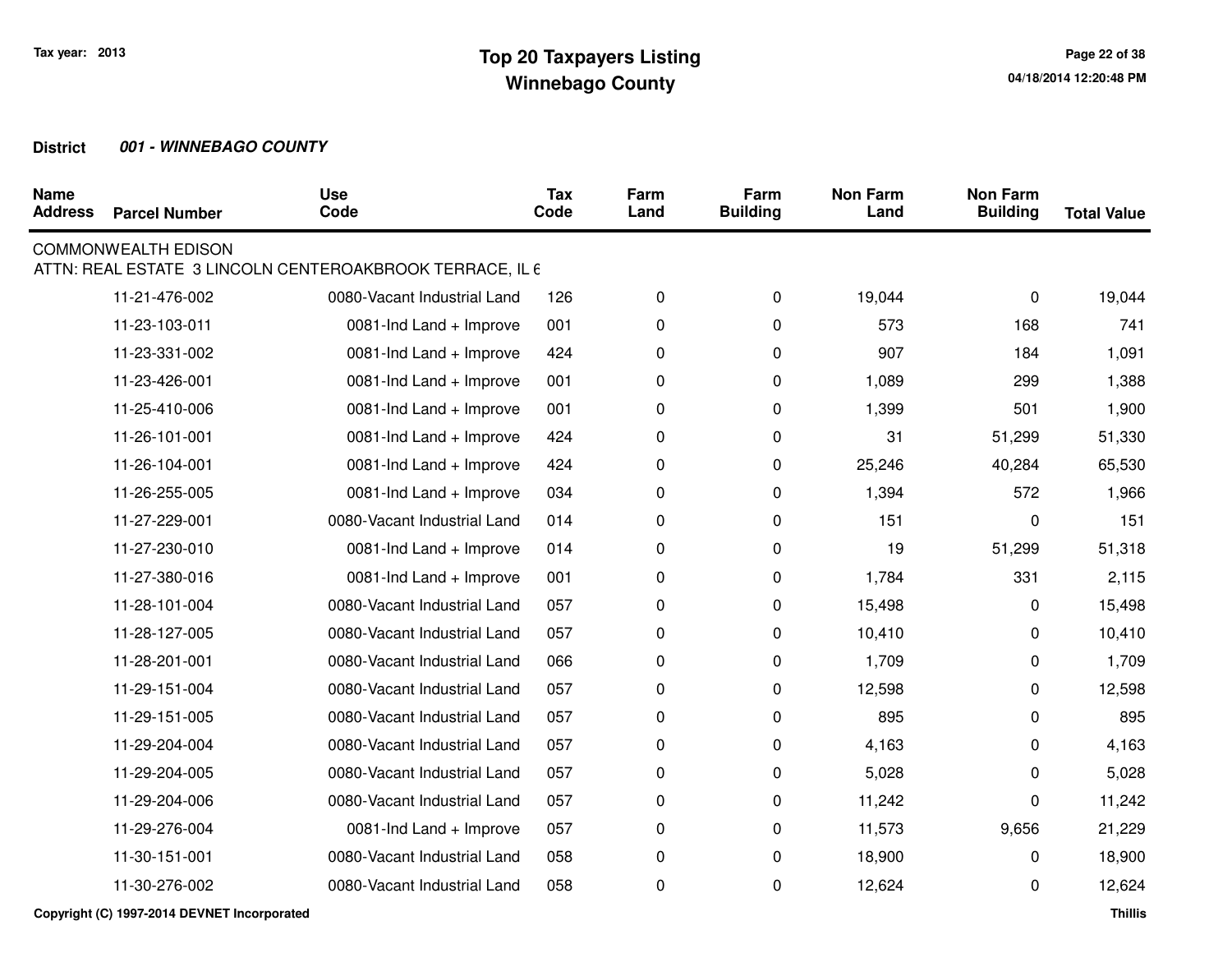| <b>Name</b><br><b>Address</b> | <b>Parcel Number</b>       | <b>Use</b><br>Code                                       | <b>Tax</b><br>Code | Farm<br>Land | Farm<br><b>Building</b> | <b>Non Farm</b><br>Land | <b>Non Farm</b><br><b>Building</b> | <b>Total Value</b> |
|-------------------------------|----------------------------|----------------------------------------------------------|--------------------|--------------|-------------------------|-------------------------|------------------------------------|--------------------|
|                               | <b>COMMONWEALTH EDISON</b> | ATTN: REAL ESTATE 3 LINCOLN CENTEROAKBROOK TERRACE, IL 6 |                    |              |                         |                         |                                    |                    |
|                               | 11-32-251-002              | 0080-Vacant Industrial Land                              | 069                | 0            | 0                       | 8,579                   | 0                                  | 8,579              |
|                               | 11-32-403-001              | 0020-Vacant Farmland - assd                              | 071                | 299          | 0                       | 0                       | 0                                  | 299                |
|                               | 11-34-127-002              | 0080-Vacant Industrial Land                              | 001                | 0            | 0                       | 62                      | 0                                  | 62                 |
|                               | 11-35-279-001              | 0081-Ind Land + Improve                                  | 001                | 0            | 0                       | 2,403                   | 208                                | 2,611              |
|                               | 11-35-351-010              | 0080-Vacant Industrial Land                              | 001                | 0            | 0                       | 20,569                  | 0                                  | 20,569             |
|                               | 11-36-276-014              | 0080-Vacant Industrial Land                              | 001                | 0            | 0                       | 1,579                   | 0                                  | 1,579              |
|                               | 11-36-276-015              | 0081-Ind Land + Improve                                  | 001                | 0            | 0                       | 1,579                   | 299                                | 1,878              |
|                               | 11-36-402-005              | 0081-Ind Land + Improve                                  | 001                | 0            | 0                       | 10,542                  | 2,592                              | 13,134             |
|                               | 12-01-202-002              | 0050-Vac Commercial Land                                 | 040                | 0            | 0                       | 30,675                  | 0                                  | 30,675             |
|                               | 12-01-252-002              | 0050-Vac Commercial Land                                 | 040                | 0            | 0                       | 44,235                  | 0                                  | 44,235             |
|                               | 12-01-401-002              | 0020-Vacant Farmland - assd                              | 013                | 3,835        | 0                       | 0                       | 0                                  | 3,835              |
|                               | 12-05-151-005              | 0081-Ind Land + Improve                                  | 002                | 0            | 0                       | 24,513                  | 5,688                              | 30,201             |
|                               | 12-12-201-003              | 0020-Vacant Farmland - assd                              | 031                | 3,211        | 0                       | 0                       | 0                                  | 3,211              |
|                               | 12-12-401-002              | 0020-Vacant Farmland - assd                              | 031                | 2,678        | 0                       | 0                       | 0                                  | 2,678              |
|                               | 12-13-201-003              | 0020-Vacant Farmland - assd                              | 005                | 1,454        | 0                       | 0                       | 0                                  | 1,454              |
|                               | 12-13-251-010              | 0020-Vacant Farmland - assd                              | 005                | 58           | 0                       | 0                       | 0                                  | 58                 |
|                               | 12-13-401-017              | 0020-Vacant Farmland - assd                              | 005                | 515          | 0                       | 0                       | 0                                  | 515                |
|                               | 12-13-451-010              | 0020-Vacant Farmland - assd                              | 005                | 200          | 0                       | 0                       | 0                                  | 200                |
|                               | 12-14-201-003              | 0081-Ind Land + Improve                                  | 005                | 0            | 0                       | 48,176                  | 45,264                             | 93,440             |
|                               | 12-14-226-004              | 0020-Vacant Farmland - assd                              | 005                | 397          | 0                       | 0                       | 0                                  | 397                |
|                               | 12-24-226-001              | 0020-Vacant Farmland - assd                              | 005                | 886          | 0                       | 0                       | 0                                  | 886                |
|                               | 12-24-476-001              | 0020-Vacant Farmland - assd                              | 003                | 1,336        | 0                       | 0                       | 0                                  | 1,336              |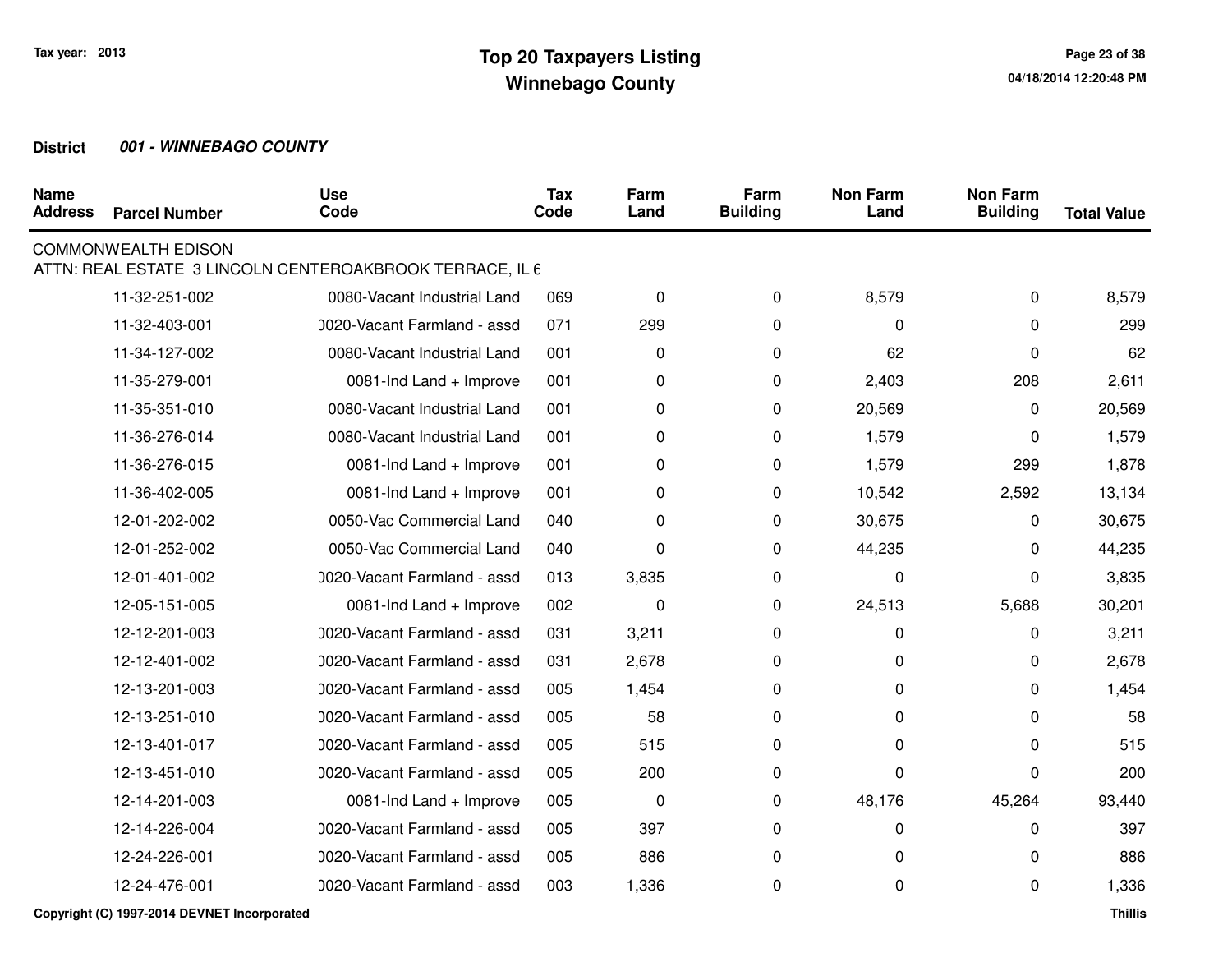| <b>Name</b><br><b>Address</b> | <b>Parcel Number</b>       | <b>Use</b><br>Code                                       | <b>Tax</b><br>Code | Farm<br>Land | Farm<br><b>Building</b> | <b>Non Farm</b><br>Land | <b>Non Farm</b><br><b>Building</b> | <b>Total Value</b> |
|-------------------------------|----------------------------|----------------------------------------------------------|--------------------|--------------|-------------------------|-------------------------|------------------------------------|--------------------|
|                               | <b>COMMONWEALTH EDISON</b> | ATTN: REAL ESTATE 3 LINCOLN CENTEROAKBROOK TERRACE, IL 6 |                    |              |                         |                         |                                    |                    |
|                               | 12-25-226-001              | 0080-Vacant Industrial Land                              | 017                | 0            | 0                       | 18,555                  | 0                                  | 18,555             |
|                               | 12-28-152-002              | 0081-Ind Land + Improve                                  | 001                | 0            | 0                       | 14,183                  | 18,890                             | 33,073             |
|                               | 12-28-301-001              | 0081-Ind Land + Improve                                  | 001                | 0            | 0                       | 11,904                  | 999                                | 12,903             |
|                               | 12-29-255-002              | 0030-Vacant Residential Land                             | 001                | 0            | 0                       | 6,190                   | 0                                  | 6,190              |
|                               | 12-29-255-003              | 0030-Vacant Residential Land                             | 001                | 0            | 0                       | 1,825                   | 0                                  | 1,825              |
|                               | 12-29-255-007              | 0030-Vacant Residential Land                             | 001                | 0            | 0                       | 6,984                   | 0                                  | 6,984              |
|                               | 12-29-256-005              | 0030-Vacant Residential Land                             | 001                | 0            | 0                       | 2,858                   | 0                                  | 2,858              |
|                               | 12-29-256-011              | 0030-Vacant Residential Land                             | 001                | 0            | 0                       | 3,176                   | 0                                  | 3,176              |
|                               | 12-29-283-007              | 0080-Vacant Industrial Land                              | 001                | 0            | 0                       | 9,732                   | 0                                  | 9,732              |
|                               | 12-30-255-011              | 0030-Vacant Residential Land                             | 001                | 0            | 0                       | 4,019                   | 0                                  | 4,019              |
|                               | 12-30-256-011              | 0030-Vacant Residential Land                             | 001                | 0            | 0                       | 3,978                   | 0                                  | 3,978              |
|                               | 12-30-256-022              | 0030-Vacant Residential Land                             | 001                | 0            | 0                       | 4,019                   | 0                                  | 4,019              |
|                               | 12-30-257-011              | 0030-Vacant Residential Land                             | 001                | 0            | 0                       | 4,227                   | 0                                  | 4,227              |
|                               | 12-30-257-022              | 0030-Vacant Residential Land                             | 001                | 0            | 0                       | 4,268                   | 0                                  | 4,268              |
|                               | 12-30-258-019              | 0030-Vacant Residential Land                             | 001                | 0            | 0                       | 5,601                   | 0                                  | 5,601              |
|                               | 12-30-280-027              | 0030-Vacant Residential Land                             | 001                | 0            | 0                       | 5,408                   | 0                                  | 5,408              |
|                               | 12-30-281-008              | 0030-Vacant Residential Land                             | 001                | 0            | 0                       | 5,408                   | 0                                  | 5,408              |
|                               | 12-30-281-014              | 0030-Vacant Residential Land                             | 001                | 0            | 0                       | 5,227                   | 0                                  | 5,227              |
|                               | 12-30-283-033              | 0030-Vacant Residential Land                             | 001                | 0            | 0                       | 7,691                   | 0                                  | 7,691              |
|                               | 12-30-326-004              | 0081-Ind Land + Improve                                  | 001                | 0            | 0                       | 27,238                  | 8,193                              | 35,431             |
|                               | 12-30-326-007              | 0080-Vacant Industrial Land                              | 001                | 0            | 0                       | 5,379                   | 0                                  | 5,379              |
|                               | 12-30-326-020              | 1-Commercial Business-Impr                               | 001                | 0            | 0                       | 30,927                  | 1,445                              | 32,372             |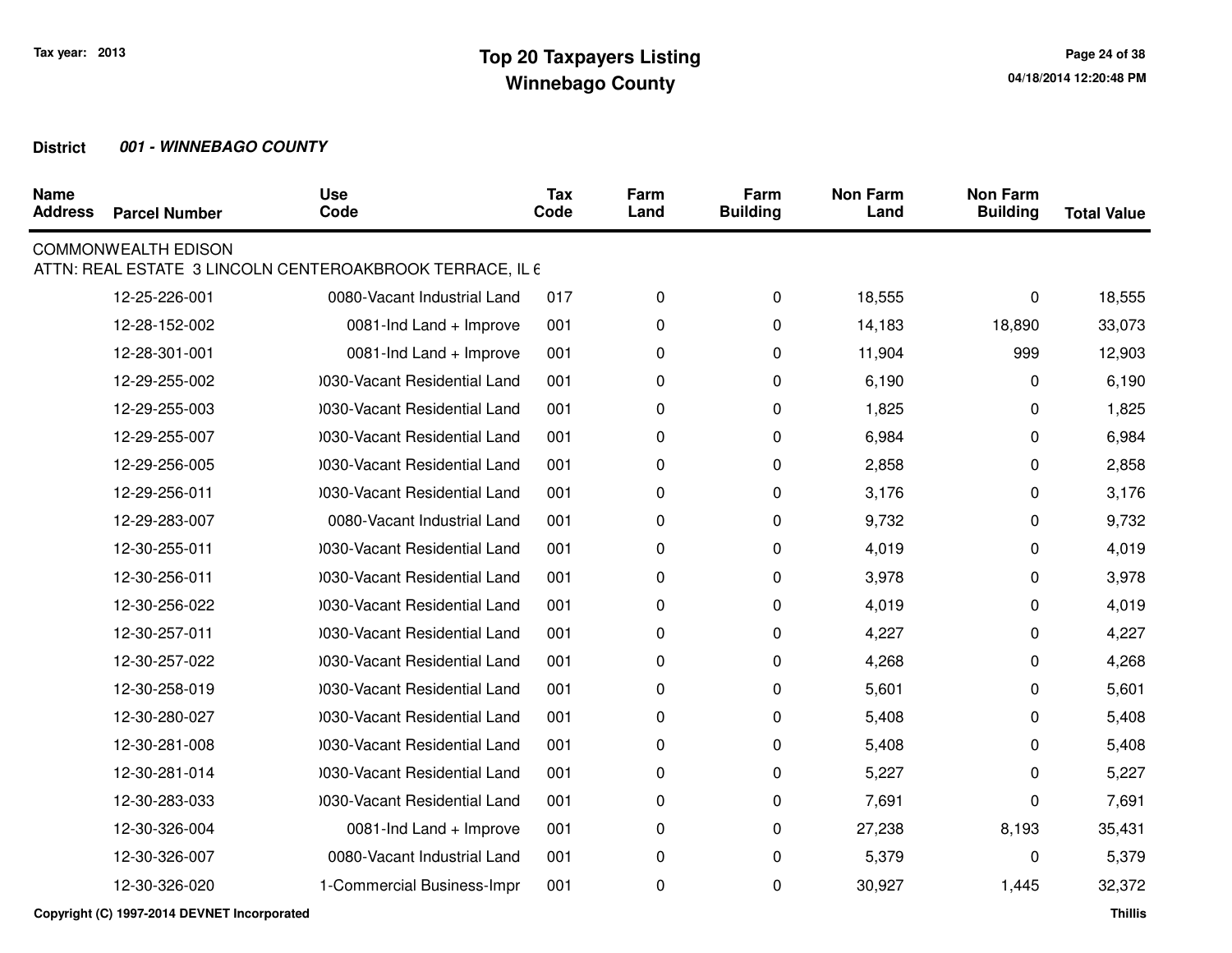| <b>Name</b><br><b>Address</b> | <b>Parcel Number</b>       | <b>Use</b><br>Code                                       | <b>Tax</b><br>Code | Farm<br>Land | Farm<br><b>Building</b> | <b>Non Farm</b><br>Land | <b>Non Farm</b><br><b>Building</b> | <b>Total Value</b> |
|-------------------------------|----------------------------|----------------------------------------------------------|--------------------|--------------|-------------------------|-------------------------|------------------------------------|--------------------|
|                               | <b>COMMONWEALTH EDISON</b> | ATTN: REAL ESTATE 3 LINCOLN CENTEROAKBROOK TERRACE, IL 6 |                    |              |                         |                         |                                    |                    |
|                               | 12-36-476-002              | 0080-Vacant Industrial Land                              | 003                | 0            | 0                       | 5,241                   | 0                                  | 5,241              |
|                               | 13-01-100-005              | 0010-Vacant Rural Prop                                   | 308                | 0            | 0                       | 24,322                  | 0                                  | 24,322             |
|                               | 13-01-400-002              | 0010-Vacant Rural Prop                                   | 306                | 0            | 0                       | 8,084                   | 0                                  | 8,084              |
|                               | 13-02-200-003              | 0010-Vacant Rural Prop                                   | 312                | 0            | 0                       | 12,391                  | 0                                  | 12,391             |
|                               | 13-23-400-003              | 0010-Vacant Rural Prop                                   | 310                | 0            | 0                       | 8,632                   | 0                                  | 8,632              |
|                               | 13-24-300-003              | 0050-Vac Commercial Land                                 | 311                | 0            | 0                       | 6,446                   | 0                                  | 6,446              |
|                               | 13-24-300-004              | 0010-Vacant Rural Prop                                   | 311                | 0            | 0                       | 25,432                  | 0                                  | 25,432             |
|                               | 13-27-400-003              | 0050-Vac Commercial Land                                 | 310                | 0            | 0                       | 13,521                  | 0                                  | 13,521             |
|                               | 14-02-100-001              | 0020-Vacant Farmland - assd                              | 326                | 2,152        | 0                       | 0                       | 0                                  | 2,152              |
|                               | 14-02-100-007              | 0020-Vacant Farmland - assd                              | 326                | 1,025        | 0                       | 0                       | 0                                  | 1,025              |
|                               | 14-02-200-001              | 0020-Vacant Farmland - assd                              | 324                | 542          | 0                       | 0                       | 0                                  | 542                |
|                               | 14-02-300-001              | 0080-Vacant Industrial Land                              | 324                | 0            | 0                       | 11,849                  | 0                                  | 11,849             |
|                               | 14-02-300-006              | 0080-Vacant Industrial Land                              | 326                | 0            | 0                       | 17,871                  | 0                                  | 17,871             |
|                               | 14-06-300-008              | 0010-Vacant Rural Prop                                   | 326                | 0            | 0                       | 25,630                  | 0                                  | 25,630             |
|                               | 14-07-200-008              | 0010-Vacant Rural Prop                                   | 326                | 0            | 0                       | 18,717                  | 0                                  | 18,717             |
|                               | 14-08-151-001              | 0010-Vacant Rural Prop                                   | 326                | 0            | 0                       | 42,845                  | 0                                  | 42,845             |
|                               | 14-08-429-002              | 0010-Vacant Rural Prop                                   | 325                | 0            | 0                       | 1,073                   | 0                                  | 1,073              |
|                               | 14-09-304-010              | 0010-Vacant Rural Prop                                   | 325                | 0            | 0                       | 2,446                   | 0                                  | 2,446              |
|                               | 14-09-426-003              | 0010-Vacant Rural Prop                                   | 326                | 0            | 0                       | 1,979                   | 0                                  | 1,979              |
|                               | 14-10-300-008              | 0010-Vacant Rural Prop                                   | 326                | 0            | 0                       | 2,152                   | 0                                  | 2,152              |
|                               | 14-10-400-005              | 0010-Vacant Rural Prop                                   | 326                | 0            | 0                       | 2,152                   | 0                                  | 2,152              |
|                               | 14-11-101-001              | 0080-Vacant Industrial Land                              | 326                | 0            | 0                       | 3,620                   | 0                                  | 3,620              |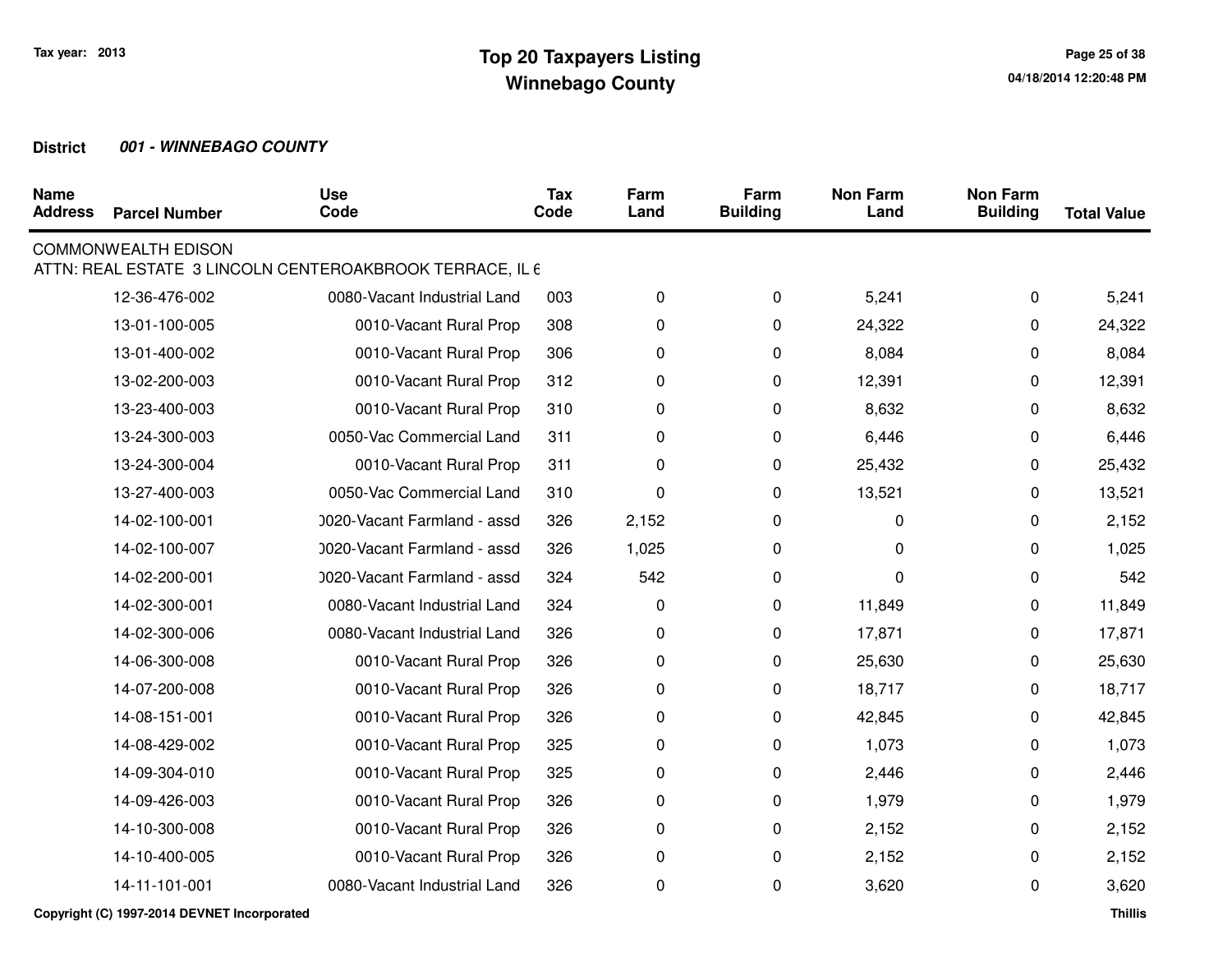| <b>Name</b><br><b>Address</b> | <b>Parcel Number</b>       | <b>Use</b><br>Code                                       | <b>Tax</b><br>Code | Farm<br>Land | Farm<br><b>Building</b> | <b>Non Farm</b><br>Land | <b>Non Farm</b><br><b>Building</b> | <b>Total Value</b> |
|-------------------------------|----------------------------|----------------------------------------------------------|--------------------|--------------|-------------------------|-------------------------|------------------------------------|--------------------|
|                               | <b>COMMONWEALTH EDISON</b> |                                                          |                    |              |                         |                         |                                    |                    |
|                               |                            | ATTN: REAL ESTATE 3 LINCOLN CENTEROAKBROOK TERRACE, IL 6 |                    |              |                         |                         |                                    |                    |
|                               | 14-11-301-001              | 0080-Vacant Industrial Land                              | 326                | 0            | 0                       | 41,396                  | 0                                  | 41,396             |
|                               | 14-11-376-003              | 0010-Vacant Rural Prop                                   | 326                | 0            | 0                       | 2,180                   | 0                                  | 2,180              |
|                               | 14-11-476-004              | 0010-Vacant Rural Prop                                   | 326                | 0            | 0                       | 2,198                   | 0                                  | 2,198              |
|                               | 14-12-300-015              | 0010-Vacant Rural Prop                                   | 326                | 0            | 0                       | 2,037                   | 0                                  | 2,037              |
|                               | 14-19-400-001              | 0050-Vac Commercial Land                                 | 326                | 0            | 0                       | 11,740                  | 0                                  | 11,740             |
|                               | 14-19-400-002              | 0080-Vacant Industrial Land                              | 326                | 0            | 0                       | 1,626                   | 0                                  | 1,626              |
|                               | 15-02-101-005              | 0081-Ind Land + Improve                                  | 001                | 0            | 0                       | 2,414                   | 48                                 | 2,462              |
|                               | 15-02-101-006              | 0081-Ind Land + Improve                                  | 001                | 0            | 0                       | 17,520                  | 48                                 | 17,568             |
|                               | 15-02-101-007              | 0081-Ind Land + Improve                                  | 001                | 0            | 0                       | 18,139                  | 48                                 | 18,187             |
|                               | 15-02-101-008              | 0081-Ind Land + Improve                                  | 001                | 0            | 0                       | 15,135                  | 48                                 | 15,183             |
|                               | 15-02-151-002              | 0081-Ind Land + Improve                                  | 001                | 0            | 0                       | 54,305                  | 9,505                              | 63,810             |
|                               | 15-02-251-003              | 0081-Ind Land + Improve                                  | 001                | 0            | 0                       | 3,818                   | 1,445                              | 5,263              |
|                               | 15-02-252-002              | 0080-Vacant Industrial Land                              | 001                | 0            | 0                       | 724                     | 0                                  | 724                |
|                               | 15-02-252-005              | 0050-Vac Commercial Land                                 | 001                | 0            | 0                       | 3,719                   | 0                                  | 3,719              |
|                               | 15-02-252-006              | 0050-Vac Commercial Land                                 | 001                | 0            | 0                       | 4,463                   | 0                                  | 4,463              |
|                               | 15-02-252-015              | 0030-Vacant Residential Land                             | 001                | 0            | 0                       | 495                     | 0                                  | 495                |
|                               | 15-02-252-016              | 0030-Vacant Residential Land                             | 001                | 0            | 0                       | 593                     | 0                                  | 593                |
|                               | 15-03-126-019              | 0080-Vacant Industrial Land                              | 066                | 0            | 0                       | 3,108                   | 0                                  | 3,108              |
|                               | 15-03-229-002              | 0071-Commercial Office-Impr                              | 001                | 0            | 0                       | 464,116                 | 1,351,174                          | 1,815,290          |
|                               | 15-04-151-005              | 0020-Vacant Farmland - assd                              | 066                | 4            | 0                       | 0                       | 0                                  | 4                  |
|                               | 15-04-152-004              | 0020-Vacant Farmland - assd                              | 066                | 1,070        | 0                       | 0                       | 0                                  | 1,070              |
|                               | 15-24-126-003              | 0081-Ind Land + Improve                                  | 092                | 0            | 0                       | 37,556                  | 33,739                             | 71,295             |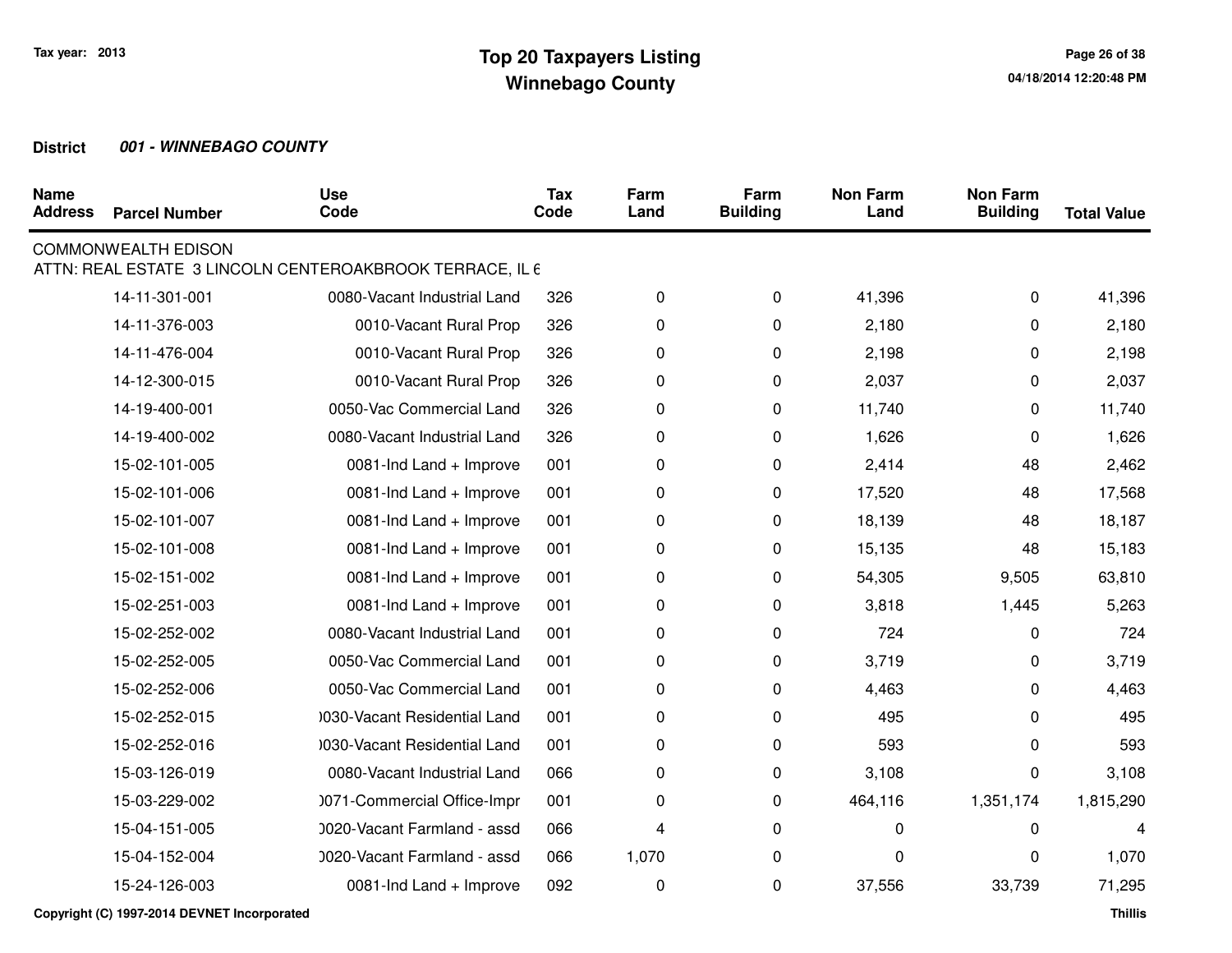| <b>Name</b><br><b>Address</b> | <b>Parcel Number</b>        | <b>Use</b><br>Code                                       | <b>Tax</b><br>Code | Farm<br>Land | Farm<br><b>Building</b> | <b>Non Farm</b><br>Land | <b>Non Farm</b><br><b>Building</b> | <b>Total Value</b> |
|-------------------------------|-----------------------------|----------------------------------------------------------|--------------------|--------------|-------------------------|-------------------------|------------------------------------|--------------------|
|                               | <b>COMMONWEALTH EDISON</b>  |                                                          |                    |              |                         |                         |                                    |                    |
|                               |                             | ATTN: REAL ESTATE 3 LINCOLN CENTEROAKBROOK TERRACE, IL 6 |                    |              |                         |                         |                                    |                    |
|                               | 16-01-226-003               | 0080-Vacant Industrial Land                              | 119                | 0            | 0                       | 1,065                   | 0                                  | 1,065              |
|                               | 16-01-276-008               | 0080-Vacant Industrial Land                              | 119                | 0            | 0                       | 5,565                   | 0                                  | 5,565              |
|                               | 16-01-426-002               | Farm+Improve+Non Farm AV                                 | 119                | 368          | 0                       | 12,596                  | 0                                  | 12,964             |
|                               | 16-05-226-006               | 0081-Ind Land + Improve                                  | 127                | $\pmb{0}$    | 0                       | 11,864                  | 2,228                              | 14,092             |
|                               | 16-07-151-001               | 0080-Vacant Industrial Land                              | 115                | 0            | 0                       | 4,603                   | 0                                  | 4,603              |
|                               | 16-11-106-005               | 0080-Vacant Industrial Land                              | 114                | 0            | 0                       | 218                     | 0                                  | 218                |
|                               | 16-11-176-001               | Farm+Improve+Non Farm AV                                 | 110                | 1,126        | 0                       | 9,057                   | 0                                  | 10,183             |
|                               | 16-11-251-001               | 0080-Vacant Industrial Land                              | 110                | 0            | 0                       | 8,554                   | 0                                  | 8,554              |
|                               | 16-11-251-002               | 0080-Vacant Industrial Land                              | 110                | $\pmb{0}$    | 0                       | 5,218                   | 0                                  | 5,218              |
|                               | 16-11-300-001               | Farm+Improve+Non Farm AV                                 | 114                | 7,770        | 0                       | 51,508                  | 26,553                             | 85,831             |
|                               | 16-11-400-002               | 0080-Vacant Industrial Land                              | 114                | $\pmb{0}$    | $\mathbf 0$             | 9,218                   | 0                                  | 9,218              |
|                               | 16-11-400-003               | 0080-Vacant Industrial Land                              | 114                | $\mathbf 0$  | 0                       | 6,452                   | 0                                  | 6,452              |
|                               | 16-12-100-002               | 0020-Vacant Farmland - assd                              | 110                | 654          | 0                       | $\Omega$                | 0                                  | 654                |
|                               | 16-12-201-001               | 0080-Vacant Industrial Land                              | 110                | $\mathbf 0$  | 0                       | 1,724                   | 0                                  | 1,724              |
|                               | 16-12-300-002               | 0020-Vacant Farmland - assd                              | 114                | 101          | 0                       | $\Omega$                | $\Omega$                           | 101                |
|                               | 16-13-100-005               | 0080-Vacant Industrial Land                              | 114                | 0            | 0                       | 255                     | 0                                  | 255                |
|                               | 16-13-200-001               | 0080-Vacant Industrial Land                              | 366                | 0            | 0                       | 275                     | 0                                  | 275                |
|                               | 16-13-400-004               | 0080-Vacant Industrial Land                              | 114                | 0            | 0                       | 504                     | 0                                  | 504                |
|                               | 16-13-400-006               | 0080-Vacant Industrial Land                              | 366                | 0            | 0                       | 490                     | 0                                  | 490                |
|                               | 16-31-351-002               | 0080-Vacant Industrial Land                              | 095                | 0            | 0                       | 8,685                   | 0                                  | 8,685              |
|                               | <b>Total Assessed Value</b> |                                                          |                    |              |                         | 4,153,805               |                                    |                    |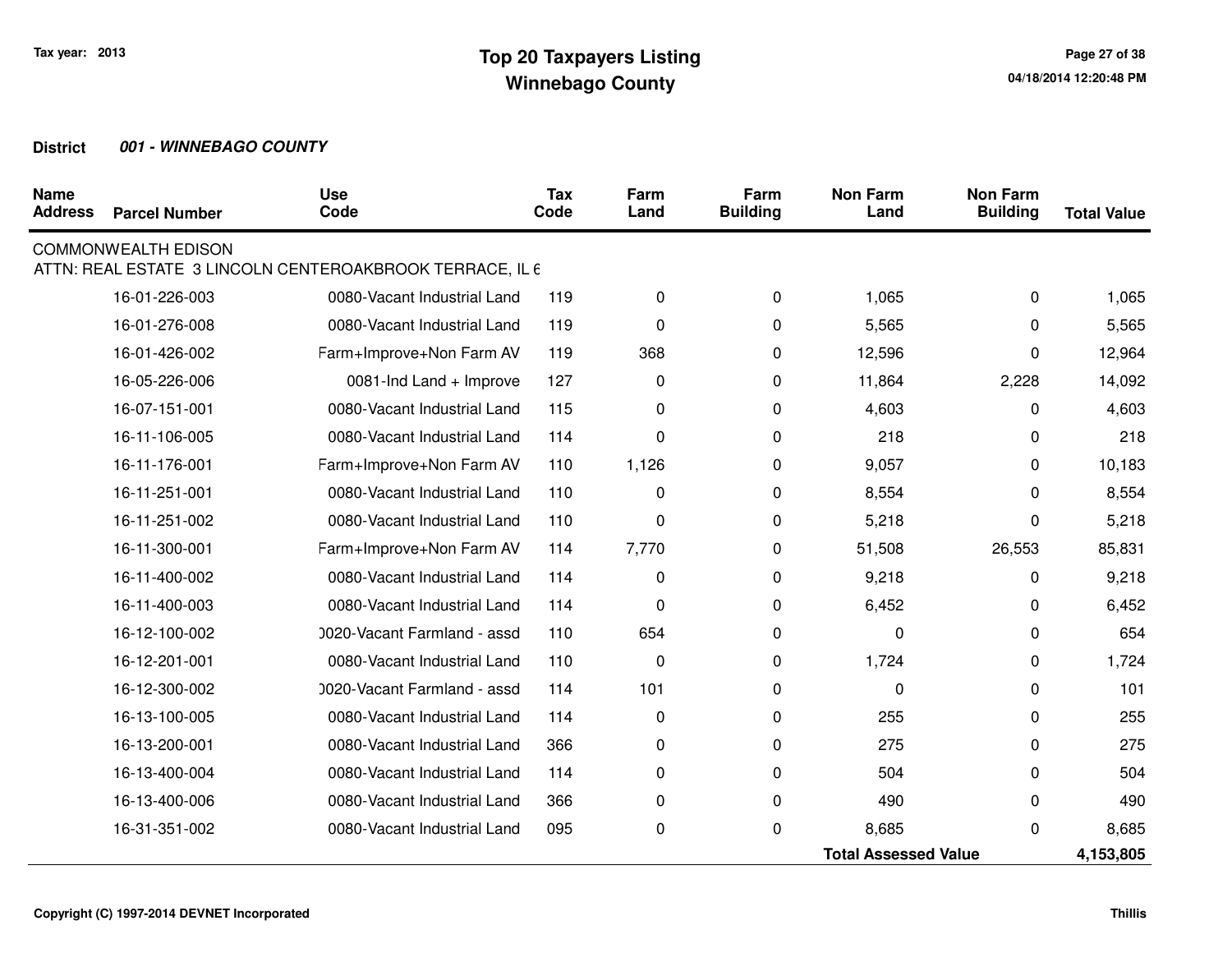| <b>Name</b><br><b>Address</b> | <b>Parcel Number</b>                                                        | <b>Use</b><br>Code         | <b>Tax</b><br>Code | Farm<br>Land | Farm<br><b>Building</b> | <b>Non Farm</b><br>Land     | <b>Non Farm</b><br><b>Building</b> | <b>Total Value</b> |
|-------------------------------|-----------------------------------------------------------------------------|----------------------------|--------------------|--------------|-------------------------|-----------------------------|------------------------------------|--------------------|
|                               | MB ROCKFORD STATE LLC<br>PO BOX 9271 HINSDALE, IL 60522-9271                |                            |                    |              |                         |                             |                                    |                    |
|                               | 12-22-376-002                                                               | 1-Commercial Business-Impr | 001                | 0            | $\mathbf 0$             | 509,775                     | 2,579,987                          | 3,089,762          |
|                               | 12-22-376-003                                                               | 1-Commercial Business-Impr | 001                | 0            | 0                       | 195,730                     | 605,218                            | 800,948            |
|                               |                                                                             |                            |                    |              |                         | <b>Total Assessed Value</b> |                                    | 3,890,710          |
| <b>Name</b><br><b>Address</b> | <b>Parcel Number</b>                                                        | <b>Use</b><br>Code         | <b>Tax</b><br>Code | Farm<br>Land | Farm<br><b>Building</b> | <b>Non Farm</b><br>Land     | <b>Non Farm</b><br><b>Building</b> | <b>Total Value</b> |
|                               | WAL-MART PROPERTY TAX DEPT<br>PO BOX 8050 MS 0555BENTONVILLE, AR 72712-8050 |                            |                    |              |                         |                             |                                    |                    |
|                               | 04-20-226-001                                                               | 1-Commercial Business-Impr | 199                | 0            | 0                       | 849,363                     | 2,812,070                          | 3,661,433          |
|                               | 12-05-326-006                                                               | 0050-Vac Commercial Land   | 021                | 0            | 0                       | 7,251                       | 0                                  | 7,251              |
|                               | 12-23-379-001                                                               | 1-Commercial Business-Impr | 001                | 0            | $\Omega$                | 111,901                     | 94,828                             | 206,729            |
|                               | 12-26-102-004                                                               | 0050-Vac Commercial Land   | 017                | 0            | 0                       | 13,021                      | $\mathbf{0}$                       | 13,021             |
|                               |                                                                             |                            |                    |              |                         | <b>Total Assessed Value</b> |                                    | 3,888,434          |
| <b>Name</b><br><b>Address</b> | <b>Parcel Number</b>                                                        | <b>Use</b><br>Code         | <b>Tax</b><br>Code | Farm<br>Land | Farm<br><b>Building</b> | <b>Non Farm</b><br>Land     | <b>Non Farm</b><br><b>Building</b> | <b>Total Value</b> |
| <b>MENARD INC</b>             | 4777 MENARD DR EAU CLAIRE, WI 54703                                         |                            |                    |              |                         |                             |                                    |                    |
|                               | 08-21-101-012                                                               | 1-Commercial Business-Impr | 133                | 0            | $\Omega$                | 1,094,673                   | 2,365,557                          | 3,460,230          |
|                               | 08-21-101-015                                                               | 0050-Vac Commercial Land   | 133                | 0            | $\Omega$                | 247,069                     | $\mathbf{0}$                       | 247,069            |
|                               |                                                                             |                            |                    |              |                         | <b>Total Assessed Value</b> |                                    | 3,707,299          |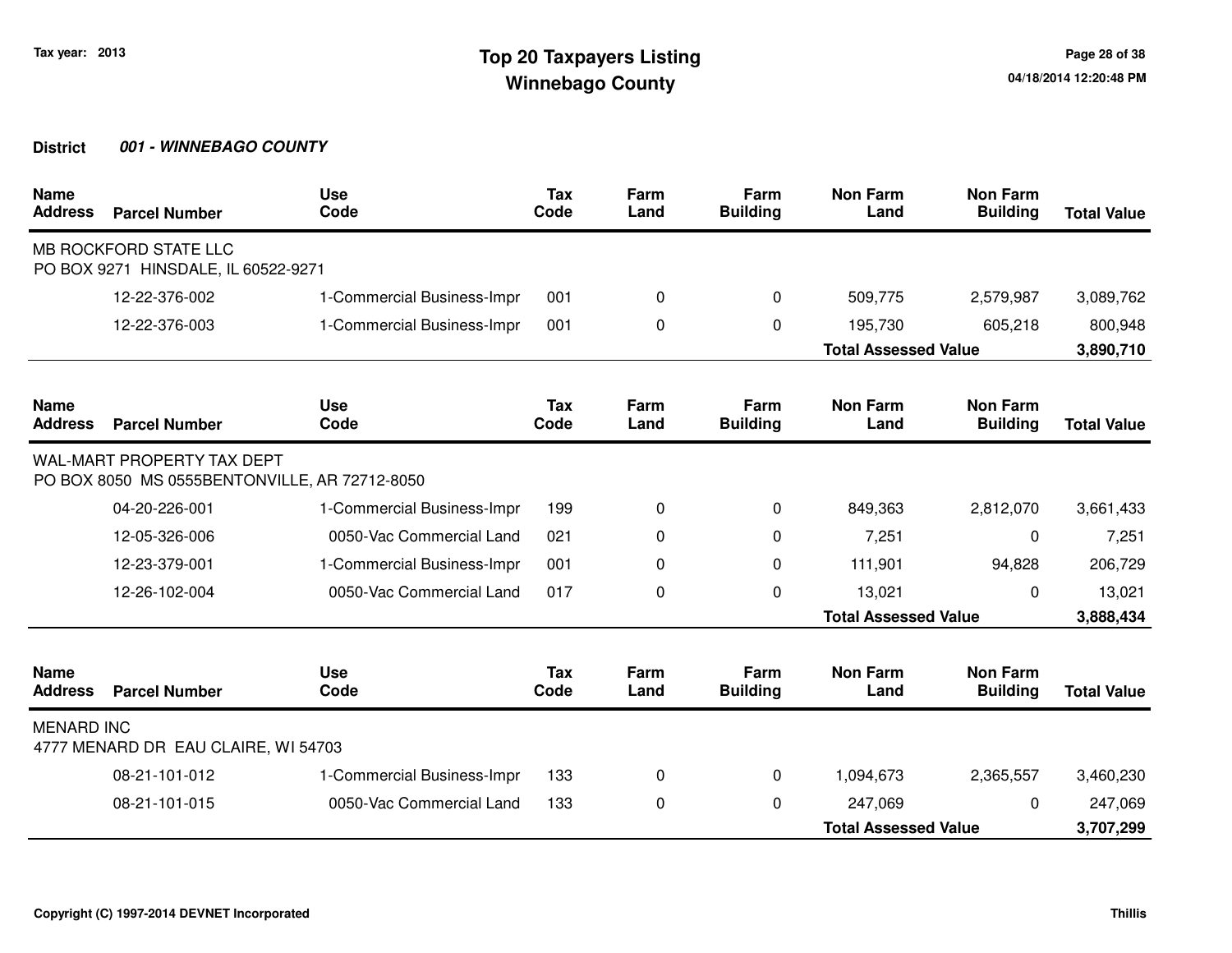| <b>Name</b><br><b>Address</b> | <b>Parcel Number</b>                  | <b>Use</b><br>Code                               | <b>Tax</b><br>Code | Farm<br>Land | Farm<br><b>Building</b> | <b>Non Farm</b><br>Land     | <b>Non Farm</b><br><b>Building</b> | <b>Total Value</b> |
|-------------------------------|---------------------------------------|--------------------------------------------------|--------------------|--------------|-------------------------|-----------------------------|------------------------------------|--------------------|
|                               | HAMILTON SUNDSTRAND MS 272-6          | 4747 HARRISON AVE PO BOX 7002ROCKFORD,, IL 61125 |                    |              |                         |                             |                                    |                    |
|                               | 11-36-351-001                         | 0081-Ind Land + Improve                          | 001                | 0            | 0                       | 17,835                      | 3,856                              | 21,691             |
|                               | 11-36-352-001                         | 0081-Ind Land + Improve                          | 001                | 0            | 0                       | 31,376                      | 204,628                            | 236,004            |
|                               | 11-36-352-003                         | 0081-Ind Land + Improve                          | 001                | 0            | 0                       | 1,358                       | 19,521                             | 20,879             |
|                               | 11-36-377-002                         | 0081-Ind Land + Improve                          | 001                | 0            | 0                       | 20,215                      | 19,109                             | 39,324             |
|                               | 11-36-377-004                         | 0081-Ind Land + Improve                          | 001                | 0            | 0                       | 19,513                      | 7,115                              | 26,628             |
|                               | 16-05-201-003                         | 0081-Ind Land + Improve                          | 127                | 0            | 0                       | 272,850                     | 3,066,171                          | 3,339,021          |
|                               |                                       |                                                  |                    |              |                         | <b>Total Assessed Value</b> |                                    | 3,683,547          |
|                               |                                       |                                                  |                    |              |                         |                             |                                    |                    |
| <b>Name</b><br><b>Address</b> | <b>Parcel Number</b>                  | <b>Use</b><br>Code                               | Tax<br>Code        | Farm<br>Land | Farm<br><b>Building</b> | <b>Non Farm</b><br>Land     | <b>Non Farm</b><br><b>Building</b> | <b>Total Value</b> |
| <b>FANNIE MAE</b>             | 1 SOUTH WACKER 1400 CHICAGO, IL 60606 |                                                  |                    |              |                         |                             |                                    |                    |
|                               | 03-13-388-008                         | 031-Single Family Residence                      | 197                | 0            | 0                       | 4,720                       | 29,557                             | 34,277             |
|                               | 04-04-453-016                         | 031-Single Family Residence                      | 175                | 0            | 0                       | 9,081                       | 36,698                             | 45,779             |
|                               | 04-07-228-003                         | 031-Single Family Residence                      | 190                | 0            | 0                       | 752                         | 13,711                             | 14,463             |
|                               | 04-07-303-003                         | 031-Single Family Residence                      | 191                | 0            | 0                       | 1,898                       | 16,397                             | 18,295             |
|                               | 04-07-431-022                         | 031-Single Family Residence                      | 190                | 0            | 0                       | 7,727                       | 26,402                             | 34,129             |
|                               | 04-18-428-002                         | 031-Single Family Residence                      | 202                | 0            | 0                       | 7,717                       | 36,487                             | 44,204             |
|                               | 04-19-402-003                         | 031-Single Family Residence                      | 202                | 0            | 0                       | 7,717                       | 24,750                             | 32,467             |
|                               | 04-23-376-015                         | 031-Single Family Residence                      | 181                | 0            | 0                       | 8,605                       | 37,395                             | 46,000             |
|                               | 04-28-454-039                         | 7-Condominium (Residential)                      | 189                | 0            | 0                       | 2,878                       | 25,048                             | 27,926             |
|                               | 04-31-278-016                         | 031-Single Family Residence                      | 206                | 0            | 0                       | 9,956                       | 51,670                             | 61,626             |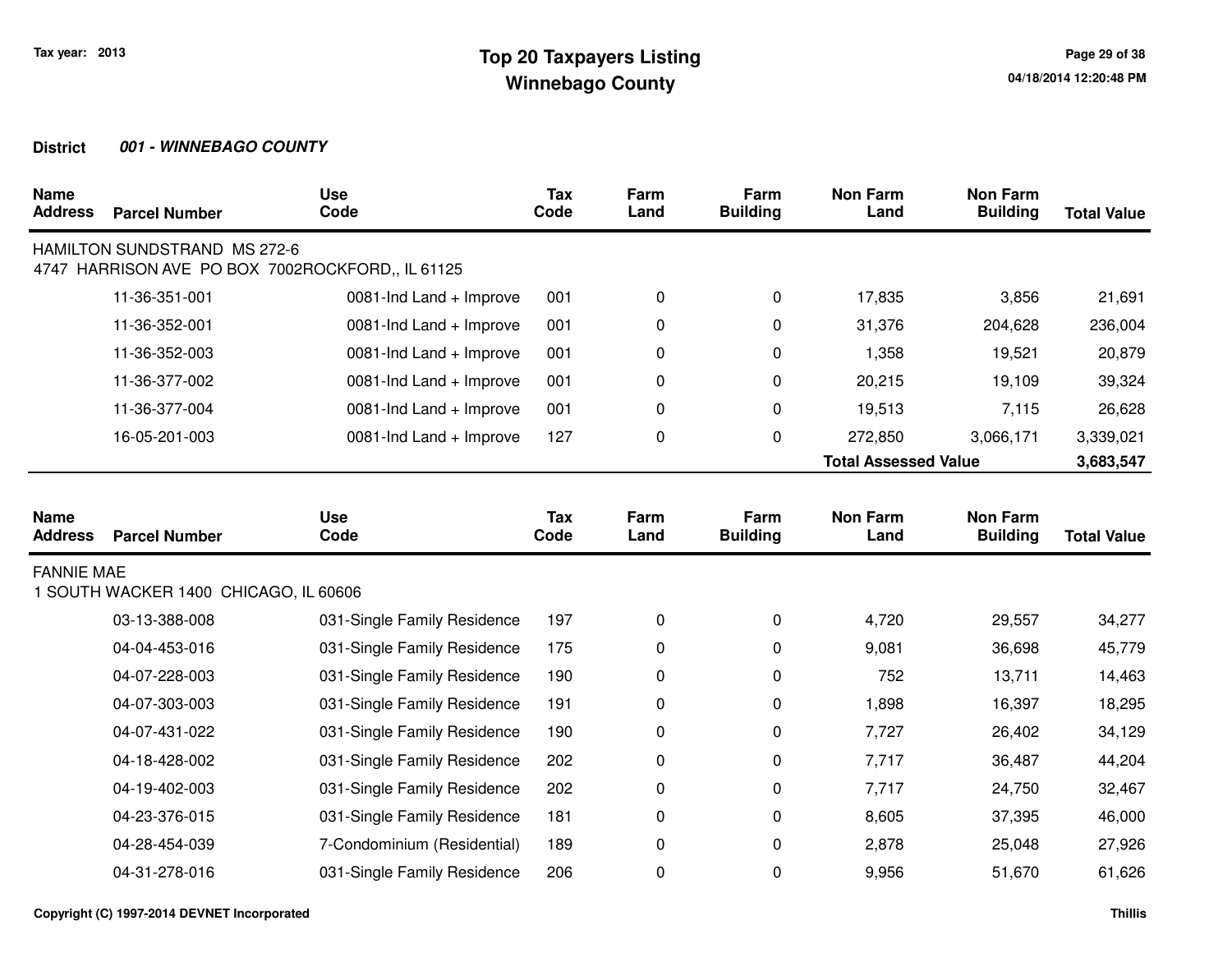| <b>Name</b><br><b>Address</b> | <b>Parcel Number</b>                  | <b>Use</b><br>Code          | <b>Tax</b><br>Code | Farm<br>Land | Farm<br><b>Building</b> | <b>Non Farm</b><br>Land | <b>Non Farm</b><br><b>Building</b> | <b>Total Value</b> |
|-------------------------------|---------------------------------------|-----------------------------|--------------------|--------------|-------------------------|-------------------------|------------------------------------|--------------------|
| <b>FANNIE MAE</b>             | 1 SOUTH WACKER 1400 CHICAGO, IL 60606 |                             |                    |              |                         |                         |                                    |                    |
|                               | 04-32-251-009                         | 031-Single Family Residence | 181                | 0            | 0                       | 5,957                   | 26,439                             | 32,396             |
|                               | 04-35-177-011                         | 031-Single Family Residence | 181                | 0            | 0                       | 16,721                  | 76,998                             | 93,719             |
|                               | 05-10-304-007                         | 031-Single Family Residence | 233                | 0            | 0                       | 2,581                   | 13,018                             | 15,599             |
|                               |                                       |                             |                    |              |                         |                         |                                    |                    |
|                               | 08-03-476-021                         | 031-Single Family Residence | 149                | 0            | $\mathbf 0$             | 5,152                   | 42,619                             | 47,771             |
|                               | 08-08-476-023                         | 031-Single Family Residence | 137                | 0            | $\pmb{0}$               | 8,079                   | 17,440                             | 25,519             |
|                               | 08-18-378-011                         | 031-Single Family Residence | 137                | 0            | $\pmb{0}$               | 4,973                   | 20,946                             | 25,919             |
|                               | 08-20-352-012                         | 031-Single Family Residence | 133                | 0            | 0                       | 4,097                   | 31,565                             | 35,662             |
|                               | 08-20-377-008                         | 031-Single Family Residence | 137                | 0            | 0                       | 5,654                   | 32,916                             | 38,570             |
|                               | 08-31-307-015                         | 031-Single Family Residence | 144                | 0            | 0                       | 3,214                   | 25,818                             | 29,032             |
|                               | 08-35-332-053                         | 7-Condominium (Residential) | 026                | 0            | 0                       | 4,715                   | 17,508                             | 22,223             |
|                               | 09-25-204-001                         | 031-Single Family Residence | 281                | 0            | 0                       | 10,770                  | 51,754                             | 62,524             |
|                               | 09-28-157-004                         | 031-Single Family Residence | 286                | 0            | $\pmb{0}$               | 2,512                   | 29,283                             | 31,795             |
|                               | 10-18-100-005                         | 0011-Rural Prop+Imprv       | 268                | 0            | $\mathbf 0$             | 12,570                  | 39,657                             | 52,227             |
|                               | 11-01-153-011                         | 031-Single Family Residence | 001                | 0            | 0                       | 4,797                   | 25,439                             | 30,236             |
|                               | 11-01-255-026                         | 031-Single Family Residence | 002                | 0            | 0                       | 5,548                   | 25,115                             | 30,663             |
|                               | 11-02-404-024                         | 031-Single Family Residence | 001                | 0            | 0                       | 5,220                   | 30,395                             | 35,615             |
|                               | 11-03-476-041                         | 031-Single Family Residence | 001                | 0            | 0                       | 4,204                   | 23,628                             | 27,832             |
|                               | 11-10-457-004                         | 031-Single Family Residence | 001                | 0            | $\pmb{0}$               | 2,864                   | 12,844                             | 15,708             |
|                               | 11-11-256-027                         | 031-Single Family Residence | 001                | 0            | $\mathbf 0$             | 5,996                   | 13,884                             | 19,880             |
|                               | 11-11-277-020                         | 031-Single Family Residence | 001                | 0            | $\mathbf 0$             | 2,898                   | 21,314                             | 24,212             |
|                               | 11-13-176-016                         | 031-Single Family Residence | 001                | 0            | $\pmb{0}$               | 3,649                   | 31,070                             | 34,719             |
|                               | 11-13-311-015                         | 031-Single Family Residence | 001                | 0            | $\pmb{0}$               | 7,333                   | 43,579                             | 50,912             |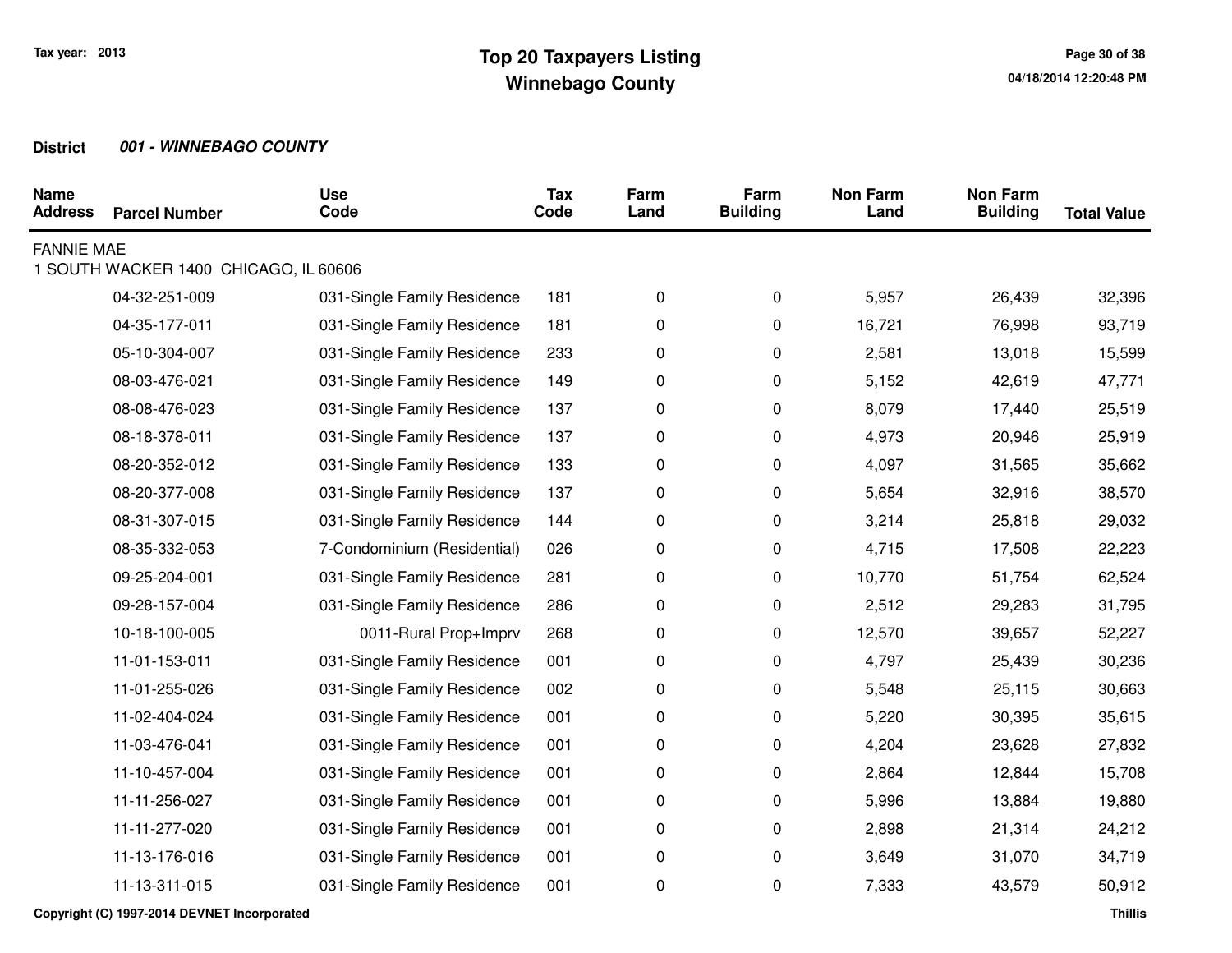| <b>Name</b><br><b>Address</b> | <b>Parcel Number</b>                  | <b>Use</b><br>Code          | <b>Tax</b><br>Code | Farm<br>Land | Farm<br><b>Building</b> | <b>Non Farm</b><br>Land | <b>Non Farm</b><br><b>Building</b> | <b>Total Value</b> |
|-------------------------------|---------------------------------------|-----------------------------|--------------------|--------------|-------------------------|-------------------------|------------------------------------|--------------------|
| <b>FANNIE MAE</b>             | 1 SOUTH WACKER 1400 CHICAGO, IL 60606 |                             |                    |              |                         |                         |                                    |                    |
|                               |                                       |                             |                    |              |                         |                         |                                    |                    |
|                               | 11-14-128-010                         | 031-Single Family Residence | 001                | 0            | $\pmb{0}$               | 2,640                   | 15,669                             | 18,309             |
|                               | 11-14-133-003                         | 031-Single Family Residence | 001                | 0            | 0                       | 3,220                   | 14,471                             | 17,691             |
|                               | 11-14-159-003                         | 031-Single Family Residence | 001                | 0            | 0                       | 4,572                   | 13,919                             | 18,491             |
|                               | 11-14-179-013                         | 031-Single Family Residence | 001                | 0            | 0                       | 3,220                   | 19,015                             | 22,235             |
|                               | 11-14-203-007                         | 031-Single Family Residence | 001                | 0            | 0                       | 2,576                   | 18,488                             | 21,064             |
|                               | 11-14-303-023                         | 031-Single Family Residence | 001                | 0            | 0                       | 3,902                   | 25,874                             | 29,776             |
|                               | 11-14-326-015                         | 0032-Two Family Residence   | 001                | 0            | 0                       | 3,423                   | 29,372                             | 32,795             |
|                               | 11-14-354-011                         | 0032-Two Family Residence   | 001                | 0            | 0                       | 550                     | 12,696                             | 13,246             |
|                               | 11-14-381-002                         | 031-Single Family Residence | 001                | 0            | 0                       | 738                     | 11,342                             | 12,080             |
|                               | 11-14-382-002                         | 031-Single Family Residence | 001                | 0            | 0                       | 362                     | 12,935                             | 13,297             |
|                               | 11-15-181-001                         | 031-Single Family Residence | 001                | 0            | 0                       | 1,144                   | 19,580                             | 20,724             |
|                               | 11-15-430-038                         | 0032-Two Family Residence   | 001                | 0            | 0                       | 677                     | 9,717                              | 10,394             |
|                               | 11-18-201-003                         | 0011-Rural Prop+Imprv       | 060                | 0            | 0                       | 8,977                   | 40,152                             | 49,129             |
|                               | 11-19-481-008                         | 031-Single Family Residence | 057                | 0            | 0                       | 517                     | 7,475                              | 7,992              |
|                               | 11-20-252-020                         | 031-Single Family Residence | 001                | 0            | 0                       | 316                     | 6,795                              | 7,111              |
|                               | 11-20-452-002                         | 031-Single Family Residence | 407                | 0            | 0                       | 279                     | 6,444                              | 6,723              |
|                               | 11-21-107-010                         | 031-Single Family Residence | 085                | 0            | 0                       | 501                     | 11,682                             | 12,183             |
|                               | 11-21-131-012                         | 031-Single Family Residence | 085                | 0            | 0                       | 538                     | 8,688                              | 9,226              |
|                               | 11-21-132-003                         | 031-Single Family Residence | 085                | 0            | 0                       | 538                     | 14,317                             | 14,855             |
|                               | 11-21-212-017                         | 0032-Two Family Residence   | 085                | 0            | 0                       | 464                     | 8,779                              | 9,243              |
|                               | 11-22-101-006                         | 031-Single Family Residence | 085                | 0            | 0                       | 520                     | 14,578                             | 15,098             |
|                               | 11-22-106-010                         | 031-Single Family Residence | 085                | 0            | 0                       | 533                     | 14,138                             | 14,671             |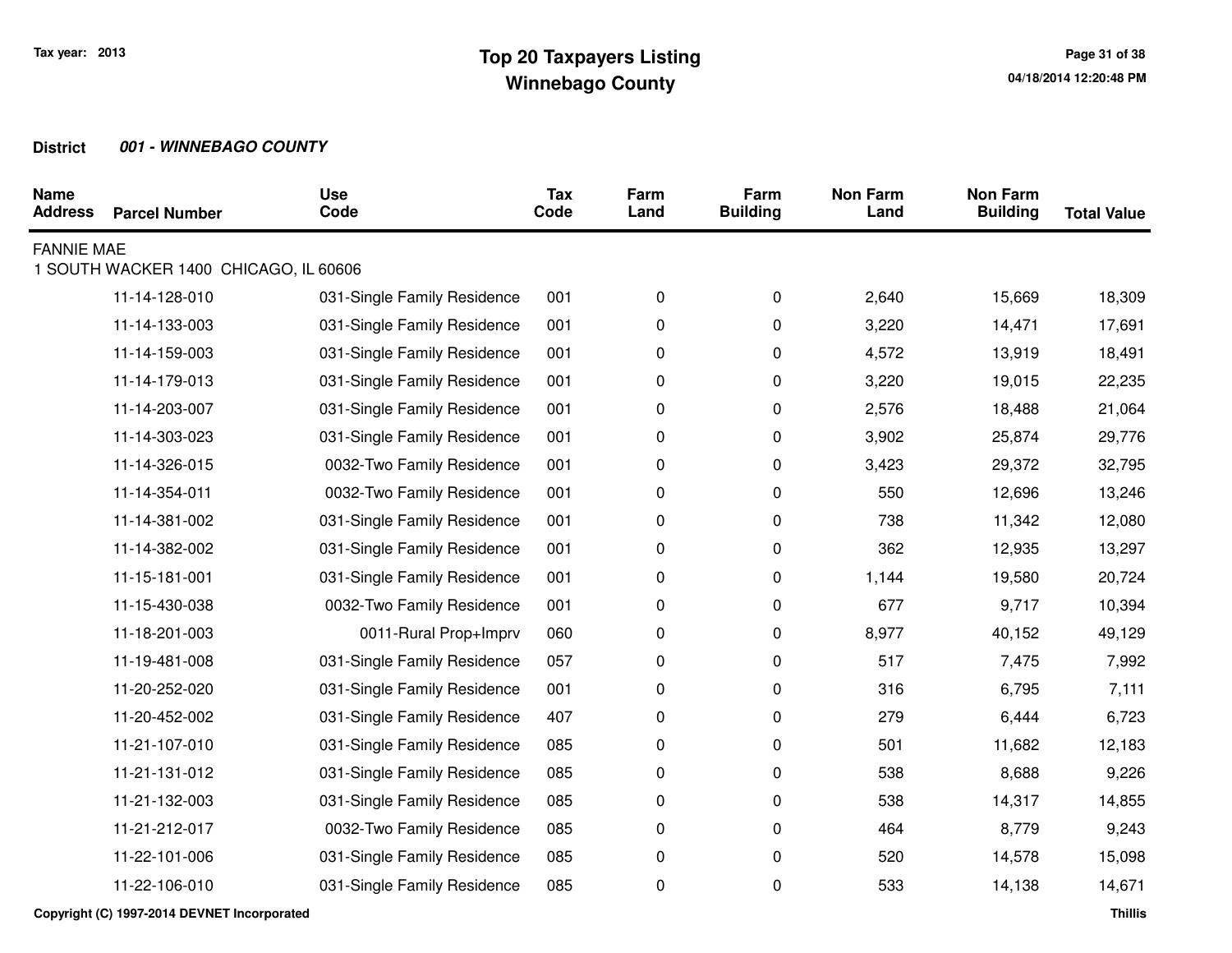| <b>Name</b><br><b>Address</b> | <b>Parcel Number</b>                  | <b>Use</b><br>Code           | <b>Tax</b><br>Code | Farm<br>Land | Farm<br><b>Building</b> | <b>Non Farm</b><br>Land | <b>Non Farm</b><br><b>Building</b> | <b>Total Value</b> |
|-------------------------------|---------------------------------------|------------------------------|--------------------|--------------|-------------------------|-------------------------|------------------------------------|--------------------|
| <b>FANNIE MAE</b>             |                                       |                              |                    |              |                         |                         |                                    |                    |
|                               | 1 SOUTH WACKER 1400 CHICAGO, IL 60606 |                              |                    |              |                         |                         |                                    |                    |
|                               | 11-22-302-002                         | 031-Single Family Residence  | 085                | 0            | 0                       | 411                     | 11,324                             | 11,735             |
|                               | 11-24-155-011                         | 0032-Two Family Residence    | 001                | 0            | 0                       | 3,542                   | 16,764                             | 20,306             |
|                               | 11-24-253-009                         | 0032-Two Family Residence    | 001                | 0            | 0                       | 3,855                   | 27,886                             | 31,741             |
|                               | 11-24-328-007                         | 031-Single Family Residence  | 001                | 0            | 0                       | 4,332                   | 18,068                             | 22,400             |
|                               | 11-24-328-008                         | 0030-Vacant Residential Land | 001                | 0            | 0                       | 2,887                   | 0                                  | 2,887              |
|                               | 11-24-351-003                         | 0032-Two Family Residence    | 223                | 0            | 0                       | 1,300                   | 22,502                             | 23,802             |
|                               | 11-24-380-020                         | 0034-Four Family Residence   | 223                | 0            | 0                       | 2,617                   | 29,796                             | 32,413             |
|                               | 11-24-476-018                         | 031-Single Family Residence  | 001                | 0            | 0                       | 4,516                   | 29,258                             | 33,774             |
|                               | 11-25-209-002                         | 031-Single Family Residence  | 001                | 0            | 0                       | 3,527                   | 17,410                             | 20,937             |
|                               | 11-26-329-029                         | 0032-Two Family Residence    | 424                | 0            | 0                       | 688                     | 9,926                              | 10,614             |
|                               | 11-26-485-002                         | 031-Single Family Residence  | 418                | 0            | 0                       | 1,749                   | 11,128                             | 12,877             |
|                               | 11-27-157-015                         | 031-Single Family Residence  | 001                | 0            | 0                       | 694                     | 13,785                             | 14,479             |
|                               | 11-35-106-008                         | 0032-Two Family Residence    | 001                | 0            | 0                       | 1,759                   | 15,338                             | 17,097             |
|                               | 11-35-232-001                         | 031-Single Family Residence  | 001                | 0            | 0                       | 2,149                   | 15,994                             | 18,143             |
|                               | 11-35-234-008                         | 0032-Two Family Residence    | 001                | 0            | 0                       | 1,958                   | 19,180                             | 21,138             |
|                               | 11-35-234-015                         | 031-Single Family Residence  | 001                | 0            | 0                       | 1,931                   | 16,801                             | 18,732             |
|                               | 11-35-253-006                         | 031-Single Family Residence  | 001                | 0            | 0                       | 2,085                   | 16,717                             | 18,802             |
|                               | 11-35-253-011                         | 0032-Two Family Residence    | 001                | 0            | 0                       | 1,588                   | 21,409                             | 22,997             |
|                               | 11-36-235-003                         | 031-Single Family Residence  | 001                | 0            | 0                       | 3,839                   | 14,063                             | 17,902             |
|                               | 11-36-276-007                         | 0030-Vacant Residential Land | 001                | 0            | 0                       | 255                     | 0                                  | 255                |
|                               | 11-36-276-008                         | 031-Single Family Residence  | 001                | 0            | 0                       | 1,479                   | 10,769                             | 12,248             |
|                               | 12-02-128-002                         | 7-Condominium (Residential)  | 008                | 0            | 0                       | 3,376                   | 23,814                             | 27,190             |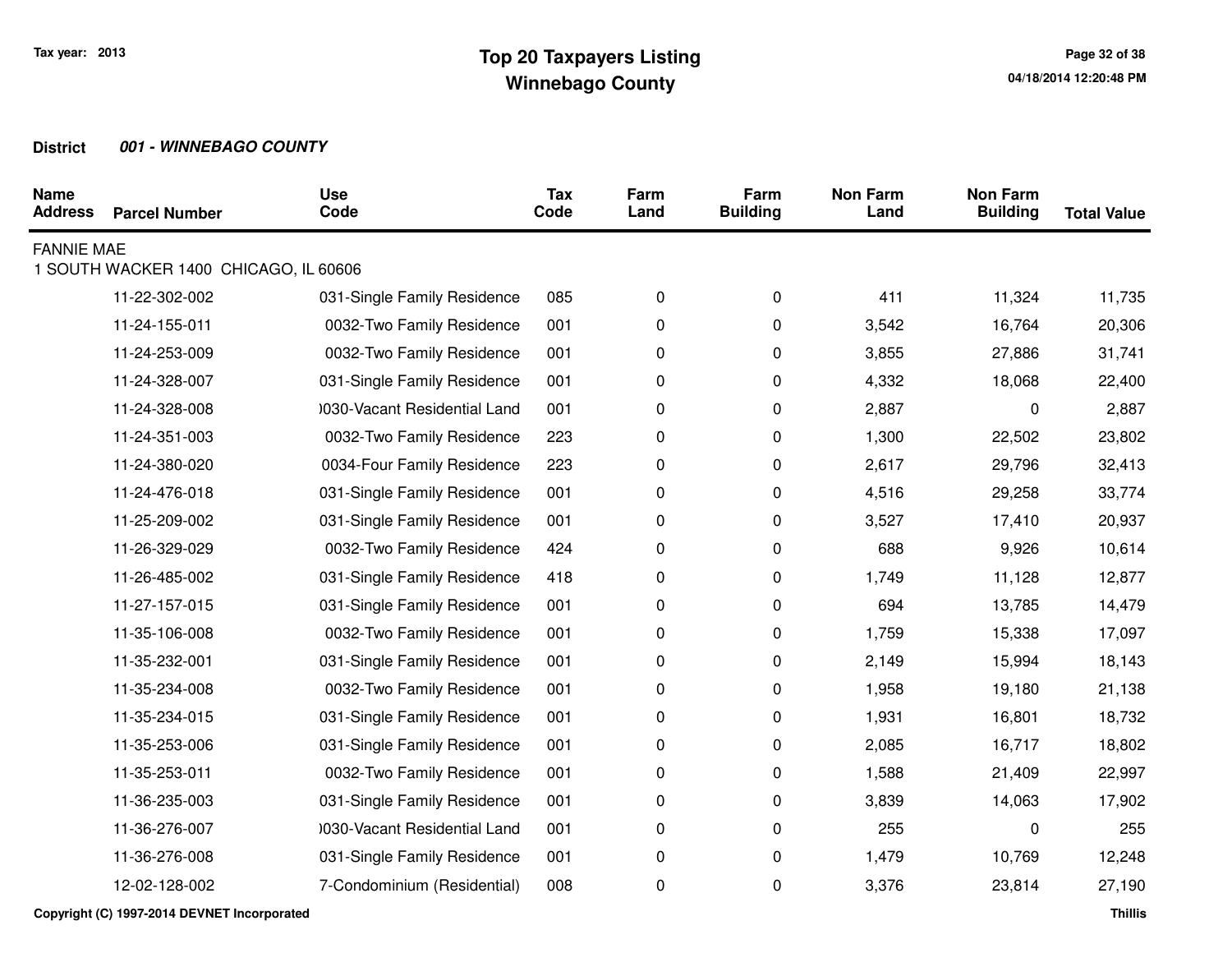| <b>Name</b><br><b>Address</b> | <b>Parcel Number</b>                  | <b>Use</b><br>Code           | <b>Tax</b><br>Code | Farm<br>Land | Farm<br><b>Building</b> | <b>Non Farm</b><br>Land | <b>Non Farm</b><br><b>Building</b> | <b>Total Value</b> |
|-------------------------------|---------------------------------------|------------------------------|--------------------|--------------|-------------------------|-------------------------|------------------------------------|--------------------|
| <b>FANNIE MAE</b>             |                                       |                              |                    |              |                         |                         |                                    |                    |
|                               | 1 SOUTH WACKER 1400 CHICAGO, IL 60606 |                              |                    |              |                         |                         |                                    |                    |
|                               | 12-03-327-010                         | 031-Single Family Residence  | 001                | 0            | 0                       | 8,897                   | 32,593                             | 41,490             |
|                               | 12-04-103-115                         | 7-Condominium (Residential)  | 002                | 0            | 0                       | 5,130                   | 32,937                             | 38,067             |
|                               | 12-05-282-037                         | 7-Condominium (Residential)  | 002                | 0            | 0                       | 7,695                   | 26,919                             | 34,614             |
|                               | 12-05-403-004                         | 031-Single Family Residence  | 021                | 0            | 0                       | 4,186                   | 16,958                             | 21,144             |
|                               | 12-08-176-009                         | 7-Condominium (Residential)  | 001                | 0            | 0                       | 1,591                   | 17,851                             | 19,442             |
|                               | 12-08-204-009                         | 031-Single Family Residence  | 001                | 0            | 0                       | 8,595                   | 39,108                             | 47,703             |
|                               | 12-09-276-011                         | 031-Single Family Residence  | 001                | 0            | 0                       | 7,076                   | 38,599                             | 45,675             |
|                               | 12-10-402-003                         | 031-Single Family Residence  | 001                | 0            | 0                       | 7,315                   | 43,661                             | 50,976             |
|                               | 12-10-402-004                         | 0030-Vacant Residential Land | 001                | 0            | 0                       | 2,793                   | 0                                  | 2,793              |
|                               | 12-11-104-019                         | 031-Single Family Residence  | 001                | 0            | 0                       | 6,977                   | 29,284                             | 36,261             |
|                               | 12-16-151-022                         | 031-Single Family Residence  | 001                | 0            | 0                       | 9,055                   | 29,902                             | 38,957             |
|                               | 12-16-402-002                         | 031-Single Family Residence  | 001                | 0            | 0                       | 18,347                  | 43,112                             | 61,459             |
|                               | 12-17-127-002                         | 8-Res Land+Imprv (no dwell)  | 013                | 0            | 0                       | 20,126                  | 1,624                              | 21,750             |
|                               | 12-17-128-003                         | 031-Single Family Residence  | 013                | 0            | 0                       | 17,892                  | 48,258                             | 66,150             |
|                               | 12-17-153-013                         | 031-Single Family Residence  | 013                | 0            | 0                       | 8,359                   | 25,855                             | 34,214             |
|                               | 12-17-453-050                         | 031-Single Family Residence  | 018                | 0            | 0                       | 5,147                   | 28,104                             | 33,251             |
|                               | 12-17-455-010                         | 031-Single Family Residence  | 018                | 0            | 0                       | 3,940                   | 26,155                             | 30,095             |
|                               | 12-18-226-018                         | 031-Single Family Residence  | 001                | 0            | 0                       | 7,129                   | 37,695                             | 44,824             |
|                               | 12-20-101-002                         | 031-Single Family Residence  | 001                | 0            | 0                       | 4,573                   | 32,143                             | 36,716             |
|                               | 12-22-406-013                         | 031-Single Family Residence  | 001                | 0            | 0                       | 6,472                   | 32,618                             | 39,090             |
|                               | 12-25-229-004                         | 031-Single Family Residence  | 017                | 0            | 0                       | 11,240                  | 41,421                             | 52,661             |
|                               | 12-27-429-008                         | 031-Single Family Residence  | 036                | 0            | 0                       | 9,304                   | 41,461                             | 50,765             |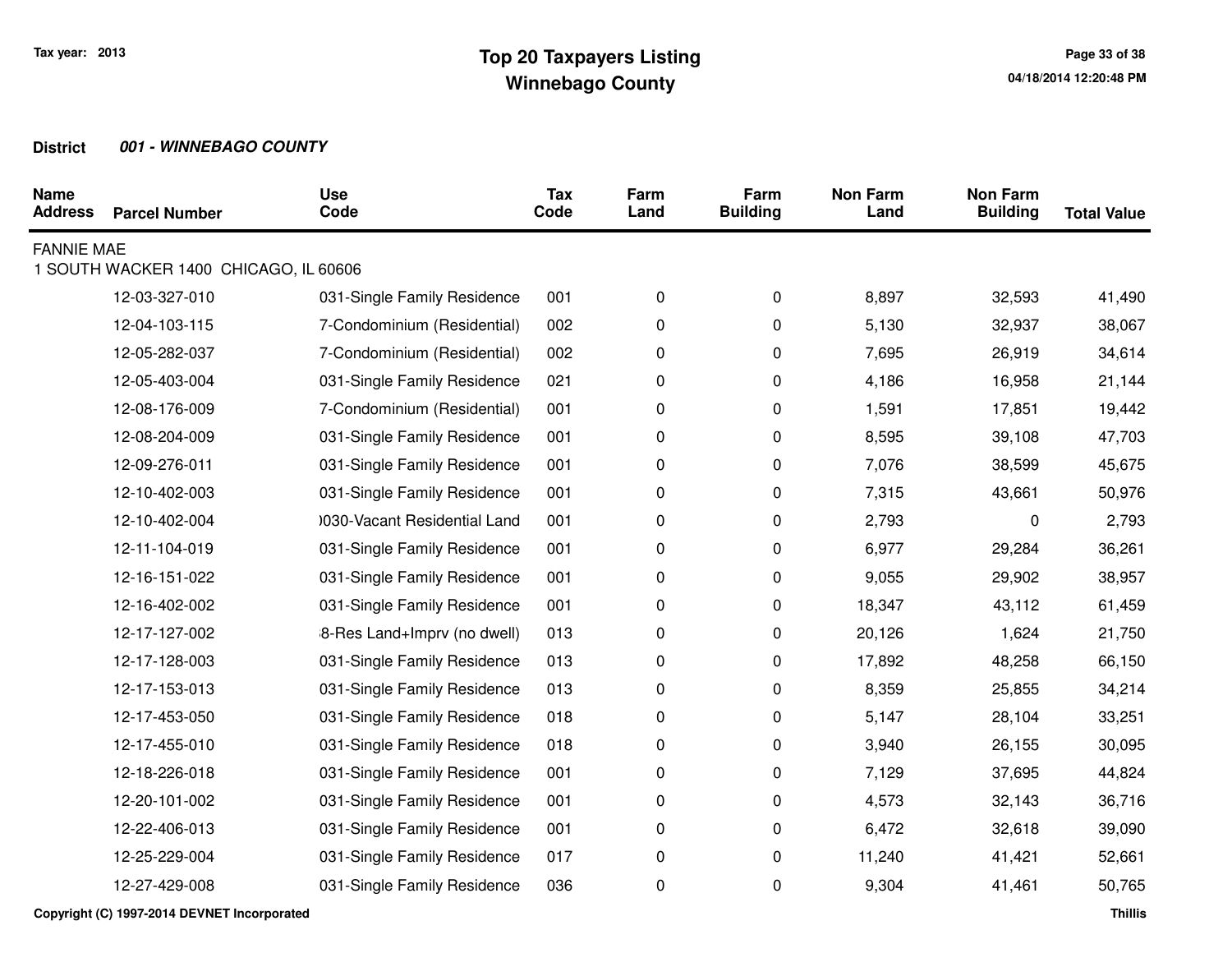| <b>Name</b><br><b>Address</b> | <b>Parcel Number</b>                  | <b>Use</b><br>Code           | <b>Tax</b><br>Code | Farm<br>Land | Farm<br><b>Building</b> | <b>Non Farm</b><br>Land | <b>Non Farm</b><br><b>Building</b> | <b>Total Value</b> |
|-------------------------------|---------------------------------------|------------------------------|--------------------|--------------|-------------------------|-------------------------|------------------------------------|--------------------|
| <b>FANNIE MAE</b>             |                                       |                              |                    |              |                         |                         |                                    |                    |
|                               | 1 SOUTH WACKER 1400 CHICAGO, IL 60606 |                              |                    |              |                         |                         |                                    |                    |
|                               | 12-28-277-004                         | 031-Single Family Residence  | 001                | 0            | 0                       | 4,982                   | 25,600                             | 30,582             |
|                               | 12-28-355-026                         | 031-Single Family Residence  | 001                | 0            | 0                       | 5,704                   | 23,112                             | 28,816             |
|                               | 12-28-456-008                         | 031-Single Family Residence  | 001                | 0            | 0                       | 5,927                   | 31,787                             | 37,714             |
|                               | 12-29-254-009                         | 031-Single Family Residence  | 001                | 0            | 0                       | 7,429                   | 28,577                             | 36,006             |
|                               | 12-30-108-010                         | 031-Single Family Residence  | 001                | 0            | 0                       | 3,950                   | 20,703                             | 24,653             |
|                               | 12-30-128-016                         | 031-Single Family Residence  | 001                | 0            | 0                       | 4,131                   | 18,620                             | 22,751             |
|                               | 12-30-382-009                         | 031-Single Family Residence  | 001                | 0            | 0                       | 3,978                   | 21,193                             | 25,171             |
|                               | 12-31-151-005                         | 031-Single Family Residence  | 001                | 0            | 0                       | 3,764                   | 29,689                             | 33,453             |
|                               | 12-31-252-013                         | 031-Single Family Residence  | 001                | 0            | 0                       | 4,649                   | 20,861                             | 25,510             |
|                               | 12-31-478-008                         | 031-Single Family Residence  | 001                | 0            | 0                       | 5,502                   | 27,209                             | 32,711             |
|                               | 12-33-127-001                         | 031-Single Family Residence  | 018                | 0            | 0                       | 5,661                   | 19,279                             | 24,940             |
|                               | 12-33-377-007                         | 031-Single Family Residence  | 005                | 0            | 0                       | 5,634                   | 32,540                             | 38,174             |
|                               | 12-35-202-083                         | 7-Condominium (Residential)  | 378                | 0            | 0                       | 6,669                   | 13,904                             | 20,573             |
|                               | 15-01-108-017                         | 1-Commercial Business-Impr   | 001                | 0            | 0                       | 4,312                   | 7,543                              | 11,855             |
|                               | 15-01-308-006                         | 031-Single Family Residence  | 001                | 0            | 0                       | 1,083                   | 15,653                             | 16,736             |
|                               | 15-01-308-007                         | 1030-Vacant Residential Land | 001                | 0            | 0                       | 541                     | 0                                  | 541                |
|                               | 15-01-309-020                         | 031-Single Family Residence  | 001                | 0            | 0                       | 1,051                   | 16,619                             | 17,670             |
|                               | 15-01-352-018                         | 031-Single Family Residence  | 001                | 0            | 0                       | 1,051                   | 9,521                              | 10,572             |
|                               | 15-01-404-010                         | 031-Single Family Residence  | 001                | 0            | 0                       | 933                     | 13,391                             | 14,324             |
|                               | 15-01-478-016                         | 031-Single Family Residence  | 001                | 0            | 0                       | 2,283                   | 21,392                             | 23,675             |
|                               | 15-02-279-014                         | 031-Single Family Residence  | 001                | 0            | 0                       | 1,019                   | 19,176                             | 20,195             |
|                               | 15-02-306-013                         | 031-Single Family Residence  | 001                | 0            | 0                       | 911                     | 21,134                             | 22,045             |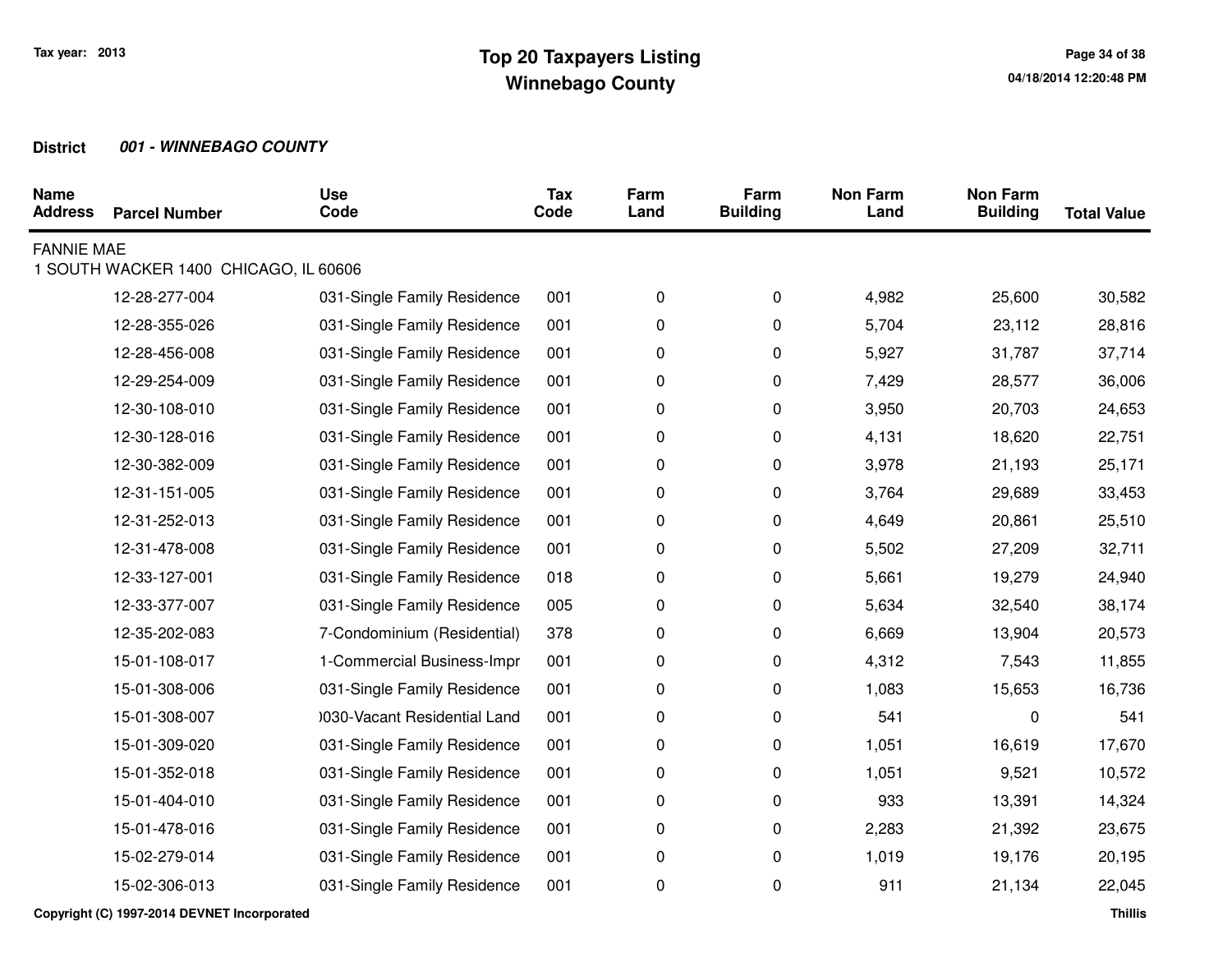| <b>Name</b><br><b>Address</b> | <b>Parcel Number</b>                                         | <b>Use</b><br>Code           | <b>Tax</b><br>Code | Farm<br>Land | Farm<br><b>Building</b> | <b>Non Farm</b><br>Land     | <b>Non Farm</b><br><b>Building</b> | <b>Total Value</b> |
|-------------------------------|--------------------------------------------------------------|------------------------------|--------------------|--------------|-------------------------|-----------------------------|------------------------------------|--------------------|
| <b>FANNIE MAE</b>             | 1 SOUTH WACKER 1400 CHICAGO, IL 60606                        |                              |                    |              |                         |                             |                                    |                    |
|                               | 15-02-476-011                                                | 031-Single Family Residence  | 001                | $\pmb{0}$    | 0                       | 1,041                       | 12,010                             | 13,051             |
|                               | 15-11-483-010                                                | 0032-Two Family Residence    | 001                | 0            | 0                       | 1,006                       | 20,653                             | 21,659             |
|                               | 15-24-178-002                                                | 031-Single Family Residence  | 099                | 0            | 0                       | 3,610                       | 27,160                             | 30,770             |
|                               | 15-24-180-003                                                | 0030-Vacant Residential Land | 099                | 0            | 0                       | 3,610                       | 0                                  | 3,610              |
|                               | 15-24-180-004                                                | 031-Single Family Residence  | 099                | $\pmb{0}$    | 0                       | 7,223                       | 29,074                             | 36,297             |
|                               | 15-24-180-005                                                | 0030-Vacant Residential Land | 099                | $\pmb{0}$    | 0                       | 3,610                       | 0                                  | 3,610              |
|                               | 16-02-228-002                                                | 031-Single Family Residence  | 119                | $\pmb{0}$    | 0                       | 5,660                       | 26,272                             | 31,932             |
|                               | 16-04-277-012                                                | 031-Single Family Residence  | 129                | 0            | 0                       | 7,133                       | 33,273                             | 40,406             |
|                               | 16-06-431-006                                                | 031-Single Family Residence  | 112                | $\pmb{0}$    | 0                       | 4,418                       | 17,644                             | 22,062             |
|                               | 16-07-104-011                                                | 031-Single Family Residence  | 128                | 0            | 0                       | 7,133                       | 16,090                             | 23,223             |
|                               | 16-08-155-006                                                | 031-Single Family Residence  | 127                | $\pmb{0}$    | $\mathbf 0$             | 7,788                       | 22,749                             | 30,537             |
|                               | 16-18-151-050                                                | 031-Single Family Residence  | 115                | $\pmb{0}$    | $\mathbf 0$             | 10,702                      | 33,487                             | 44,189             |
|                               |                                                              |                              |                    |              |                         | <b>Total Assessed Value</b> |                                    | 3,598,811          |
| <b>Name</b><br><b>Address</b> | <b>Parcel Number</b>                                         | <b>Use</b><br>Code           | <b>Tax</b><br>Code | Farm<br>Land | Farm<br><b>Building</b> | <b>Non Farm</b><br>Land     | <b>Non Farm</b><br><b>Building</b> | <b>Total Value</b> |
|                               | PETRY FAMILY TRUST<br>PO BOX 16017 LOVES PARK, IL 61132-6017 |                              |                    |              |                         |                             |                                    |                    |
|                               | 04-07-431-015                                                | 031-Single Family Residence  | 190                | 0            | 0                       | 7,726                       | 23,805                             | 31,531             |
|                               | 04-07-431-016                                                | 031-Single Family Residence  | 190                | $\pmb{0}$    | 0                       | 7,727                       | 24,536                             | 32,263             |
|                               | 04-07-431-019                                                | 031-Single Family Residence  | 190                | $\pmb{0}$    | 0                       | 7,727                       | 24,536                             | 32,263             |
|                               | 04-07-431-023                                                | 031-Single Family Residence  | 190                | $\pmb{0}$    | 0                       | 7,727                       | 21,797                             | 29,524             |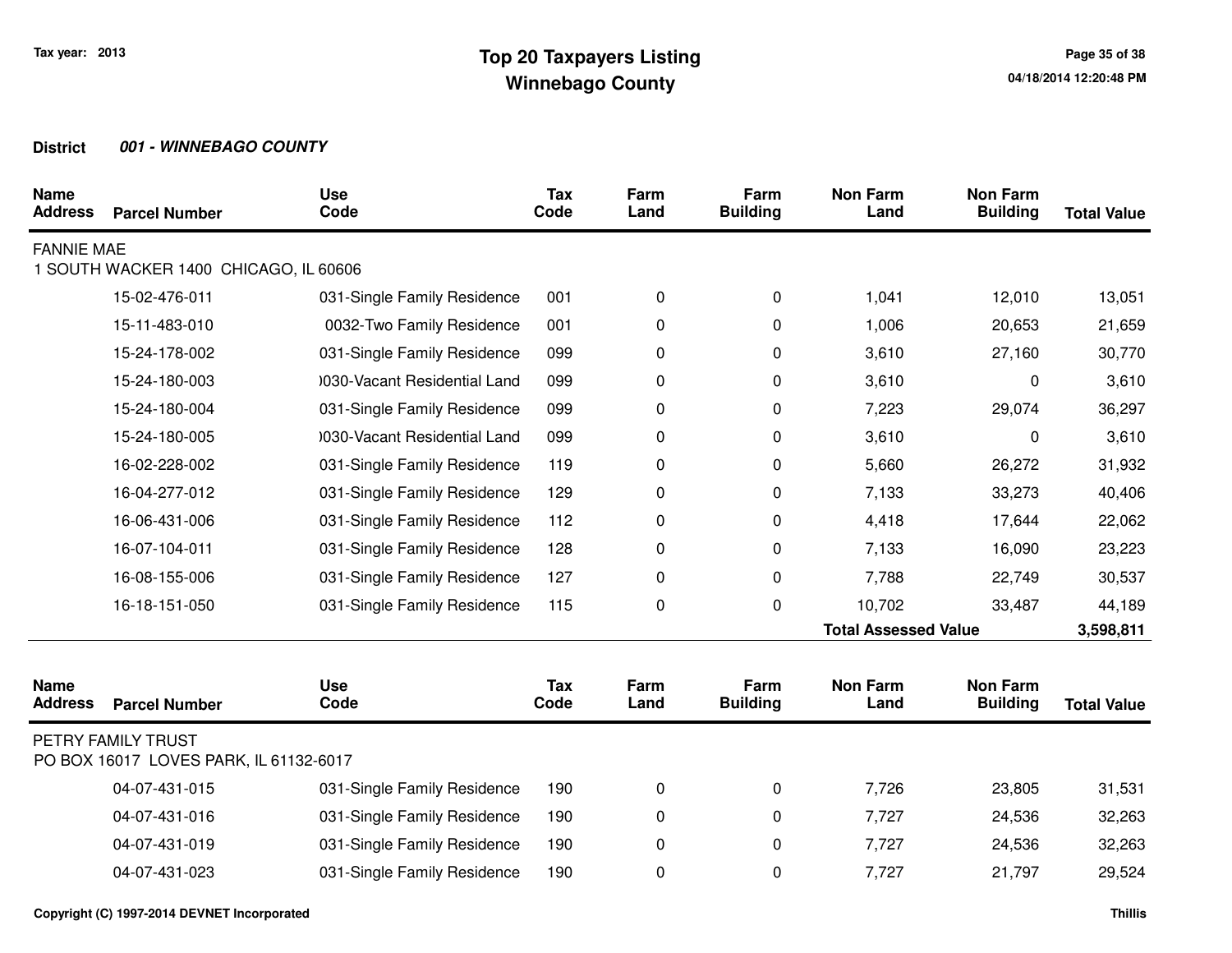| <b>Name</b><br><b>Address</b> | <b>Parcel Number</b>                                         | <b>Use</b><br>Code           | <b>Tax</b><br>Code | Farm<br>Land | Farm<br><b>Building</b> | <b>Non Farm</b><br>Land | <b>Non Farm</b><br><b>Building</b> | <b>Total Value</b> |
|-------------------------------|--------------------------------------------------------------|------------------------------|--------------------|--------------|-------------------------|-------------------------|------------------------------------|--------------------|
|                               | PETRY FAMILY TRUST<br>PO BOX 16017 LOVES PARK, IL 61132-6017 |                              |                    |              |                         |                         |                                    |                    |
|                               | 04-32-301-001                                                | 0030-Vacant Residential Land | 187                | 0            | 0                       | 93                      | 0                                  | 93                 |
|                               | 04-32-376-012                                                | 39-Pref Asd Res(not1/3)10-30 | 189                | 0            | 0                       | 91                      | 0                                  | 91                 |
|                               | 04-32-376-013                                                | 0020-Vacant Farmland - assd  | 189                | 1,183        | 0                       | 0                       | 0                                  | 1,183              |
|                               | 08-05-226-001                                                | 0020-Vacant Farmland - assd  | 187                |              |                         | 0                       | 0                                  | $\mathbf{0}$       |
|                               |                                                              |                              |                    | 0            | 0                       |                         |                                    |                    |
|                               | 08-06-226-012                                                | 0034-Four Family Residence   | 209                | 0            | 0                       | 10,218                  | 78,072                             | 88,290             |
|                               | 08-06-226-013                                                | 0034-Four Family Residence   | 209                | 0            | 0                       | 10,218                  | 80,004                             | 90,222             |
|                               | 08-06-226-014                                                | 0034-Four Family Residence   | 209                | 0            | 0                       | 10,218                  | 78,072                             | 88,290             |
|                               | 08-06-226-015                                                | 0034-Four Family Residence   | 209                | 0            | 0                       | 10,218                  | 76,140                             | 86,358             |
|                               | 08-06-226-016                                                | 0034-Four Family Residence   | 209                | 0            | 0                       | 10,218                  | 76,140                             | 86,358             |
|                               | 08-06-226-017                                                | 0034-Four Family Residence   | 209                | 0            | 0                       | 10,218                  | 78,072                             | 88,290             |
|                               | 08-06-226-018                                                | 0034-Four Family Residence   | 209                | 0            | 0                       | 10,218                  | 78,072                             | 88,290             |
|                               | 08-06-226-019                                                | 0034-Four Family Residence   | 209                | 0            | 0                       | 10,218                  | 76,140                             | 86,358             |
|                               | 08-06-226-020                                                | 0034-Four Family Residence   | 209                | 0            | 0                       | 10,218                  | 80,387                             | 90,605             |
|                               | 08-06-226-021                                                | 0034-Four Family Residence   | 209                | 0            | 0                       | 10,218                  | 80,387                             | 90,605             |
|                               | 08-06-226-022                                                | 0034-Four Family Residence   | 209                | 0            | 0                       | 10,218                  | 80,387                             | 90,605             |
|                               | 08-06-226-023                                                | 0034-Four Family Residence   | 209                | 0            | 0                       | 10,218                  | 80,387                             | 90,605             |
|                               | 08-06-226-024                                                | 0034-Four Family Residence   | 209                | 0            | 0                       | 10,218                  | 80,387                             | 90,605             |
|                               | 08-06-226-025                                                | 0034-Four Family Residence   | 209                | 0            | 0                       | 10,218                  | 80,387                             | 90,605             |
|                               | 08-06-226-026                                                | 0034-Four Family Residence   | 209                | 0            | 0                       | 10,218                  | 80,387                             | 90,605             |
|                               | 08-06-228-003                                                |                              |                    |              |                         | 10,218                  |                                    |                    |
|                               |                                                              | 0034-Four Family Residence   | 209                | 0            | 0                       |                         | 80,387                             | 90,605             |
|                               | 08-06-228-004                                                | 0034-Four Family Residence   | 209                | 0            | 0                       | 10,218                  | 80,387                             | 90,605             |
|                               | 08-06-228-005                                                | 0034-Four Family Residence   | 209                | 0            | 0                       | 10,218                  | 80,387                             | 90,605             |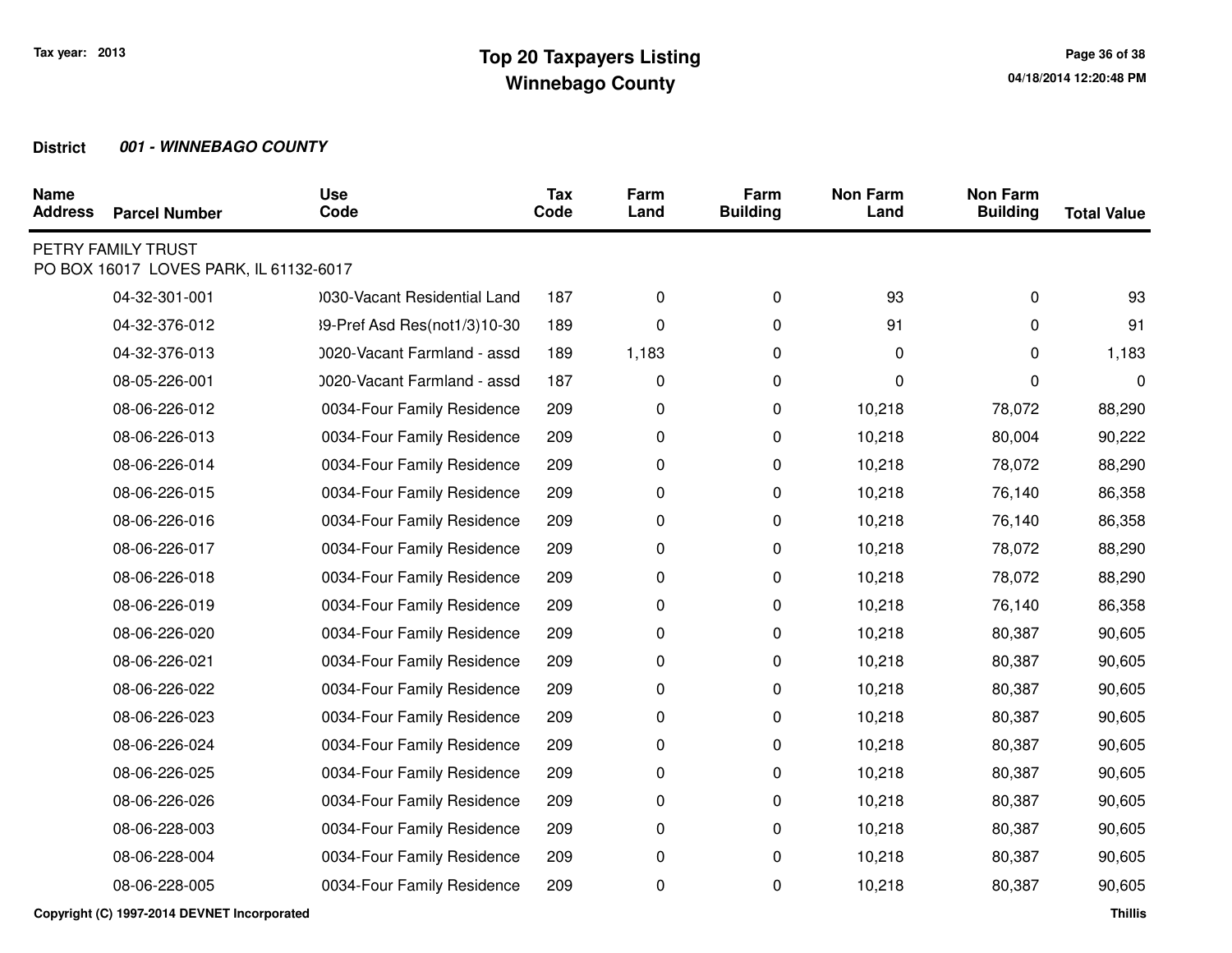| <b>Name</b><br><b>Address</b> | <b>Parcel Number</b>                                         | <b>Use</b><br>Code         | <b>Tax</b><br>Code | Farm<br>Land | Farm<br><b>Building</b> | <b>Non Farm</b><br>Land     | <b>Non Farm</b><br><b>Building</b> | <b>Total Value</b> |
|-------------------------------|--------------------------------------------------------------|----------------------------|--------------------|--------------|-------------------------|-----------------------------|------------------------------------|--------------------|
|                               | PETRY FAMILY TRUST<br>PO BOX 16017 LOVES PARK, IL 61132-6017 |                            |                    |              |                         |                             |                                    |                    |
|                               | 08-06-228-006                                                | 0034-Four Family Residence | 209                | 0            | 0                       | 10,218                      | 80,387                             | 90,605             |
|                               | 08-06-228-007                                                | 0034-Four Family Residence | 209                | 0            | 0                       | 10,218                      | 80,387                             | 90,605             |
|                               | 08-06-228-008                                                | 0034-Four Family Residence | 209                | 0            | 0                       | 10,218                      | 80,368                             | 90,586             |
|                               | 08-06-228-009                                                | 0034-Four Family Residence | 209                | 0            | 0                       | 10,218                      | 80,387                             | 90,605             |
|                               | 08-06-230-001                                                | 0034-Four Family Residence | 209                | 0            | 0                       | 10,218                      | 76,140                             | 86,358             |
|                               | 08-06-230-002                                                | 0034-Four Family Residence | 209                | 0            | 0                       | 10,218                      | 76,140                             | 86,358             |
|                               | 08-06-230-003                                                | 0034-Four Family Residence | 209                | 0            | 0                       | 10,218                      | 78,072                             | 88,290             |
|                               | 08-06-230-004                                                | 0034-Four Family Residence | 209                | 0            | 0                       | 10,218                      | 78,072                             | 88,290             |
|                               | 08-06-230-005                                                | 0034-Four Family Residence | 209                | 0            | 0                       | 10,218                      | 76,140                             | 86,358             |
|                               | 08-06-230-006                                                | 0034-Four Family Residence | 209                | 0            | 0                       | 10,218                      | 78,072                             | 88,290             |
|                               | 08-06-230-007                                                | 0034-Four Family Residence | 209                | 0            | 0                       | 10,218                      | 78,072                             | 88,290             |
|                               | 08-06-230-008                                                | 0034-Four Family Residence | 209                | 0            | 0                       | 10,218                      | 76,140                             | 86,358             |
|                               | 08-06-230-009                                                | 0034-Four Family Residence | 209                | 0            | 0                       | 10,218                      | 76,140                             | 86,358             |
|                               | 08-06-230-010                                                | 0034-Four Family Residence | 209                | 0            | 0                       | 10,218                      | 80,004                             | 90,222             |
|                               | 08-06-230-011                                                | 0034-Four Family Residence | 209                | 0            | 0                       | 10,218                      | 76,140                             | 86,358             |
|                               | 08-06-230-012                                                | 0034-Four Family Residence | 209                | 0            | 0                       | 10,218                      | 76,140                             | 86,358             |
|                               | 08-06-230-013                                                | 0034-Four Family Residence | 209                | 0            | 0                       | 10,218                      | 76,140                             | 86,358             |
|                               | 08-06-276-002                                                | 0034-Four Family Residence | 209                | 0            | 0                       | 10,218                      | 80,387                             | 90,605             |
|                               | 08-06-277-001                                                | 0034-Four Family Residence | 209                | 0            | 0                       | 10,218                      | 78,072                             | 88,290             |
|                               | 08-06-277-002                                                | 0034-Four Family Residence | 209                | 0            | 0                       | 10,218                      | 80,387                             | 90,605             |
|                               |                                                              |                            |                    |              |                         | <b>Total Assessed Value</b> | 3,501,601                          |                    |